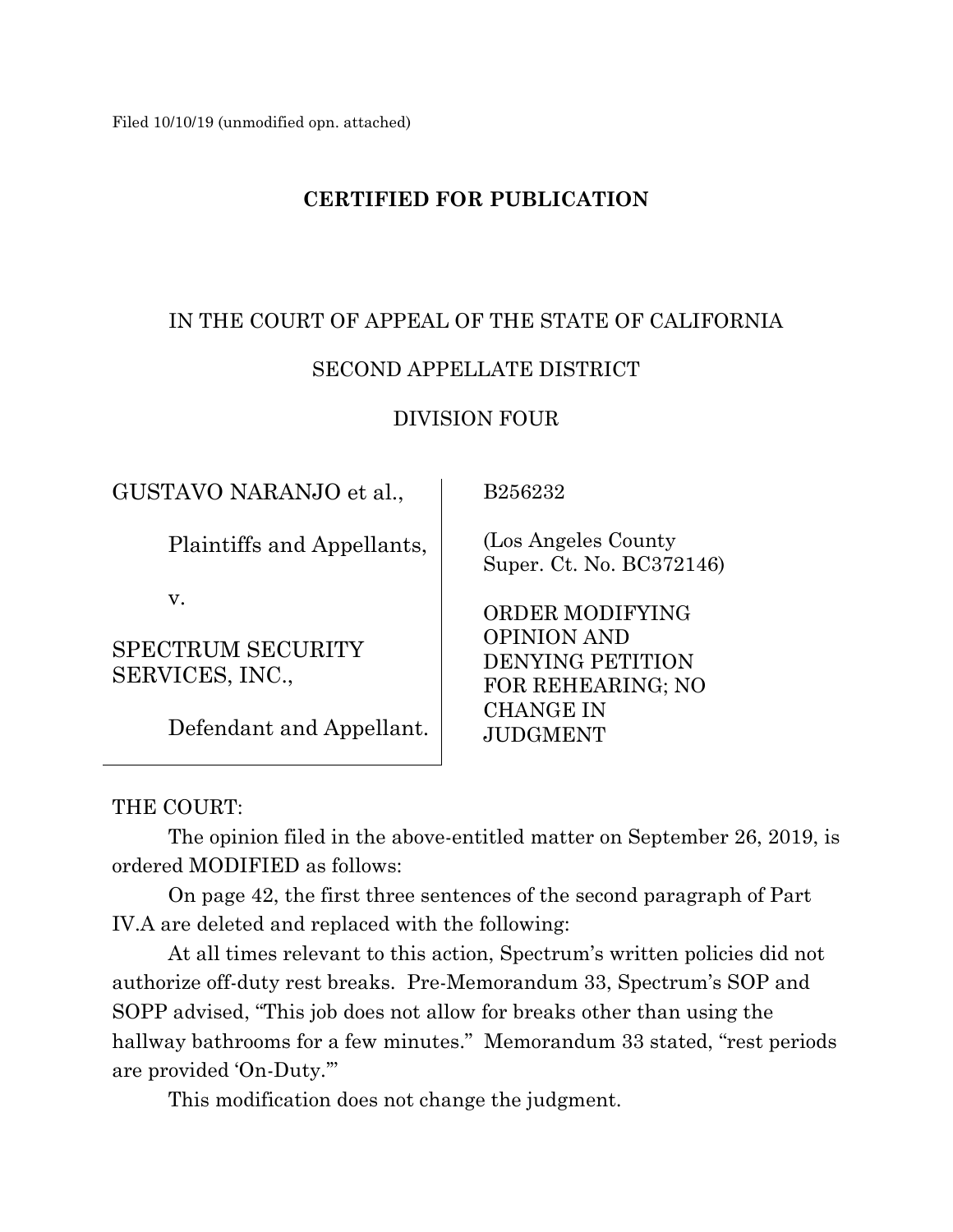The petition for rehearing is DENIED.

 $\_$  ,  $\_$  ,  $\_$  ,  $\_$  ,  $\_$  ,  $\_$  ,  $\_$  ,  $\_$  ,  $\_$  ,  $\_$  ,  $\_$  ,  $\_$  ,  $\_$  ,  $\_$  ,  $\_$  ,  $\_$  ,  $\_$  ,  $\_$  ,  $\_$  ,  $\_$ WILLHITE, Acting P. J., CURREY, J., DUNNING, J.\*

\* Retired judge of the Orange Superior Court, assigned by the Chief Justice pursuant to article VI, section 6 of the California Constitution.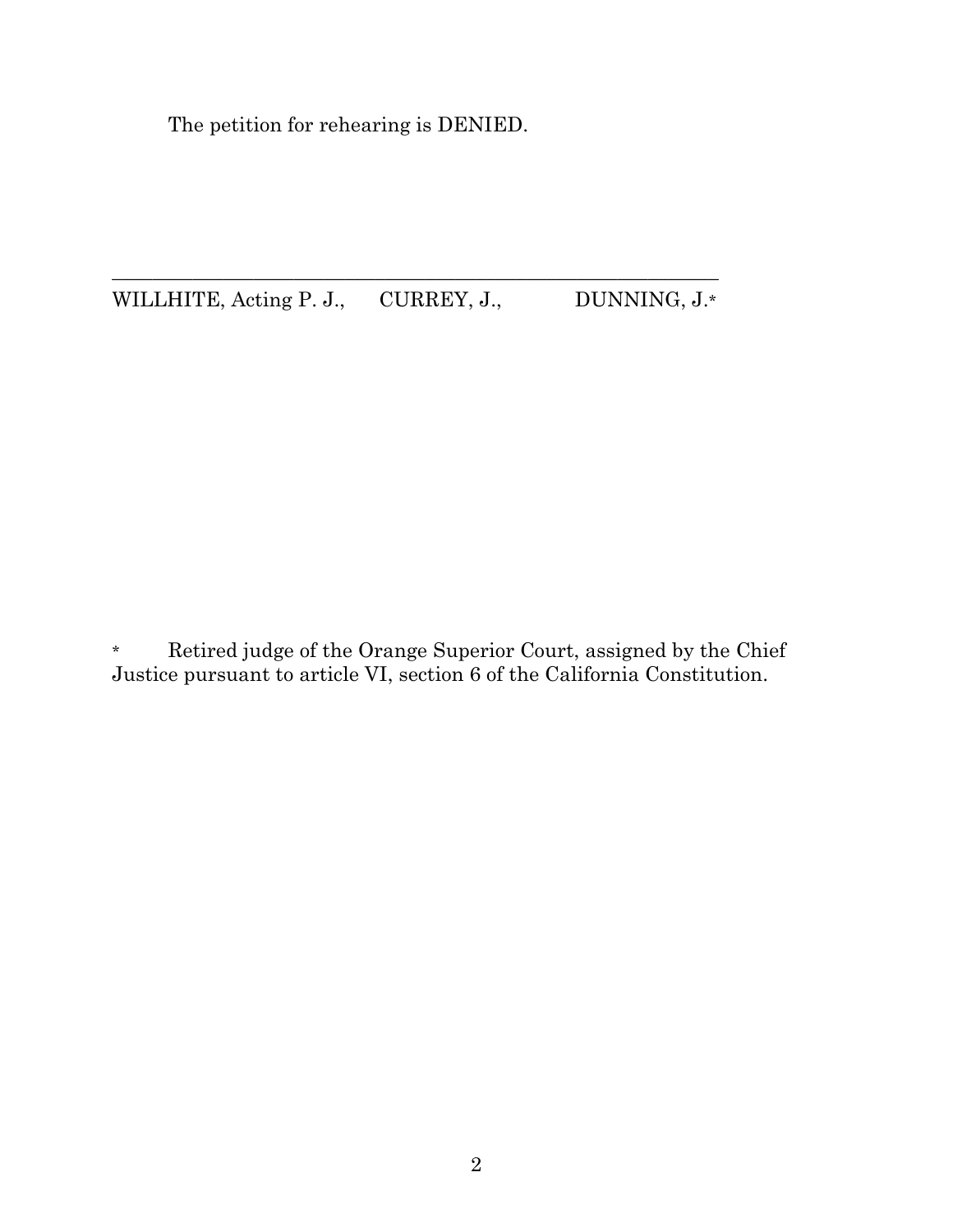Filed 9/26/19 (unmodified opinion) **CERTIFIED FOR PUBLICATION**

# IN THE COURT OF APPEAL OF THE STATE OF CALIFORNIA

# SECOND APPELLATE DISTRICT

# DIVISION FOUR

GUSTAVO NARANJO et al.,

Plaintiffs and Appellants,

v.

SPECTRUM SECURITY SERVICES, INC.,

Defendant and Appellant.

B256232

 (Los Angeles County Super. Ct. No. BC372146)

APPEAL and cross-appeal from a judgment of the Superior Court of Los Angeles County, John A. Kronstadt and Barbara M. Scheper, Judges. Affirmed in part and reversed in part with directions.

Marsili Rapp, Howard Z. Rosen, Brianna M. Primozic and Jason C. Marsili for Plaintiffs and Appellants.

Carothers DiSante & Freudenberger, Dave Carothers and Steven A. Micheli for Defendant and Appellant.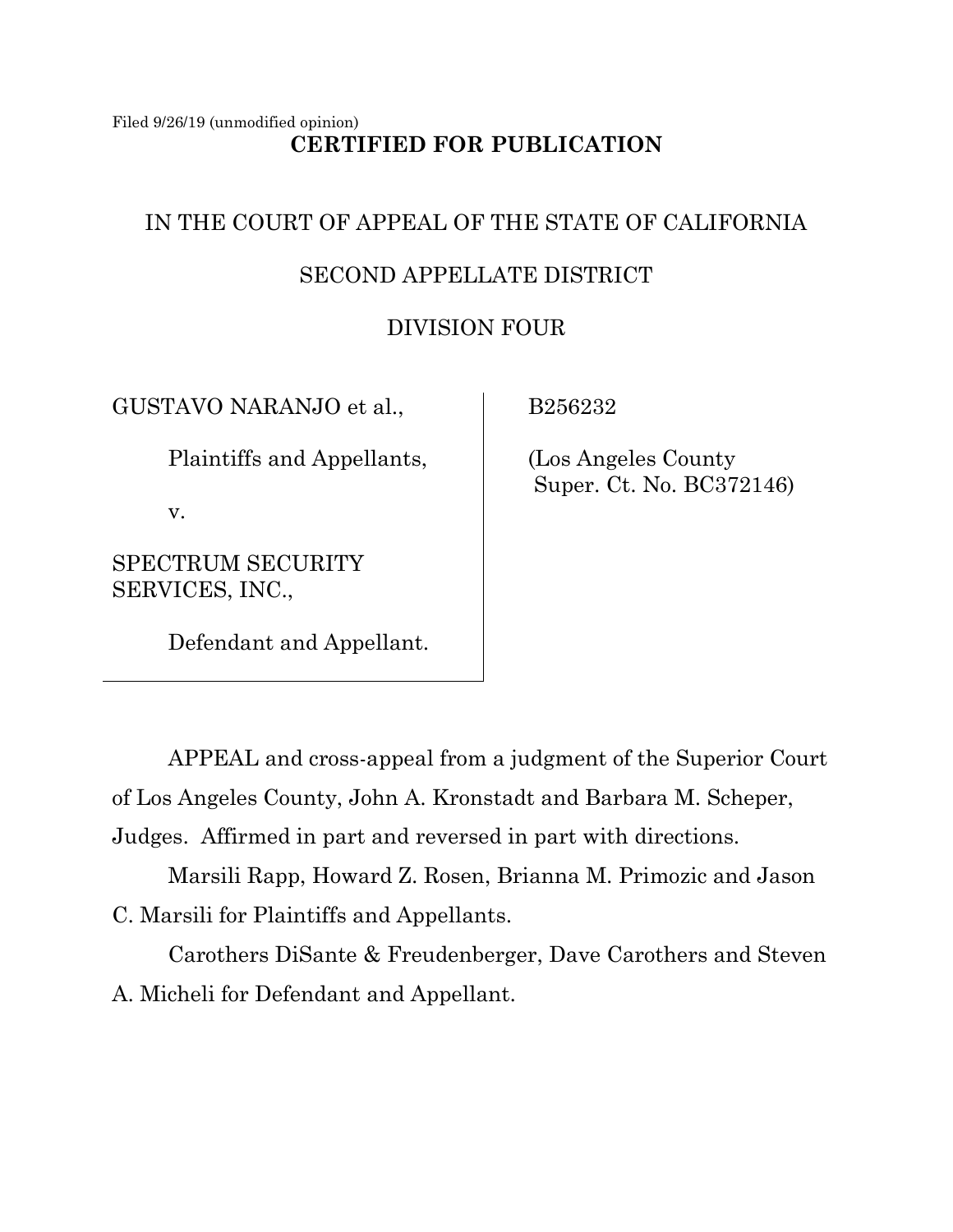#### **INTRODUCTION**

Named plaintiff and class representative Gustavo Naranjo and a certified class of former and current employees took their lawsuit against defendant Spectrum Security Services, Inc. (Spectrum) to trial. They alleged Labor Code section 226.7**<sup>1</sup>** meal break violations and sought premium wages, derivative remedies pursuant to sections 203 (waiting time penalties) and 226 (itemized wage statement penalties), and attorney fees. The results were mixed, and both sides appeal.

We hold: (1) at-will, on-call, hourly, nonexempt employees who are paid for on-duty meal periods are also entitled to premium wages if the employer does not have a written agreement that includes an onduty meal period revocation clause (§ 226.7); (2) unpaid premium wages for meal break violations accrue prejudgment interest at seven percent; (3) unpaid premium wages for meal break violations do not entitle employees to additional remedies pursuant to sections 203 and 226 if their pay or pay statements during the course of the violations include the wages earned for on-duty meal breaks, but not the unpaid premium wages; (4) without section 226 penalties, attorney fees pursuant to section 226, subdivision (e) may not be awarded; and (5) the trial court prejudicially erred in denying certification of a rest break class.

#### **FACTUAL AND PROCEDURAL BACKGROUND**

Spectrum contracts exclusively with federal agencies. Its officers take temporary custody of federal prisoners and ICE (Immigration and

**<sup>1</sup>** All undesignated statutory citations refer to the Labor Code.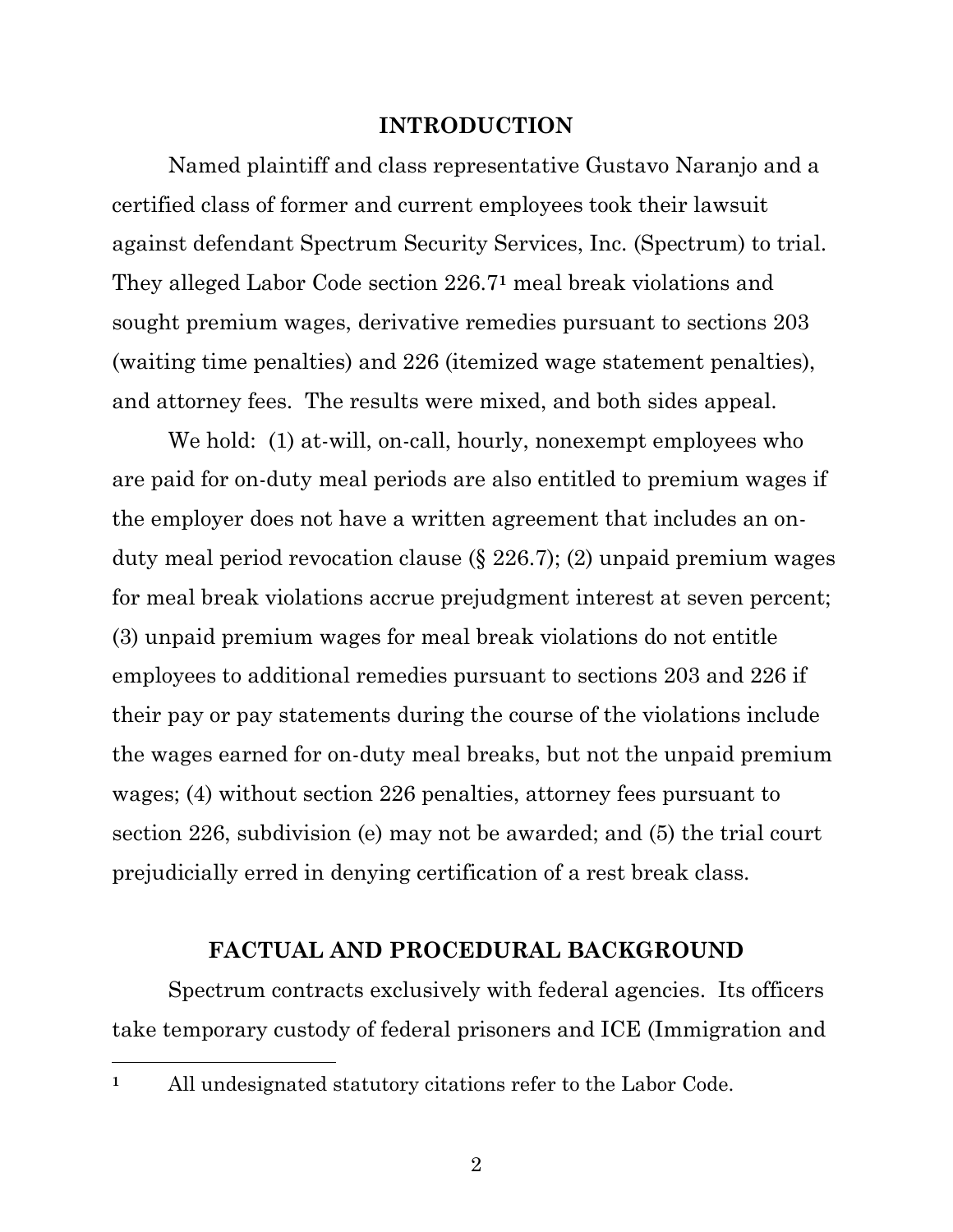Customs Enforcement) detainees who must travel offsite for medical treatment or other appointments, and they provide continuous supervision until the individuals are returned to their custodial locations. Spectrum officers also guard witnesses awaiting court appearances. In Spectrum parlance, the individuals they transport and guard are referred to as "posts"; i.e., a post is a person, not a location.

Spectrum's officers are at-will, on-call, hourly, nonexempt employees. Spectrum's company policy has always required on-duty meal periods, for which the employees are paid at their regular rate. Although Spectrum typically assigns two officers or an officer and supervisor to each post, Spectrum officers cannot leave the room or building where their post is located. On occasion, they can coordinate with other Spectrum officers and go nearby to eat or pick up food for themselves and colleagues, but they must remain on-call and within radio range.

For the relevant time period before October 1, 2007, Spectrum had two different employee manuals. The first was the Standing Operational Procedures (SOP) manual. The SOP was replaced in 2006 with the SOPP (Standing Operational Procedures and Policies) manual. The "Work Breaks" sections in both manuals contained the following introductory language: "This job does not allow for breaks other than using the hallway bathrooms for a few minutes." The SOP and SOPP included similar meal break policy language, with a short list of "do's" and a longer list of "don'ts." Neither the SOP nor the SOPP included a written advisement that employees could revoke, in writing, the on-duty meal break policy agreement at any time.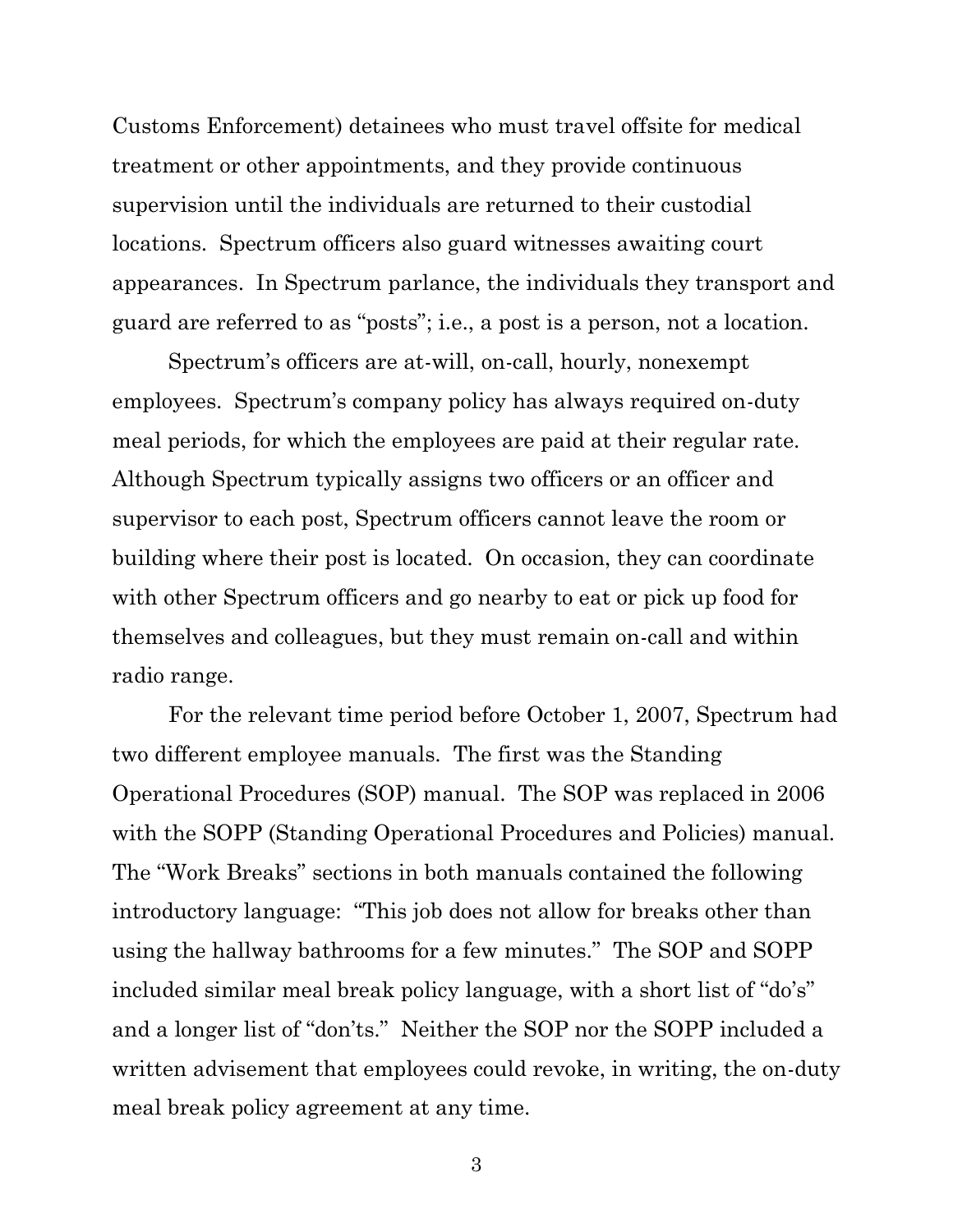Employees did not sign the SOP or SOPP. They did sign a separate document acknowledging their receipt and careful examination of the SOP or SOPP, as well as a variety of other Spectrum documents.

"Memorandum 33" was issued on October 1, 2007, after this lawsuit was filed. This one-page document addressed only meal and rest breaks. Unlike the SOP and SOPP, Memorandum 33 advised, "Meal and rest periods must be taken." It reaffirmed Spectrum's longstanding policy that meal and rest periods were "on duty." Memorandum 33 included the following paragraph above the employee signature line: "I agree to accept 'paid On-Duty' meal periods during my employment with [Spectrum]. I understand that this agreement may be revoked in writing at any time. However, I also understand that due to the nature of work performed by Spectrum, agreeing to 'On-Duty' meal periods is a condition of continued employment. I further understand that this agreement does not create a guarantee for continued employment and does not change my at-will employment status with Spectrum."

Naranjo began working for Spectrum in December 2006. He was terminated in May 2007 after he left his post for a meal break.

Naranjo filed this lawsuit as a putative class action the following month, alleging Spectrum failed to provide its security personnel with meal and rest breaks, as required by section 226.7 and Industrial Wage Commission (IWC) Wage Order No. 4-2001 (Cal. Code Regs., tit. 8, § 11040 (Wage Order 4). Before Naranjo filed his motion for class certification, Spectrum was granted summary judgment on the basis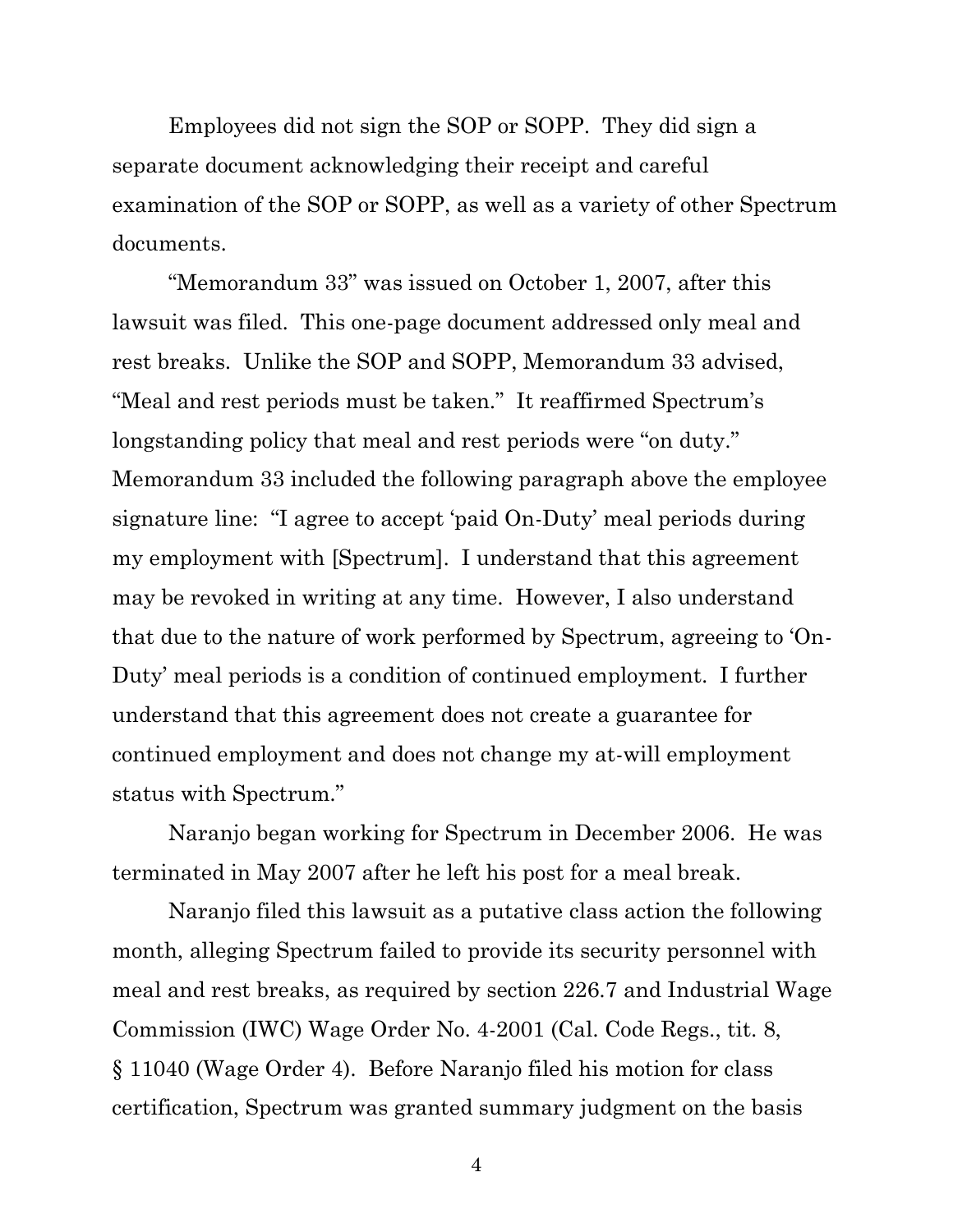that all causes of action were preempted by the McNamara-O'Hara Service Contract Act of 1965 (41 U.S.C. § 351 et seq.). This court rejected Spectrum's federal preemption/lack of jurisdiction arguments based on the Service Contract Act, reversed as to the causes of action based on alleged Labor Code violations (§§ 203, 226, and 226.7), and otherwise affirmed. (*Naranjo v. Spectrum Security Services, Inc.* (2009) 172 Cal.App.4th 654, 667-668 (*Naranjo I*).)

Naranjo's class certification motion was heard before the Supreme Court issued its decision in *Brinker Restaurant Corp. v. Superior Court*  (2012) 53 Cal.4th 1004 (*Brinker*). The trial judge granted the motion in part and denied it in part. A class of "'all non-exempt detention officers and security officers employed by Spectrum in California during the Class Period of June 4, 2004 to the present'" was certified as to the first cause of action (meal period violations (§ 226.7)), third cause of action (waiting time penalties (§ 203)), and fourth cause of action (itemized wage statements (§ 226)). The trial court qualified Naranjo as the class representative and the law firm of Posner & Rosen as class counsel.

The trial court declined to include the second cause of action for alleged rest break violations in the class certification order. The trial court acknowledged Spectrum's companywide policy not to permit dutyfree rest breaks; but nevertheless found that common questions did not predominate, which meant Naranjo's claims were not typical and the class action format was not the superior means to resolve the rest break claim. The trial court was persuaded that common fact issues did not predominate because "some of the declarants on [Spectrum's] side assert that [Spectrum] did permit duty-free rest breaks." The following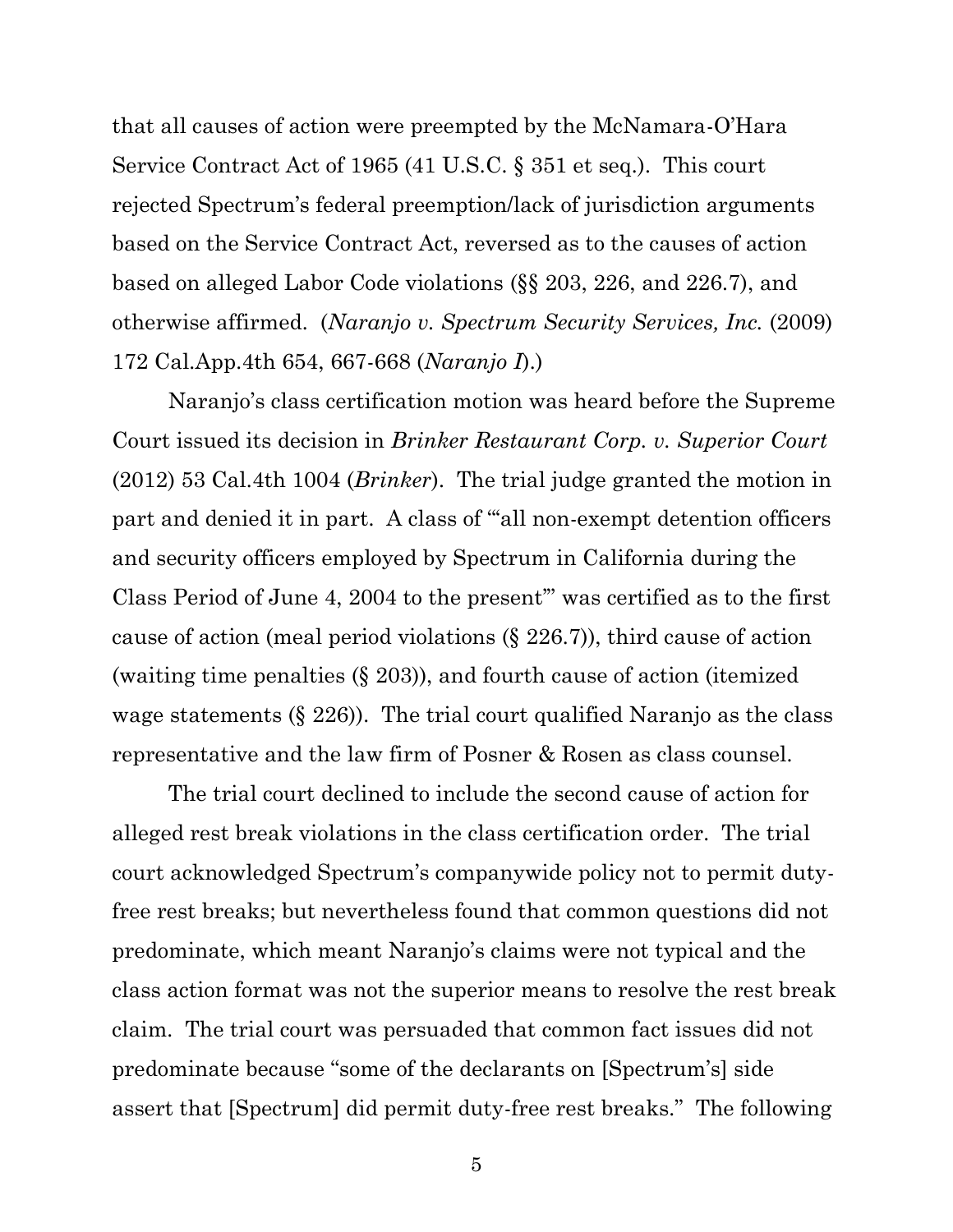year, post-*Brinker*, the new trial judge declined to revisit the denial of Naranjo's motion to certify a rest break class.

The parties stipulated to try the lawsuit in three phrases.**2** The first phase was a bench trial involving several Spectrum affirmative defenses. Spectrum lost. As the phase one rulings are not implicated in this appeal, we forgo a discussion of them.

Next, the meal break class cause of action was tried to a jury. The meal break class spanned the period from June 4, 2004 through the time of trial and consisted of two subclasses. The "pre-Memorandum 33" subclass included employees who worked through September 30, 2007; the "Memorandum 33" subclass included employees who signed that agreement, effective October 1, 2007.

The pre-Memorandum 33 subclass, insisting its members worked without a legally compliant meal break policy, filed a series of motions in limine. At the trial court's invitation, Spectrum made an offer of proof. The trial court considered the arguments and documents and excluded the proffered evidence.

At the close of testimony, the trial court granted a directed verdict in favor of the pre-Memorandum 33 meal break subclass: "Spectrum

**<sup>2</sup>** Before the first phase, Spectrum filed a declaratory relief action against Naranjo and the Department of Homeland Security in the United States District Court for the Southern District of California. Spectrum took the position there, as it did earlier in this case, that employees worked pursuant to federal government contracts and were not bound by California labor laws. The federal district court granted dismissed the entire action for lack of subject matter jurisdiction. (*Spectrum Security Servs. v. Naranjo* (S.D.Cal. Oct. 4, 2012, No. 312-CV-425-JM) 2012 U.S.Dist. Lexis 193485.)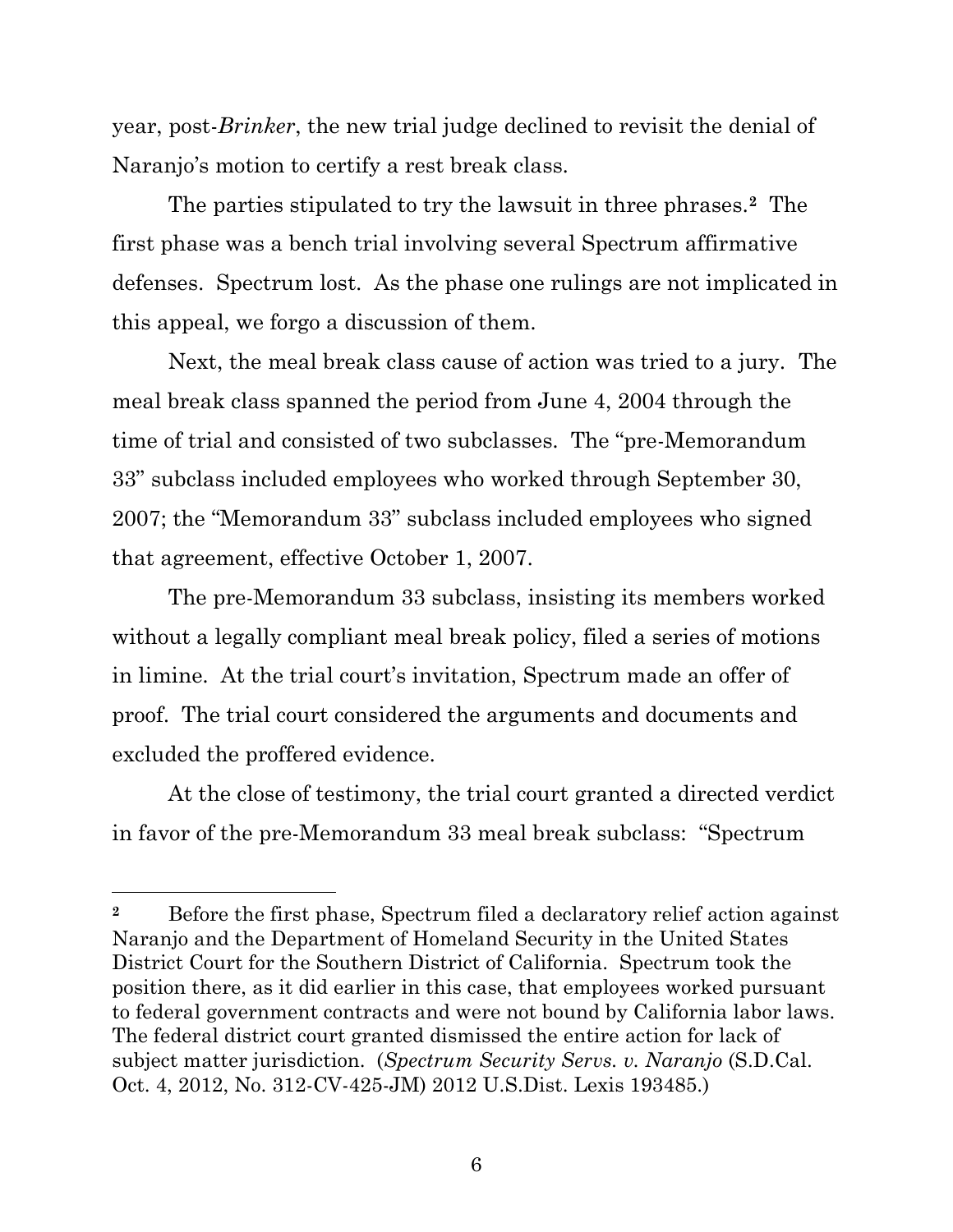failed to comply with the requirements of the wage order since it had no written agreement with its employees by which employees agreed to the on-duty meal period and were advised that their agreement could be revoked in writing. Spectrum argued that its written policy and procedure manuals consistently advised employees that meal periods would be on duty. In addition, according to Spectrum, employees could in effect revoke their agreement to the on-duty meal period by declining to accept an assignment on any given day or to request not to be scheduled for a particular day. Although the [trial] court does not disagree that the foregoing facts were proven by Spectrum, . . . [t]he combination of policies and procedures along with the on-call status of employees is not a substitute for the mandated written agreement."

With this ruling, and based on *Murphy v. Kenneth Cole Productions, Inc.* (2007) 40 Cal.4th 1094 (*Murphy*), the parties stipulated the pre-Memorandum 33 meal break subclass was owed \$1,393,314 in premium pay for the period from June 4, 2004 until September 30, 2007. The jury returned a verdict in Spectrum's favor against the Memorandum 33 subclass.

The third phase, again a bench trial, concerned only the pre-Memorandum 33 meal break subclass and the two Labor Code derivative causes of action−section 203's waiting time penalties and section 226's itemized wage statement penalties. Relying again on *Murphy's* holding that premium pay awarded to employees for noncompliant meal break policies is a wage and not a penalty for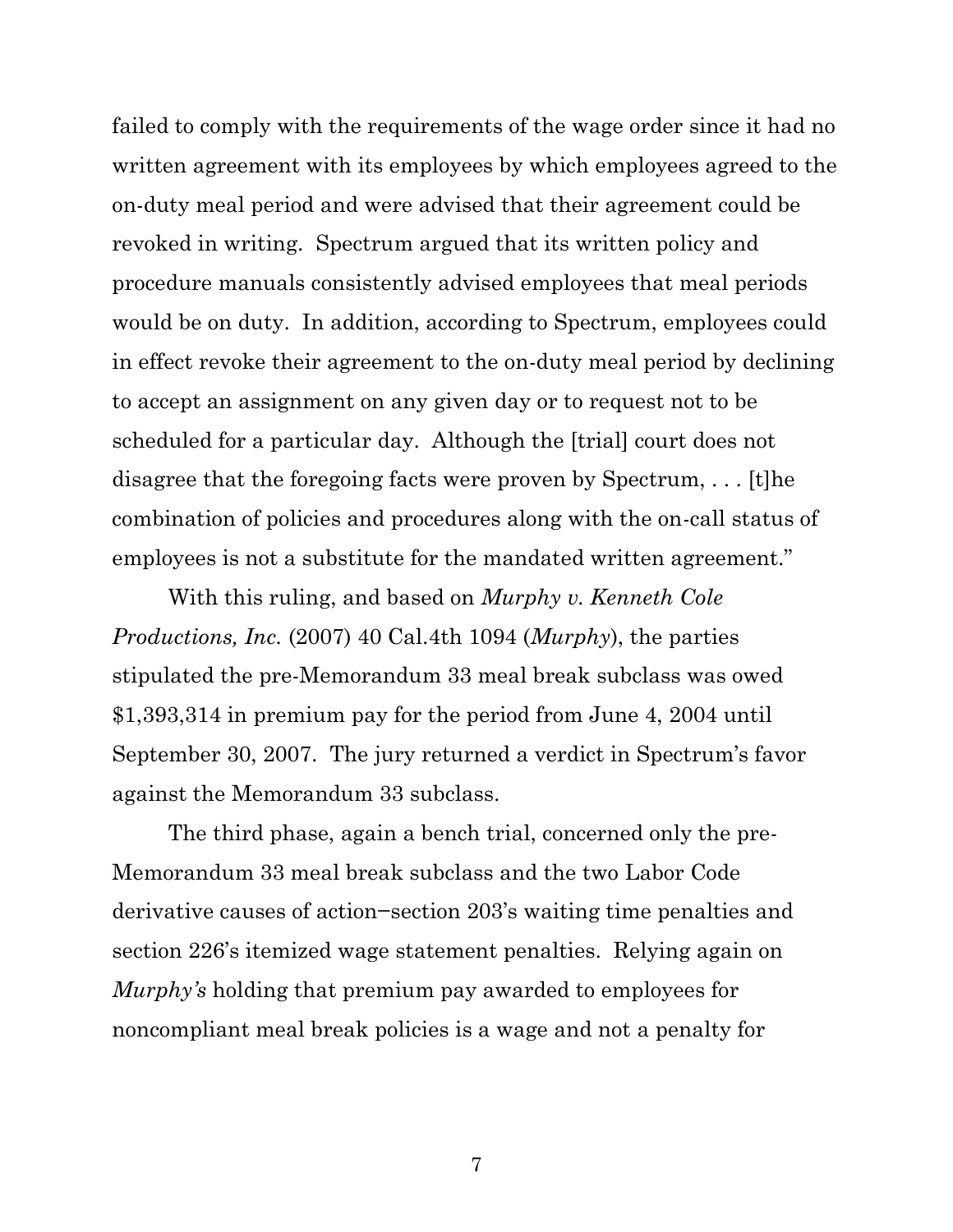statute of limitations purposes, the trial court determined sections 203 and 226 were potentially applicable.**<sup>3</sup>**

Because Spectrum failed to pay the pre-Memorandum 33 meal break subclass a one-hour premium for each workday the noncompliant meal break policy was in effect, that sum was not reflected in employee's paychecks. The trial court concluded this failure was "knowing and intentional," pursuant to section 226, entitling the pre-Memorandum 33 meal break subclass to itemized wage statement penalties. The parties stipulated the section 226 penalty was \$399,950.

Section 203, unlike section 226, requires a finding of willfulness by the employer before penalties may be assessed. The trial court determined Spectrum's failure to include the meal break premium wage in the final paychecks of employees who separated from the company was not willful and ruled in Spectrum's favor on the section 203 waiting time penalties claim.

Judgment was entered January 31, 2014. The trial court awarded prejudgment and postjudgment interest, each at 10 percent. As named plaintiff and class representative, Naranjo received a \$10,000 service/enhancement payment. Class counsel Posner & Rosen were

**<sup>3</sup>** Section 203, subdivision (a) provides for a penalty of up to 30 days of wages "[i]f an employer willfully fails to pay, [when due,] any wages of an employee who is discharged or who quits."

Section 226, subdivision (e)(1) authorizes a penalty payable to employees "suffering injury as a result of a knowing and intentional failure by an employer to [provide accurate and complete information]" in the statutorily required itemized wage statements.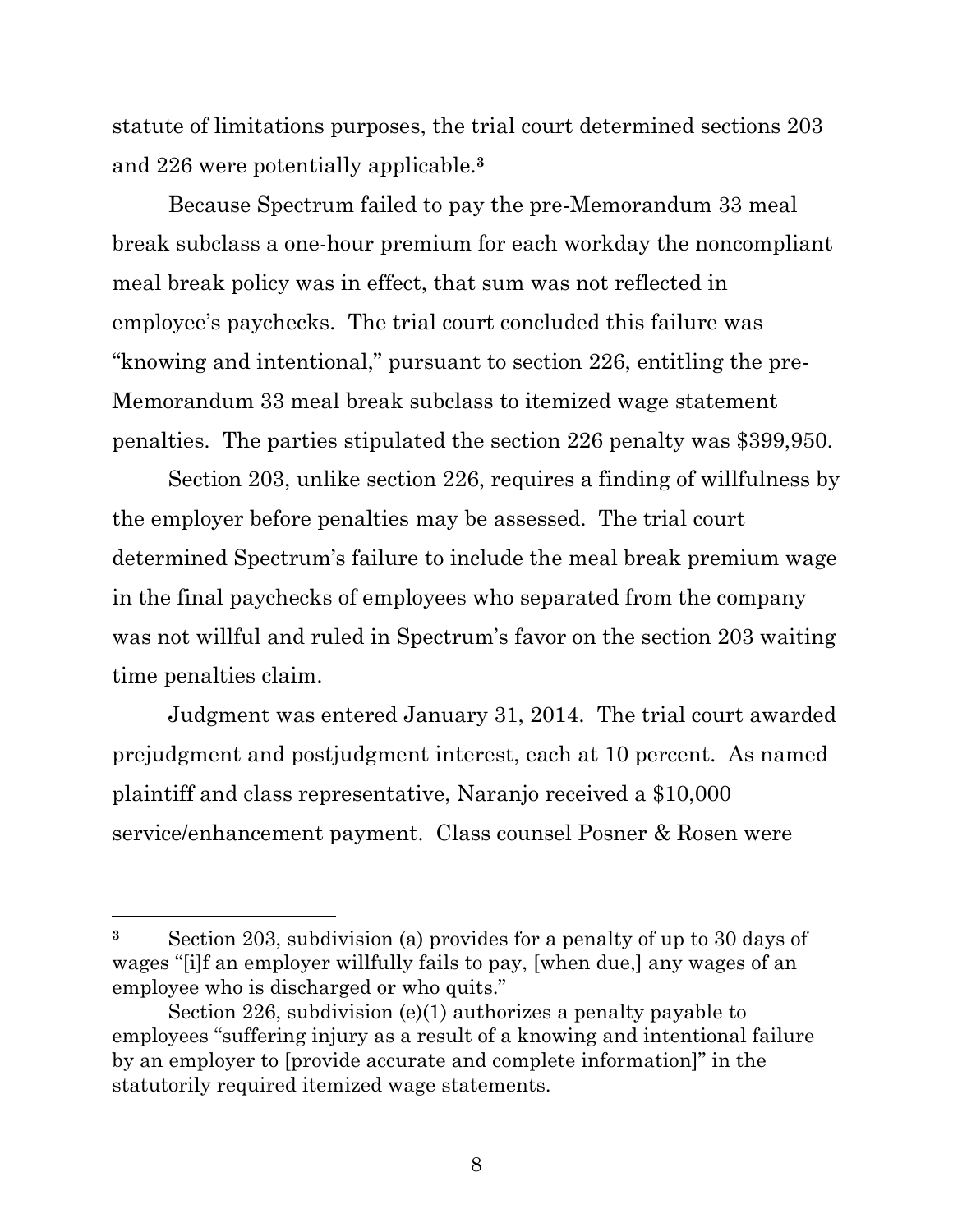awarded attorney fees as part of the judgment pursuant to section 226, subdivision (e), albeit in an amount less than requested.

Both sides appeal from the judgment. Spectrum challenges its liability for premium wages to the pre-Memorandum 33 meal break subclass and for section 226 itemized wage statement penalties, the stipulated premium wage award, the award of prejudgment interest, and the section 226, subdivision (e) award of attorney fees to class counsel. The pre-Memorandum 33 meal break subclass attacks the denial of section 203 waiting time penalties and the trial court's decision to apportion and reduce the attorney fees. Pursuant to Code of Civil Procedure section 906, Naranjo also seeks review of the intermediate order denying certification of the proposed rest break class.

#### **DISCUSSION**

I. *At-will, On-call, Hourly, Nonexempt Employees who are Paid for On-duty Meal Periods also Are Entitled to Premium Wages if the Employer Does Not Have a Written Agreement with an On-duty Meal Period Revocation Clause*

A. *Overview and Standard of Review*

California's wage and hour protections for employees include guaranteed meal and rest periods. (*Brinker, supra,* 53 Cal.4th at p. 1017.) These guarantees are set forth in the Labor Code (§ 512) and IWC wage orders. Wage orders are "legislative regulations specifying minimum requirements with respect to wages, hours, and working conditions." (*Augustus v. ABM Security Services, Inc.* (2016) 2 Cal.5th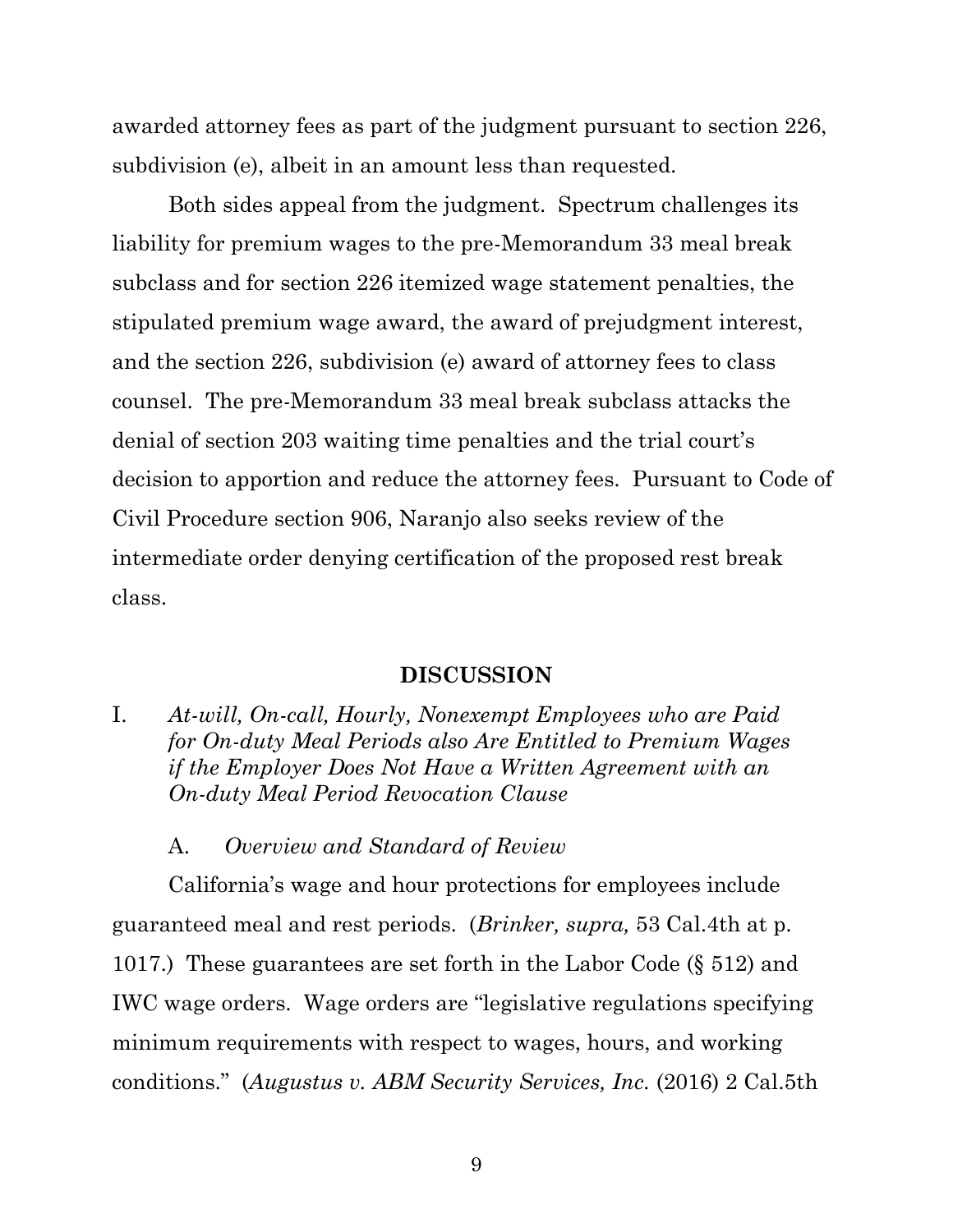257, 262, fn. 5 (*ABM Security*)*.*) Wage orders represent the IWC's interpretation of Labor Code provisions (*Ramirez v. Yosemite Water Co.* (1999) 20 Cal.4th 785, 801 (*Yosemite Water*) and have the same force and effect as statutes (*Alvarado v. Dart Container Corp. of California* (2018) 4 Cal.5th 542, 552). Together, the Labor Code and IWC wage orders provide "complementary and occasionally overlapping sources of authority." (*Brinker,* at p. 1026.)

We review de novo trial court interpretations of the Labor Code and IWC wage orders. (*ABM Security, supra,* 2 Cal.5th at p. 262.) We generously construe statutory and regulatory provisions in favor of protecting employee rights (*ibid.*) and accord IWC interpretations "considerable judicial deference" (*Yosemite Water, supra,* 20 Cal.4th at p. 801).

Additionally, our review is assisted by Division of Labor Standards Enforcement (DLSE) opinion letters. The DLSE enforces the Labor Code and IWC wage orders and issues written opinion letters interpreting the latter. (*Morillion v. Royal Packing Co.* (2000) 22 Cal.4th 575, 581.) Although DLSE opinion letters do not receive the same deferential treatment as IWC wage orders, they frequently offer valuable guidance for courts tasked with independent review of Labor Code and wage order provisions. (*Brinker, supra,* 53 Cal.4th at p. 1029, fn. 11.)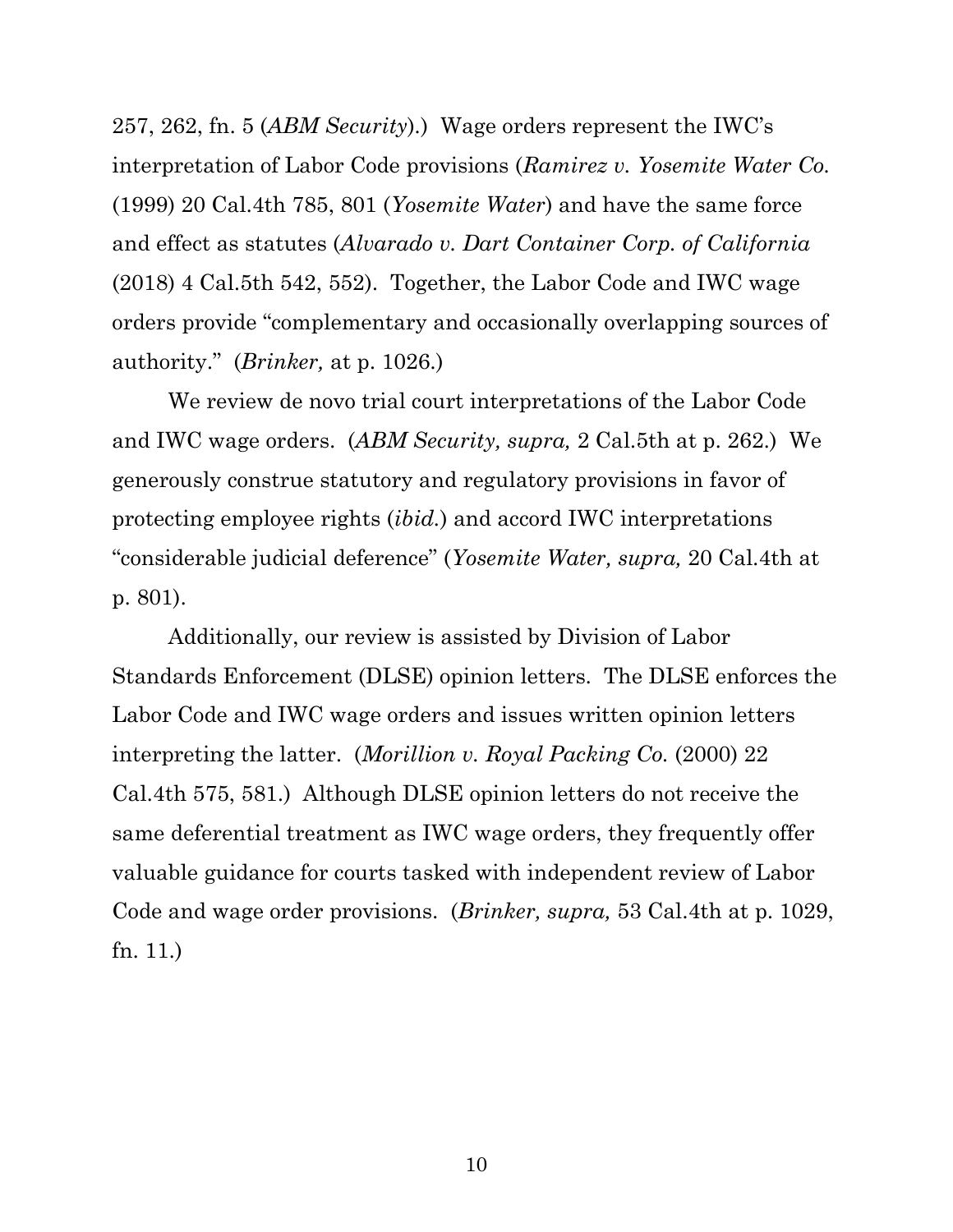#### B. *Governing Principles—Mandatory Meal Periods*

Mandatory meal and rest period laws and regulations are motivated by concerns for employee health and safety to ensure that employees have "time free from employer control . . . to be able to accomplish important personal tasks." (*Murphy, supra,* 40 Cal.4th at p. 1113.) For this reason, meal breaks typically are "off the clock" and represent unpaid time during the employee's workday. The traditional remedy for a meal break violation has been injunctive relief. (*Id.* at pp. 1113, 1105.)

With the enactment of section 226.7 in 2000, however, the Legislature authorized monetary remedies for violations of meal and rest break laws and regulations. (*Brinker, supra,* 53 Cal.4th at p. 1017*.*) During the timeframe relevant to this litigation, section 226.7, subdivision (b) read as follows: "If an employer fails to provide an employee a meal period . . . in accordance with an applicable order of the [IWC], the employer shall pay the employee one additional hour of pay at the employee's regular rate of compensation for each work day that the meal or rest period is not provided."**<sup>4</sup>**

<sup>&</sup>lt;sup>4</sup> These requirements are now found in subdivision (c) of section 226.7, which reads in relevant part: "If an employer fails to provide an employee a meal . . . period in accordance with a state law, including, but not limited to, an applicable statute or applicable regulation, standard, or order of the [IWC], the Occupational Safety and Health Standards Board, or the Division of Occupational Safety and Health, the employer shall pay the employee one additional hour of pay at the employee's regular rate of compensation for each workday that the meal ... period is not provided."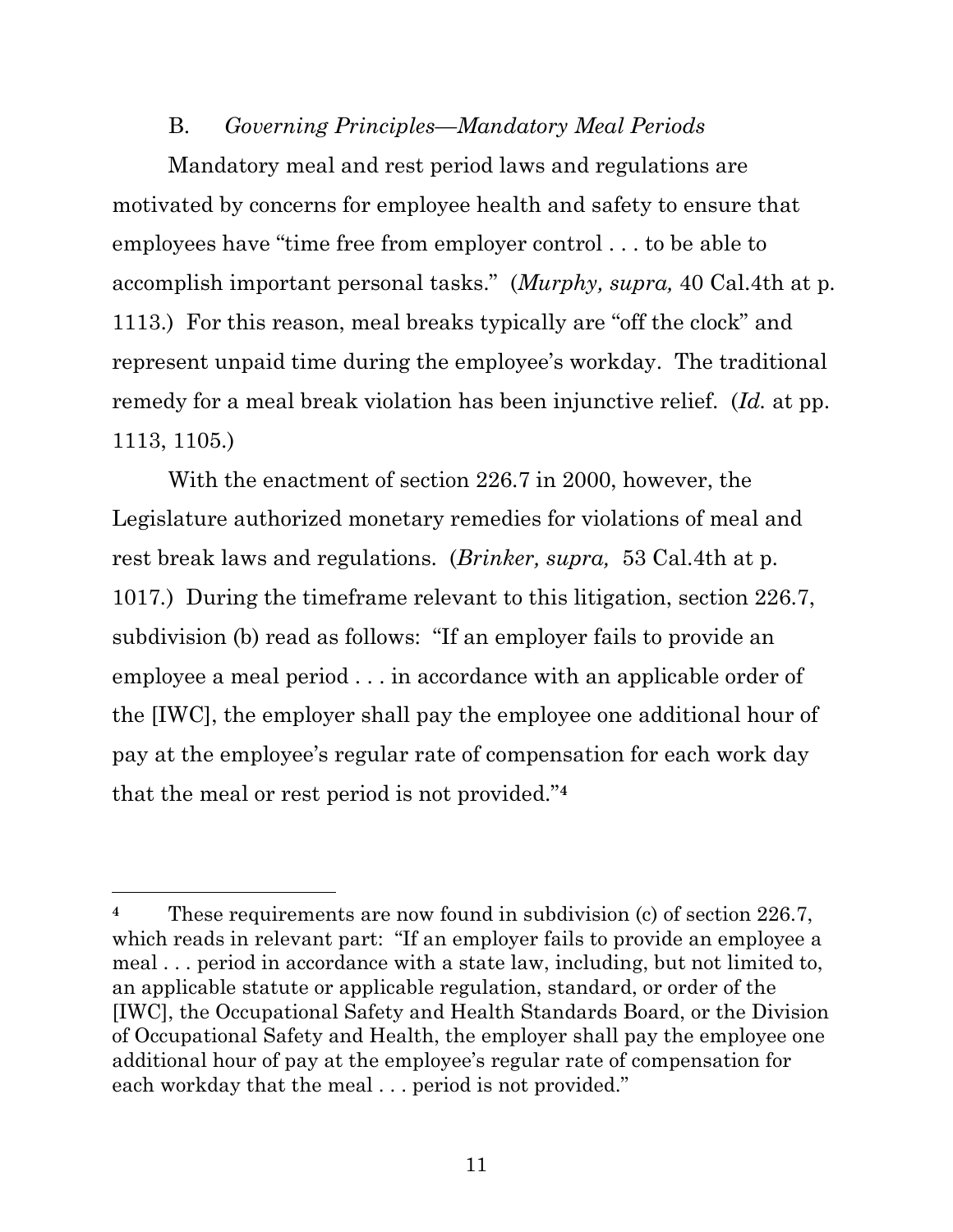Subdivision 11(A) of Wage Order 4 specifies, "Unless the employee is relieved of all duty during a 30 minute meal period, the meal period shall be considered an 'on duty' meal period and counted as time worked. An 'on duty' meal period shall be permitted only when the nature of the work prevents an employee from being relieved of all duty *and* when by written agreement between the parties an on-the-job paid meal period is agreed to. The written agreement shall state that the employee may, in writing, revoke the agreement at any time." Subdivision 11(B) adds, "If an employer fails to provide an employee a meal period in accordance with the applicable provisions of this order, the employer shall pay the employee one (1) hour of pay at the employee's regular rate of compensation for each workday that the meal period is not provided." (Cal. Code Regs., tit. 8, § 11040, subd. 11(A), (B), italics added.)

## C. *Governing Principles—On-Duty Meal Breaks*

The Legislature and IWC recognize certain occupations do not lend themselves to providing employees with off-duty meal breaks. Wage Order 4 authorizes on-duty meal breaks if the conditions in subdivision 11(A) set forth above are met. The Supreme Court has described the on-duty meal period exception as "exceedingly narrow, applying only when (1) 'the nature of the work prevents an employee from being relieved of all duty' and (2) the employer *and* employee have agreed, in writing, to the on-duty meal period. [Citation.] Even then, the employee retains the right to 'revoke the agreement at any time.'" (*ABM Security, supra,* 2 Cal.5th at pp. 266-267.)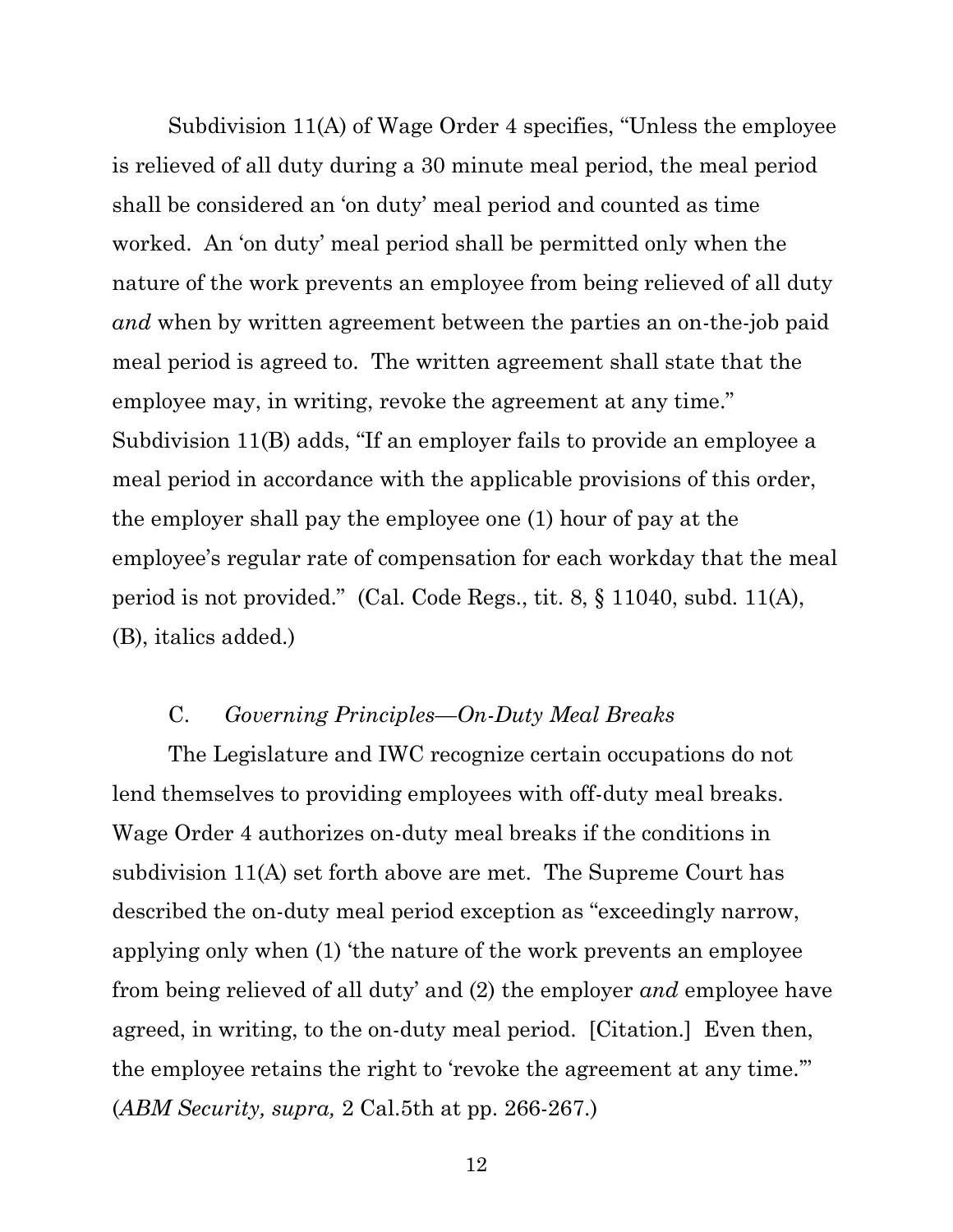The DLSE has opined that "blanket" agreements for on-duty meal periods are acceptable, so long as they "expressly state that the employee may, in writing, revoke the agreement at any time, as required under [the applicable ] Wage Order." (*Meal Periods for Fuel Carriers Subject to Federal Safety Regulations* (June 9, 2009), p. 9, <https://www.dir.ca.gov/dlse/opinions/2009-06-09.pdf> (*Fuel Carriers*).) *Fuel Carriers* also advises that an on-duty meal period is "counted as time worked. Furthermore, unless the conditions are met for an onduty meal period as required under [the] Wage Order . . . [the employee is] entitled to one additional hour of pay at the employee's regular rate of compensation" pursuant to section 226.7. (*Id.* at pp. 5-6.)

*Brinker* explained that once an employee has been on the job "for five hours, an employer is put to a choice: it must (1) afford an off-duty meal period; (2) consent to a mutually agreed-upon waiver if one hour or less will end the shift; or (3) obtain written agreement to an on-duty meal period if circumstances permit. Failure to do one of these will render the employer liable for premium pay. (§ 226.7, subd. (b); Wage Order No. 5, subd. 11(A), (B).)" (*Brinker, supra,* 53 Cal.4th at p. 1039.) In this regard, *Brinker* quoted with approval the following excerpt from the amicus brief DLSE submitted in that case: "'The employer that refuses to relinquish control over employees during an owed meal period violates the duty to provide the meal period and owes compensation [and premium pay] for hours worked.'" (*Id.* at p. 1040, fn. 19.)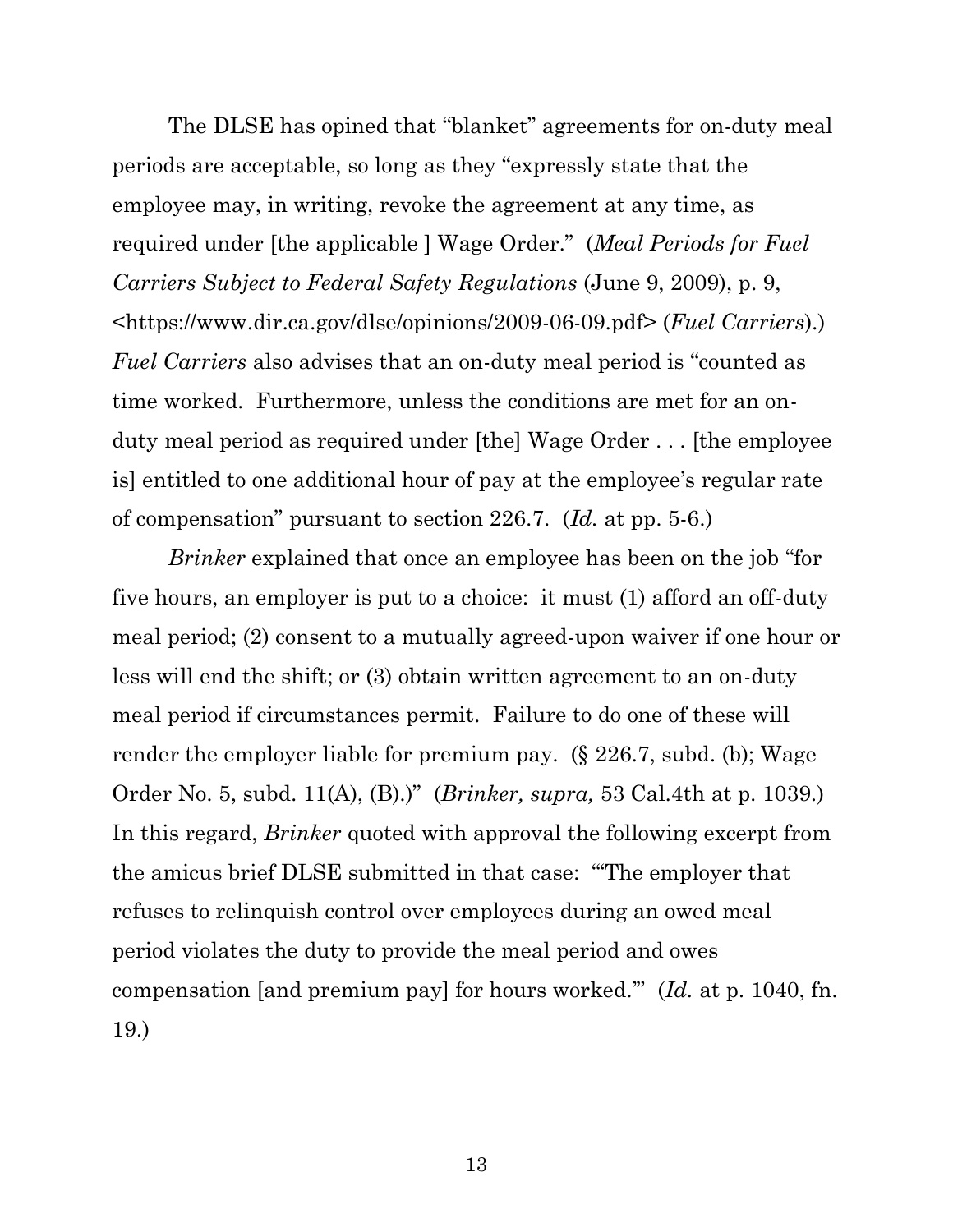To summarize, employees who sign on-duty meal agreements that include a right-to-revoke clause are entitled to be paid their regular wages for every on-duty meal period, but they are not entitled to onehour of premium pay.**5** However, if all the requirements for a compliant on-duty meal period are not met, e.g., there is no signed agreement with a right-to-revoke clause, the employer owes employees their regular wage for working during the meal break, plus one hour of premium pay for every workday the meal break policy was noncompliant, also at the employees' regular rate of compensation. (Wage Order 4, subd. 11(A); *Kaanaana v. Barrett Business Services, Inc.* (2018) 29 Cal.App.5th 778, 802, review granted on another issue Feb. 27, 2019, S253458 (*Kaanaana*); *Zakaryan v. The Men's Wearhouse, Inc*. (2019) 33 Cal.App.5th 659, 668, review granted July 10, 2019, S255610 and disapproved on another point in *ZB, N.A. v. Superior Court* (Sept. 12,  $2019, S246711$   $\_$  Cal.5th  $\_$ ,  $\_$  ["If an employer does not comply with the meal and rest break rules applicable to nonexempt employees, an employee is entitled to an additional hour's pay for each workday that a meal or rest period was not offered. (§ 226.7, subd. (c).)"].)

**<sup>5</sup>** Spectrum's Memorandum 33, effective October 1, 2007, is a blanket agreement designed to comply with Wage Order 4, subdivision 11(A). The legal adequacy of the Memorandum 33 language is not before us, nor are we asked to decide whether a blanket on-duty meal break agreement with a right-to-revoke clause is acceptable, as the DLSE has opined.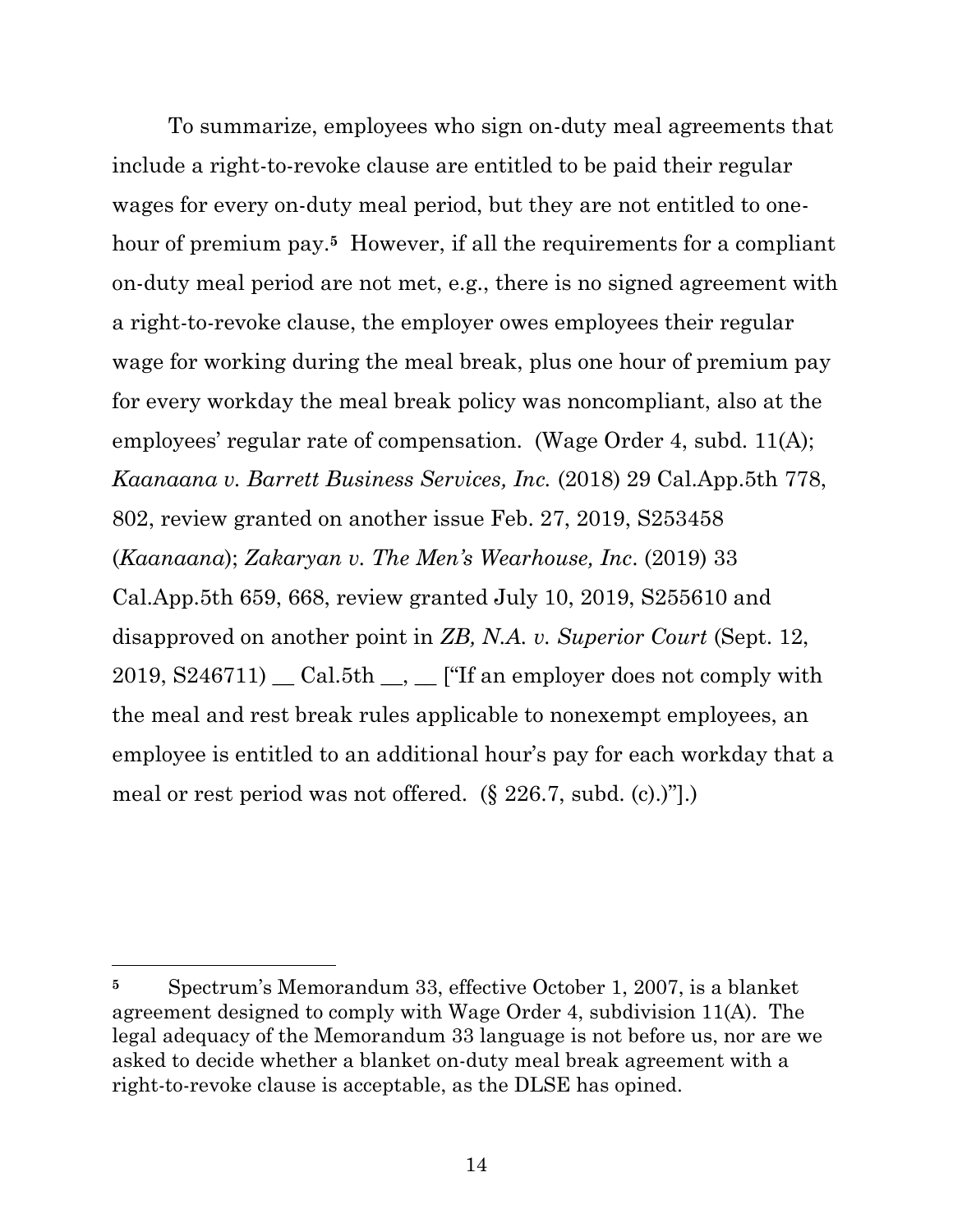### D. *Analysis*

Pre-Memorandum 33, Spectrum employees did not sign a written agreement concerning the on-duty meal period. Nor were employees advised they could "in writing, revoke the agreement at any time." (Cal. Code Regs., tit. 8, § 11040, subd. 11(A).) Nevertheless, Spectrum took the position it "substantially complied, if not strictly complied, with the intent of IWC Wage Order 4's requirements for a permissible onduty meal period; and the officers understood and agreed to the on-duty meal periods, and knew they could 'revoke' the agreement in several ways, including declining an assignment." Spectrum argued it was not necessary "to 'cobble' together documents [for the employees] to understand they were agreeing to on-duty meal periods. If they did not want to work a day with an on-duty meal period, they could decline an on-call assignment or ask for another shift, or ask for other [unspecified] accommodations, or they could quit."

Although the trial court rejected this argument, it did so only after reviewing the eight documents Spectrum submitted, none of which included the mandatory right-to-revoke language set forth in Wage Order 4. The trial court also did not permit Spectrum to present witness testimony as to any oral on-duty meal break agreements. At the close of evidence, the trial court granted a directed verdict in favor of the pre-Memorandum 33 meal break subclass.

On appeal, Spectrum complains the evidentiary rulings and directed verdict were the result of the trial court's erroneous conclusion that Wage Order 4 required "the on-duty meal period agreements [to] be contained in one document" and deprived it of the opportunity to show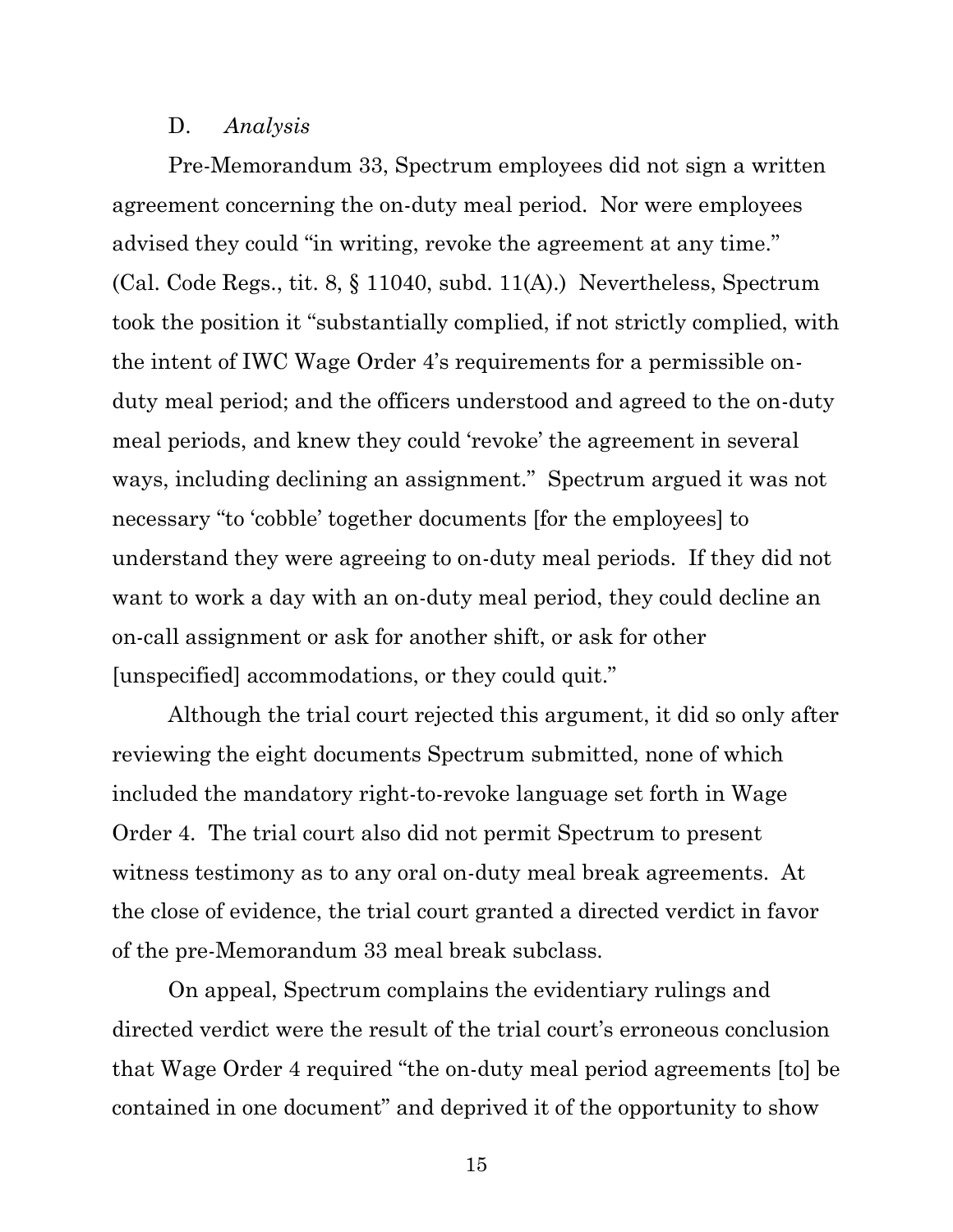that a collection of documents in its possession demonstrated "the parties' understanding and intent, and practice and performance," all within the spirit of Wage Order 4.

Spectrum's "single document" argument does not withstand scrutiny. Rather, it appears to be an effort to deflect attention from the uncontroverted fact that, regardless of the number of documents involved, none included a compliant written meal period break policy before the issuance of Memorandum 33. The colloquy between the trial court and Spectrum's counsel is telling in this regard.**<sup>6</sup>**

**<sup>6</sup>** The dialogue was robust, and we reproduce pertinent portions for context. Early in the discussion, the trial judge signaled her agreement in principle with Spectrum's "argument that it's not necessary for compliance with the wage order to have a single document that sets forth that the employee is agreeing to an on-duty meal period and describes how they can go about revoking that agreement." The trial judge also recognized that "the rules require some technical compliance, and I don't think that the selection of policies and procedures and memos, either taken separately or together, as you suggest, is—constitutes legal compliance with the wage order . . . . [¶] And I believe my finding would be that as a matter of law, the failure to have a document that contains . . . both the acknowledgement that the meal period is going to be on duty, as well as the right to revoke and a method of revocation, has to be in, then, I guess, one place, I would say." The trial judge added, however, that if one document "set forth the necessary elements, and we had a separate document acknowledging it, I don't think I would have a problem with that. [¶] So I don't disagree with [Spectrum] that . . . there might be different methods by which [the employer] would accomplish compliance with the wage order. I just don't think the method that you're proposing, which relies on a number of different documents received over time, and none of which, I think, specifically state[s] what is necessary for compliance with the wage order, I don't think that, as a matter of law, can be compliance with the wage order."

When Spectrum's counsel asked whether "a 50-page agreement that has both provisions in it . . . would satisfy," the trial judge readily agreed it might: "I could envision a situation where that would be sufficient." She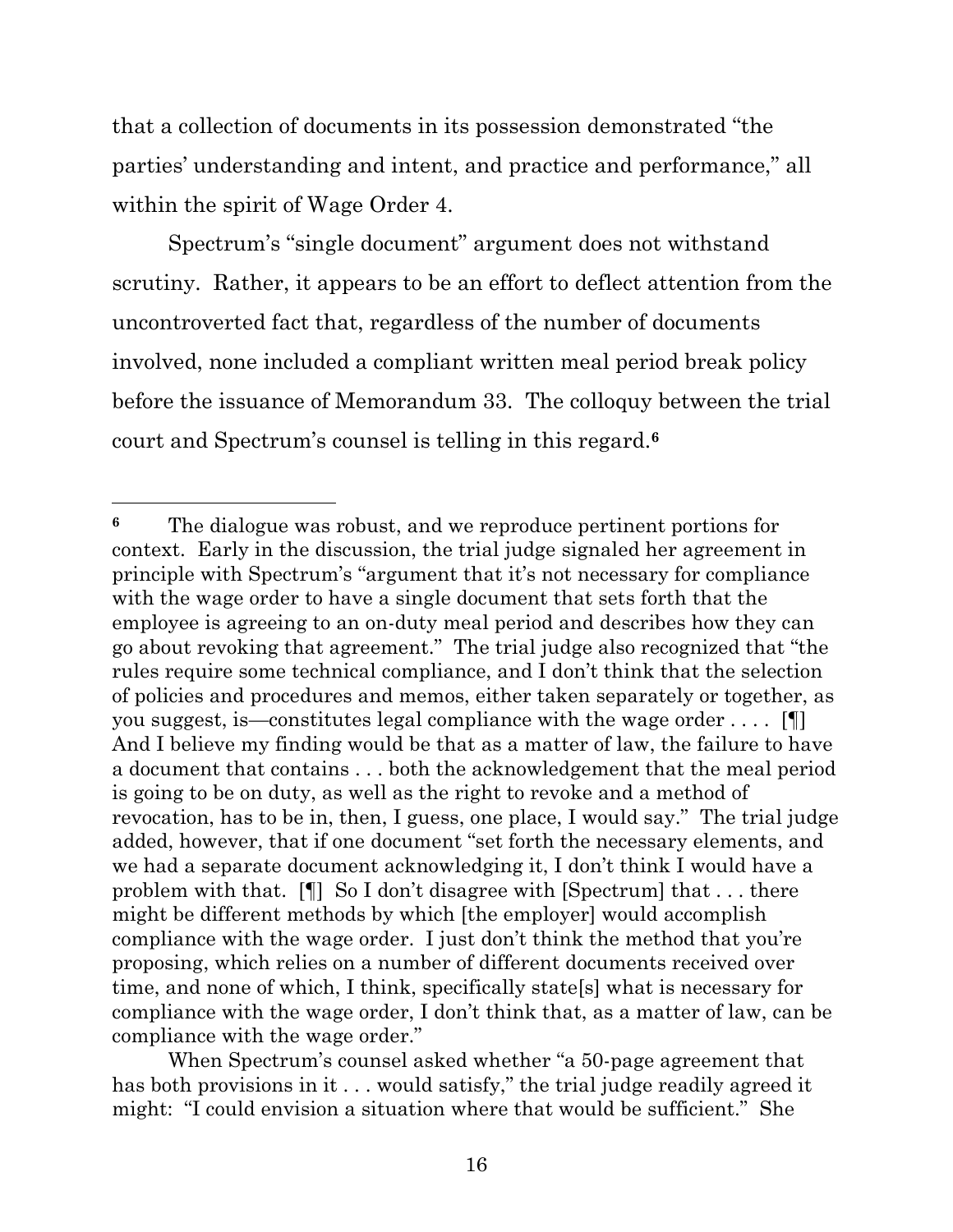The trial court's comment in the statement of decision that Wage Order 4 "clearly contemplates a single written agreement" was no more than an observation. The ruling was "that Spectrum failed to comply with the requirements of [Wage Order 4] since it had no written agreement with its employees by which employees agreed to the on-duty meal period and were advised that their agreement could be revoke in writing." We agree with the ruling.

Wage Order 4 requires that employer/employee agreements be in writing and include language expressly advising "the employee may, in writing, revoke the agreement at any time." (Cal. Code Regs., tit. 8, § 11040, sub. 11(A).) Spectrum suggests that substantial, rather than

reiterated, however, that Spectrum's various documents did not have all the required provisions and were not in compliance with the wage order.

Spectrum's counsel continued to press the single-document issue and asked whether the trial judge took the position that the meal break policy had to be in "a separate written agreement that relates only to meal periods." The trial judge again explained that a single document was not required and multiple agreements would "probably be fine . . . but I don't think that's what we have here." She added, "I'm reading the documents [Spectrum submitted], and I am not finding language that either specifically or generally complies with the wage order, either in a single document or in a combination of documents."

Sensing a wind shift, Spectrum's counsel tacked and launched a contract interpretation argument. The trial judge responded, "we're not in a breach of contract case [where the intent of the parties would be relevant]": "[A]ll we're doing here is determining whether [Spectrum] complied with the wage order, and employees[']. . . evaluation[s] of whether the language is sufficient [is not] relevant. The issue is  $\dots$  a legal issue, and I think it's  $\dots$ pretty simple, although . . . you're making it awfully complex. [¶] I'm not saying that your Memo 33 is the only way to do it, but that seems to be to be perfectly compliant with the rule. There may have been other ways to comply with the rule, but the way that you're proposing, I don't believe, legally, is one of them."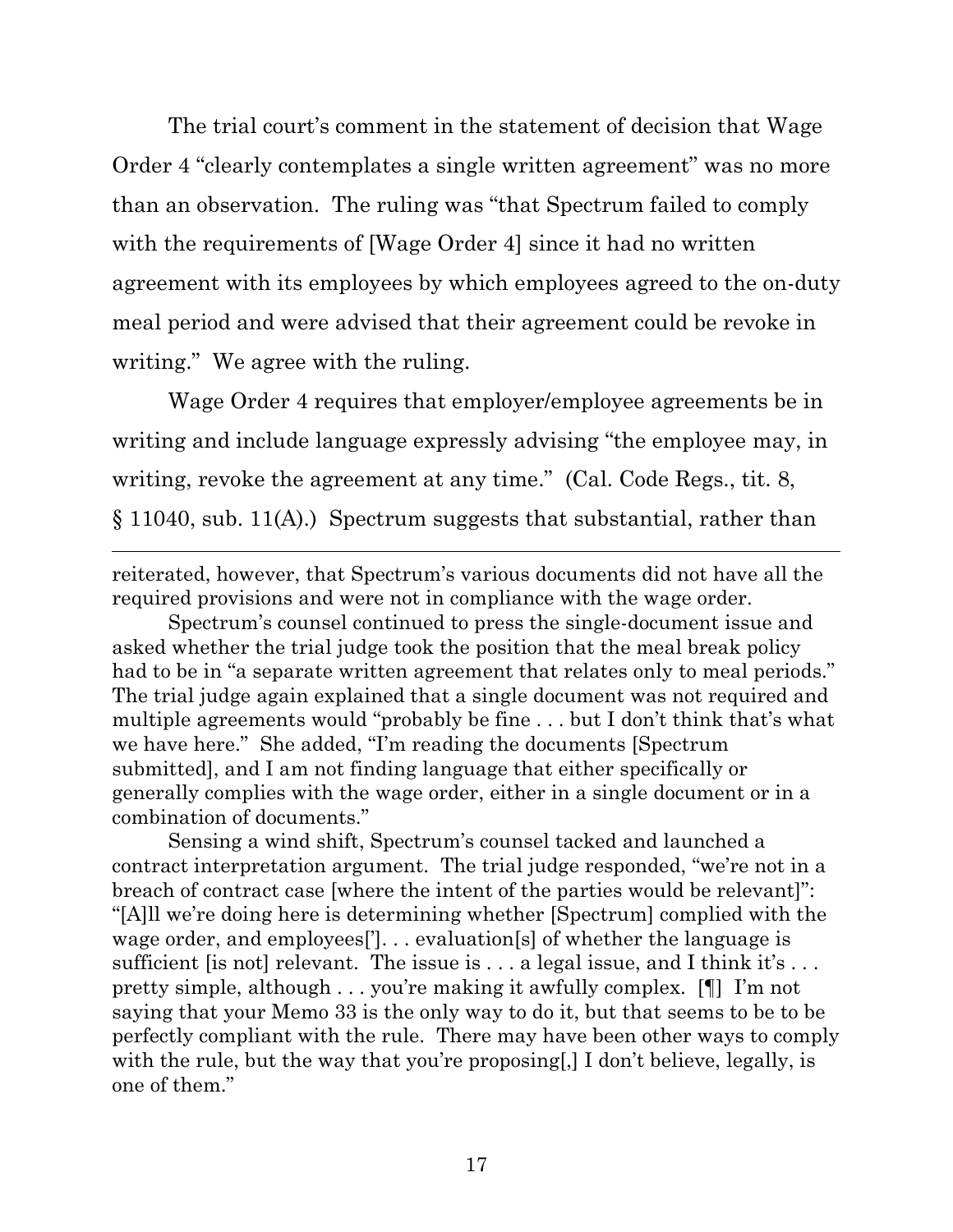by-the-book, compliance with Wage Order 4's mandatory language is sufficient and urges one may imply compliance based on the parties' course of dealing. Such an interpretation of Wage Order 4 would shatter the "exceedingly narrow" exception for on-duty meal periods (*ABM Security, supra,* 2 Cal.5th at p. 266) and fundamentally alter the conditions for legally compliant on-duty meal periods. We decline to accept it. Spectrum's companion claim of evidentiary error fails for the same reason.

Additionally, Spectrum fails to offer any germane legal support for its position. *Von Nothdurft v. Steck* (2014) 227 Cal.App.4th 524, upon which it relies, is distinguishable. *Von Nothdurft* addressed Wage Order No. 5-2001 (Cal. Code Regs., tit. 8, § 11050, subd. 10(C)), which governs how apartment building owners may credit a resident manager's free lodging against the obligation to pay minimum wages. That wage order requires "a voluntary written agreement between the employer [owner] and the employee [resident manager]." (*Id.* at p. 530.) Both parties voluntarily signed such an agreement. (*Id.* at p 529.)

The issue in *Von Nothdurft* was whether the written agreement complied with the wage order (*id.* at p. 530), not whether something other than a written agreement would suffice. Additionally, the wage order under consideration in *Von Nothdurft* did not "specify that any particular terms must be included in such an agreement to permit a valid lodging credit—it require[ed] only a 'voluntary written agreement between the employer and the employee' [citation] without qualification." (*Id.* at p. 532.) By contrast, Wage Order 4 not only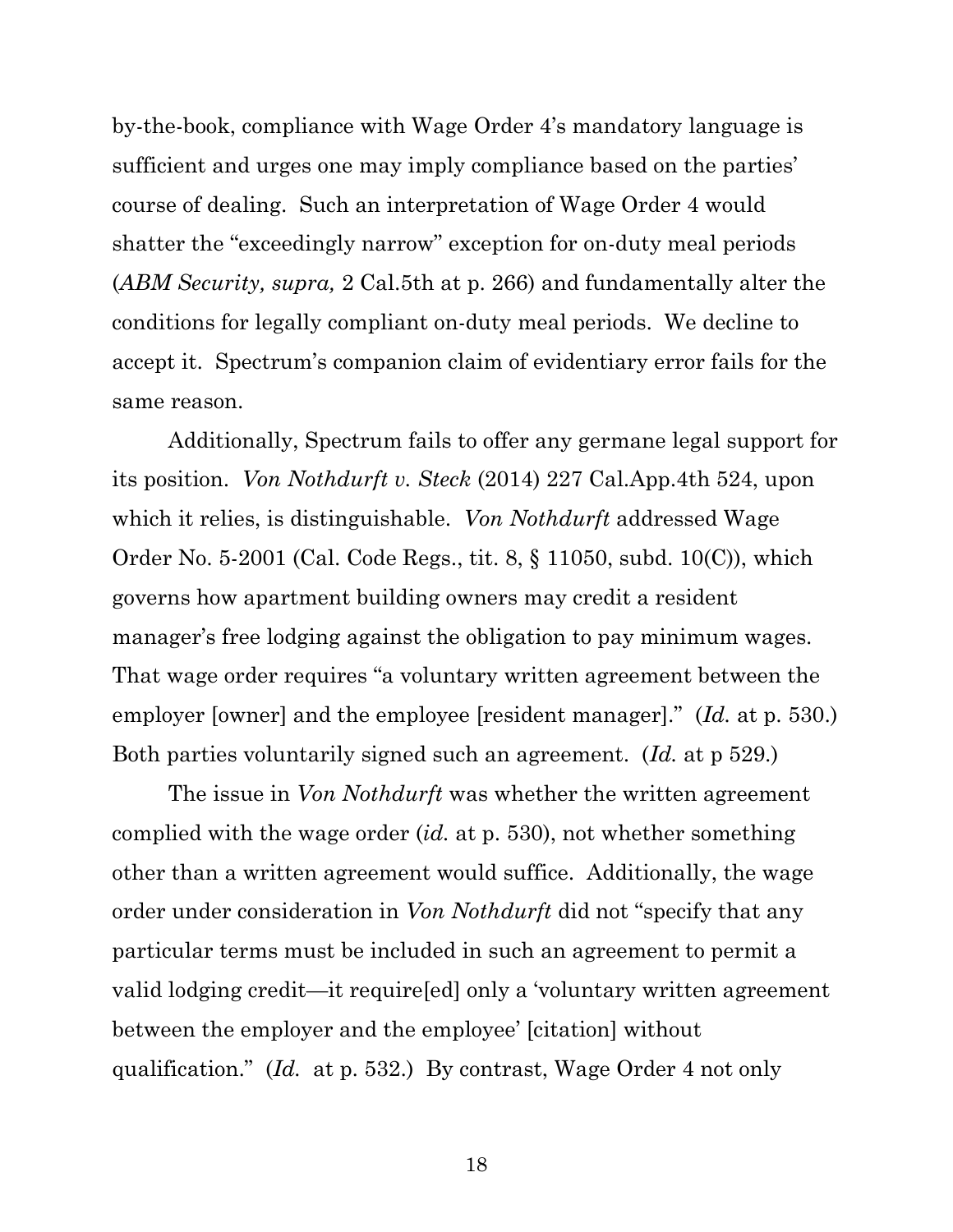requires a written agreement, it mandates the inclusion of a particular term, i.e., "that the employee may, in writing, revoke the agreement at any time." (Cal. Code Regs., tit. 8, § 1040, subd. 11(A).)

Spectrum's argument more closely resembles the one accepted by the Court of Appeal in *Monzon v. Schaefer Ambulance Serv.* (1990) 224 Cal.App.3d 16 (*Monzon*), an overtime case, but subsequently criticized by the Supreme Court. The applicable wage order in *Monzon* provided that daily overtime provisions would not apply to ambulance drivers and attendants who worked 24 hour shifts and also agreed in writing to forgo pay for up to eight hours of sleep time per shift. (*Id.* at pp. 31-32.) The Court of Appeal framed the issue as follows: "[W]hether or not an employer of ambulance drivers and attendants can have an agreement, other than a written agreement, with such employees to exclude sleep time from compensable time." (*Id.* at pp. 40-41.)

Notwithstanding the applicable wage order's requirement of a written agreement, the *Monzon* majority held ambulance drivers and attendants could orally waive up to eight hours of compensable time in any one shift. (*Monzon, supra,* 224 Cal.App.4th at p. 46.) The majority discounted the written agreement clause and relied instead on a federal regulation that had not been incorporated into the wage order. (*Id.* at pp. 31-32, 43.)

Although the Supreme Court has not disapproved *Monzon*, it has roundly questioned the decision's perspicuity and reasoning and expressly limited *Monson's* holding to its facts. (*Mendiola v. CPS Security Solutions, Inc.* (2015) 60 Cal.4th 833, 845.) *Mendiola*, in turn,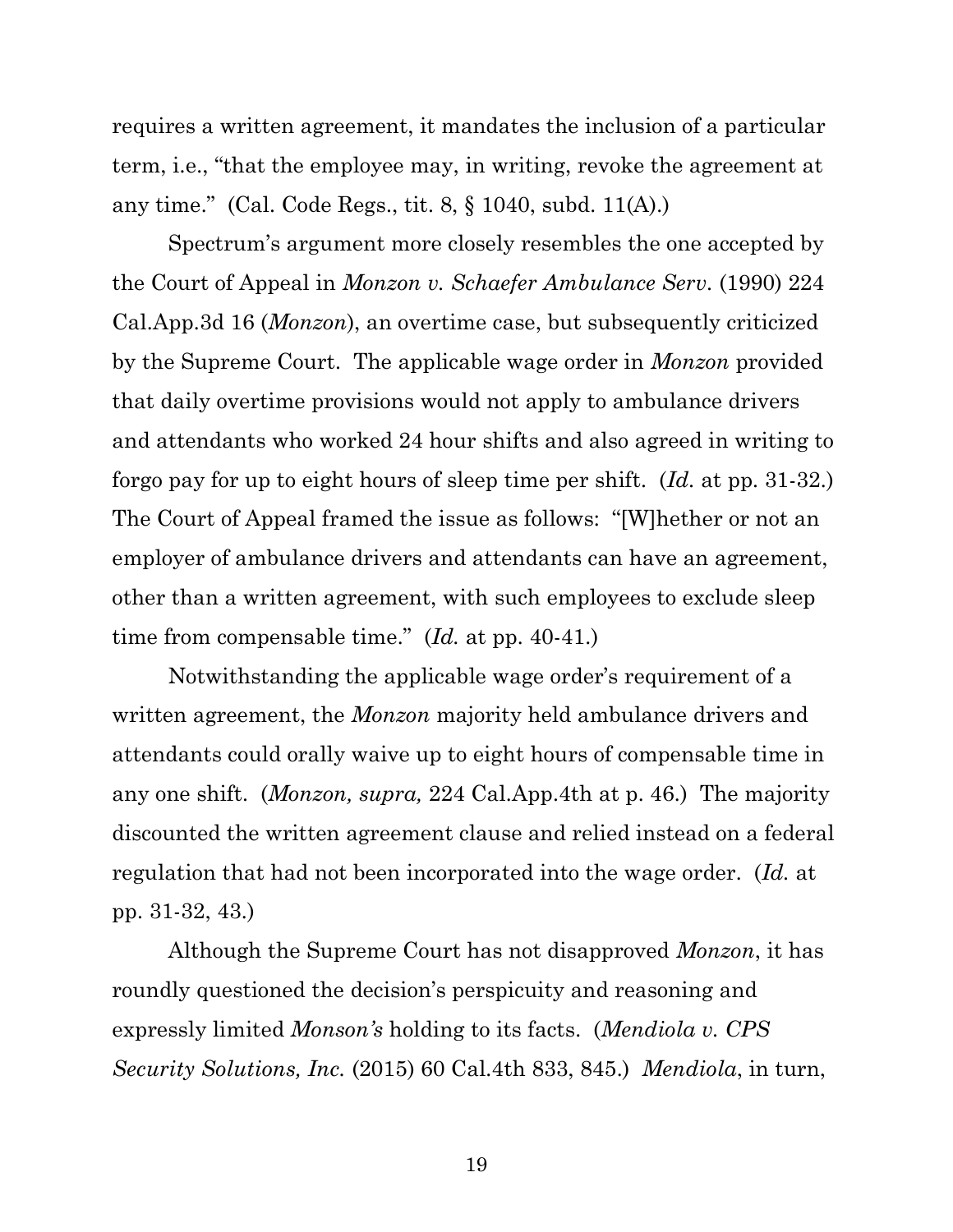supports our conclusion that "in lieu of" compliance with a wage order is not sufficient. As Spectrum itself notes, one analytical takeaway from *Mendiola* is that a court's review of IWC wage orders should be """properly circumscribed.""" (*Id.* at p. 847.) Another is the reaffirmation that, absent an element of arbitrariness, courts take IWC wage orders at face value, generously interpreting them for the protection and benefit of employees. (*Id*. at pp. 840-848.) In this case, Wage Order 4 unambiguously requires a written agreement with an explicit right-torevoke clause. This requirement protects and benefits employees, and we do not accept a lesser substitute for it.

The trial court recognized as much. It neither ignored Wage Order 4 nor grafted additional provisions onto it. Spectrum's pre-Memorandum 33 on duty meal period policy failed not because it violated a supposed "single document" rule, but because it lacked an employee's written agreement to on-duty meal periods and written notice of an employee's right to revoke that agreement. The absence of a compliant written on-duty meal period agreement rendered Spectrum liable to the pre-Memorandum 33 meal break subclass.

Spectrum's stipulation in the trial court that the pre-Memorandum 33 meal break subclass was owed \$1,393,314 in premium wages was made "[w]ithout waiving any arguments." As Spectrum notes, it has "consistently argued that proof of causation and harm [are] necessary, and premium pay [is] not automatic." The law is to the contrary. (*Murphy, supra*, 40 Cal.4th at p. 1108 ["an employee is entitled to the additional hour of pay immediately upon being forced to miss a rest or meal period"].)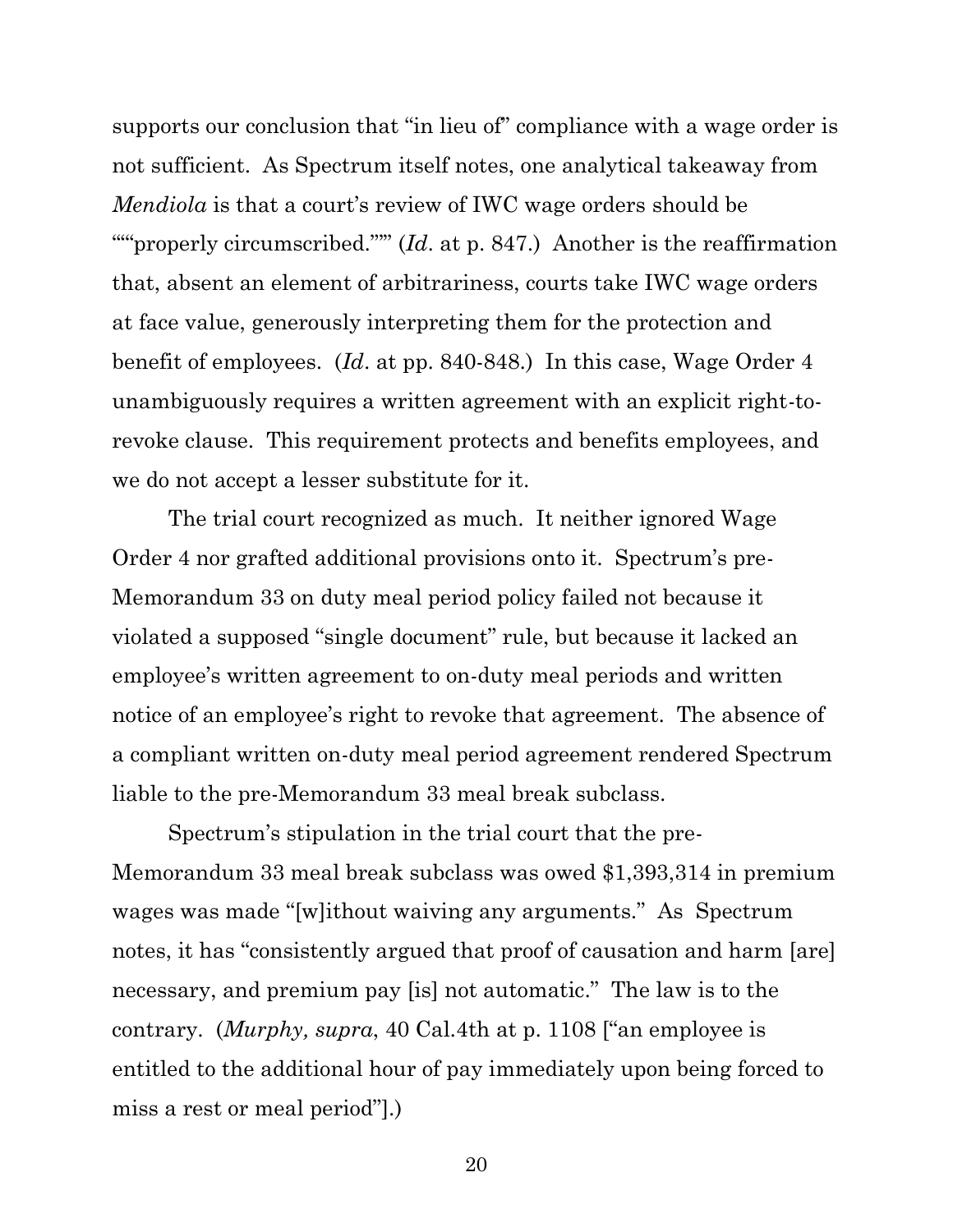That portion of the judgment finding Spectrum liable for premium wages to the pre-Memorandum 33 meal break subclass in the amount of \$1,393,314 is affirmed.

- II. *Employees Entitled to Premium Wages Pursuant to Section 226.7 May Not, for that Reason Alone, Pursue Derivative Remedies Pursuant to Sections 203 (Waiting Time Penalties) and 226 (Itemized Wage Statement Penalties)*
	- A. *A Wage by any Other Name*

Wages "are accorded 'a special status' under California law." (*Davis v. Farmers Ins. Exchange* (2016) 245 Cal.App.4th 1302, 1331.) The Legislature has defined "wages" as all "amounts for labor performed by employees of every description, whether the amount is fixed or ascertained by the standard of time, task, piece, commission basis, or other method of calculation." (§ 200, subd. (a).) "[A] wage is anything 'promised as part of the compensation for employment,' and it is due when 'all conditions agreed to in advance . . . have been satisfied." (*Davis,* at p. 1331, fn. 20.) "'[W]ages' also include those benefits to which an employee is entitled as a part of his or her compensation, including money, room, board, clothing, vacation pay, and sick pay.'" (*Murphy, supra,* 40 Cal.4th at p. 1103.)

#### 1. *Section 226.7*

Before 2000, the term "premium wages" generally referred to overtime pay earned by employees for their labor. (See, e.g., *California Manufacturers Assn. v. Industrial Welfare Com.* (1980) 109 Cal.App.3d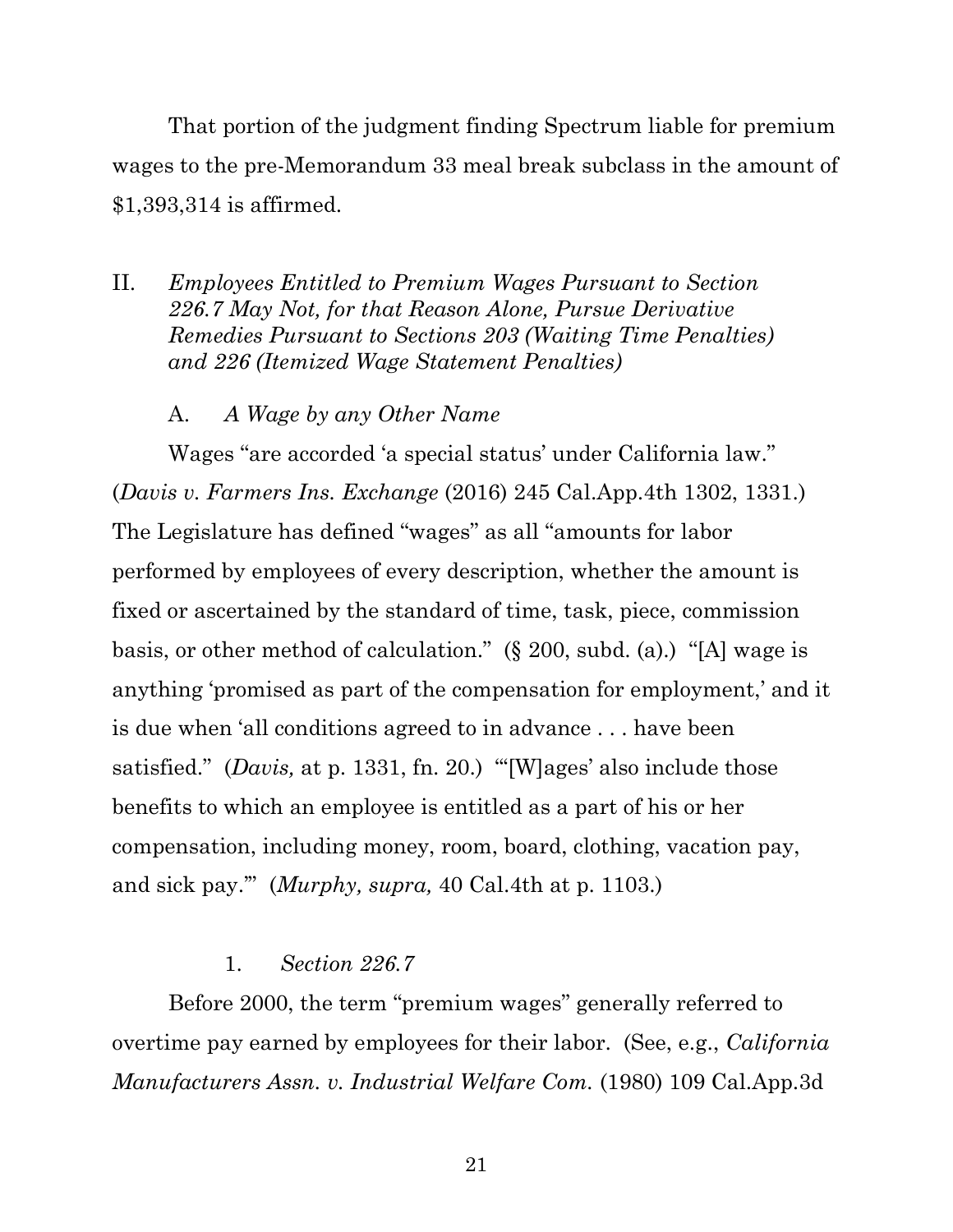95, 126.) In 2001, after section 226.7 became effective, the DLSE issued the first of several opinions applying the term "premium wages" to section 226.7's hour of pay for meal period violations. (*Murphy, supra,*  40 Cal.4th at p. 1105, fn. 7.)

The Legislature did not characterize section 226.7's premium pay as either a wage or a penalty and did not prescribe the statute of limitations for a section 226.7 action. DLSE opinions waffled on the subject (*Murphy, supra,* 40 Cal.4th at p. 1105, fn. 7), and intermediate appellate courts were not of a single mind. The characterization was critical, as the statute of limitations for a wage action is three years, but only one year for a penalty. (Compare, e.g., § 226, subd. (e) (former subd. (b)) [expressly characterizing the itemized wage statement statute as a penalty] and § 203, subd. (b) [express provision that the statute of limitations to sue for waiting time penalties was the same as for "an action for the wages from which the penalties arise"].)

*Murphy* acknowledged that section 226.7's language reasonably could be interpreted as either a wage or a penalty. (*Murphy, supra,* 40 Cal.4th at p. 1104.) Accordingly, the Court analyzed the wage-versuspenalty issue by examining section 226.7's "ostensible objectives [and] legislative history." (*Id.* at p. 1105.) Although the premium wage for missed meal and rest breaks "act[ed] as an incentive for employers to comply with labor standards," the primary objective was "to compensate employees," suggesting the payment was more like a wage than a penalty. (*Id.* at p. 1110.)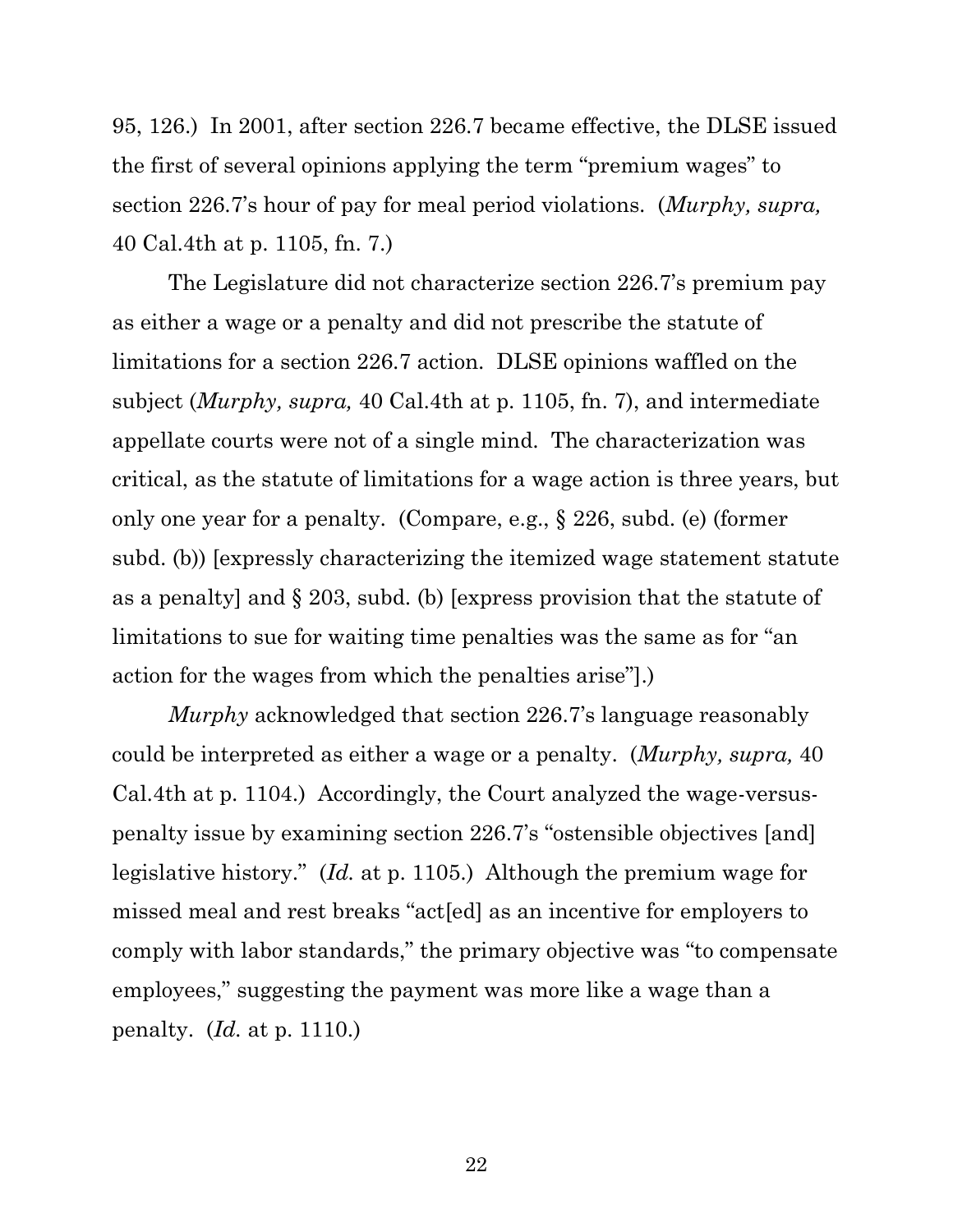The legislative history for section 226.7 solidified that conclusion. (A.B. No. 2509 (1999-2000 Reg. Sess. (Bill No. 2509).) *Murphy* noted the draft language for section 226.7 required the employee to pursue an enforcement action to remedy a meal or rest period violation and provided for a payment to the employee and a penalty to be collected by the Labor Commissioner. (*Murphy, supra,* 40 Cal.4th at pp. 1106, 1108.) By the time section 226.7 was enacted, however, the Legislature deleted the penalty language (*id.* at p. 1107), reduced the monetary remedy to one additional hour of pay (*ibid.*), and "eliminated the requirement that an employee file an enforcement action, instead creating an affirmative obligation on the employer to pay the employee one hour of pay" (*id.* at p. 1108).

Along these lines, *Murphy* contrasted Bill No. 2509's language, as it pertained to section 226.7, with the wording in the portion of Bill No. 2509 that amended section 226. The Legislature rewrote section 226 at the same time it added section 226.7, but maintained section 226's penalty language—"further evidence that the Legislature did not intend section 226.7 to constitute a penalty." (*Murphy, supra,* 40 Cal.4th at p. 1108.) *Murphy* inferred from section 203's statute of limitations language "that, had the Legislature intended section 226.7 to be governed by a one-year statute of limitations, the Legislature knew it could have so indicated by unambiguously labeling it a 'penalty.'" (*Id.*  at p. 1109.)

In *Murphy,* the Supreme Court noted "the Legislature intended section 226.7 first and foremost to compensate employees for their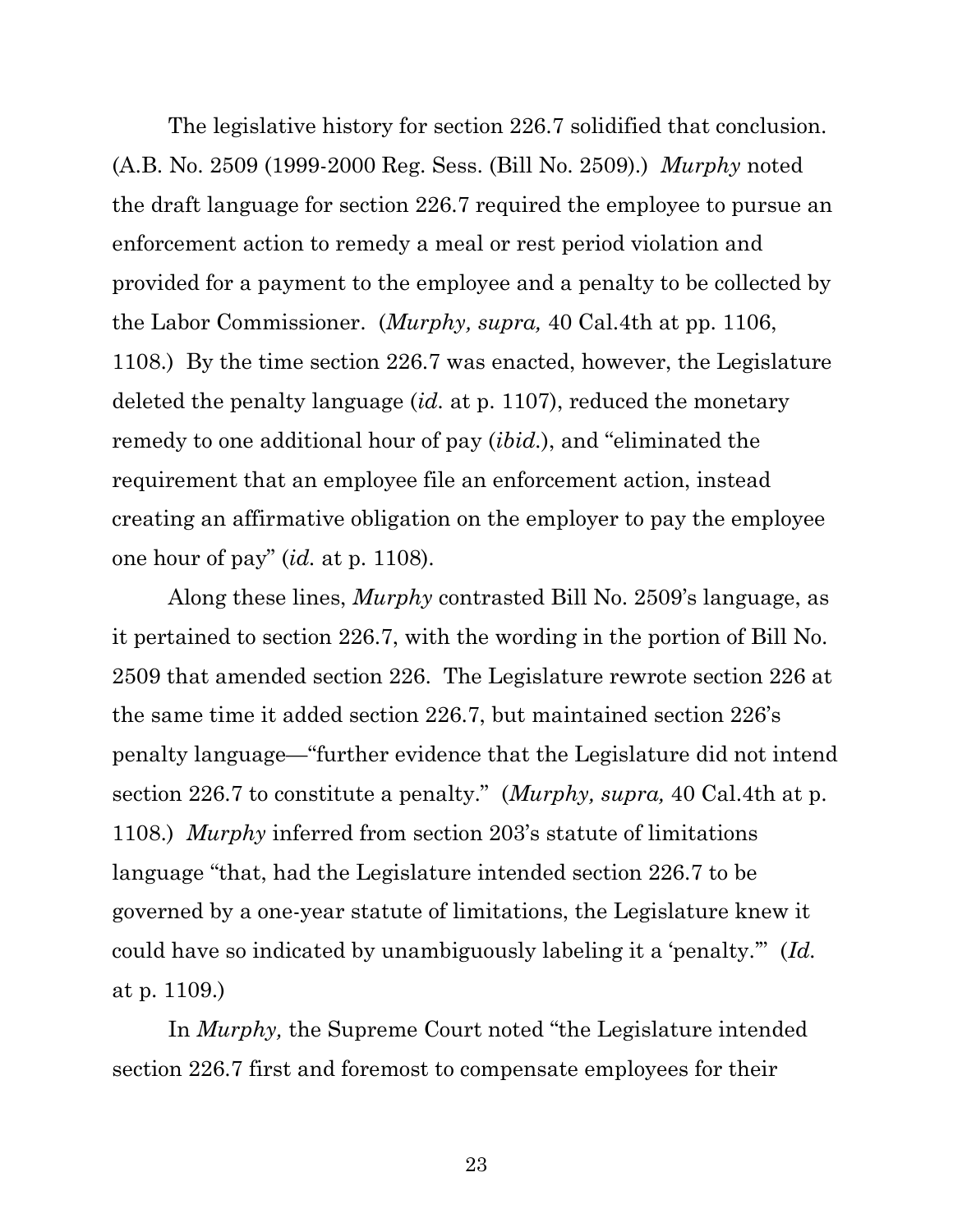injuries." (*Murphy, supra,* 40 Cal.4th at p. 1111.) Nonetheless, because an employee's right to receive the premium wage accrued every day without a compliant meal break, the Court unanimously held, "a payment owed pursuant to section 226.7 is akin to an employee's immediate entitlement to payment of wages or for overtime." (*Id.* at p. 1108; see also *Esparza v. Safeway, Inc.* (2019) 36 Cal.App.5th 42, 52; *Safeway, Inc. v. Superior Court* (2015) 238 Cal.App.4th 1138, 1155 ["the employee is 'immediately' entitled to the premium wage, without any demand" or action by the employee].)

*Murphy's* wage-versus-penalty debate was straightforward. Its context was the statute of limitations for a section 226.7 action. Recognizing the longstanding precept "that statutes governing conditions of employment are to be construed broadly in favor of protecting employees" (*Murphy, supra,* 40 Cal.4th at p. 1103), *Murphy*  determined the additional hour of pay was a wage for statute of limitations purposes, giving workers three years to sue, instead of the one year applicable to penalties (*id.* at p. 1102).

*Murphy* and its rationale proved to be just a tip of the proverbial iceberg, however. Five years later, *Kirby v. Immoos Fire Protection, Inc.* (2012) 53 Cal.4th 1244 (*Kirby*) added dimension to the discussion.**<sup>7</sup>**

In *Kirby*, the trial court awarded attorney fees to the prevailing employer in an employee action for the alleged failure to provide section

**<sup>7</sup>** For perspective, *Brinker, supra,* 53 Cal.4th 1004 was filed 18 days before *Kirby, supra,* 53 Cal.4th 1244*.*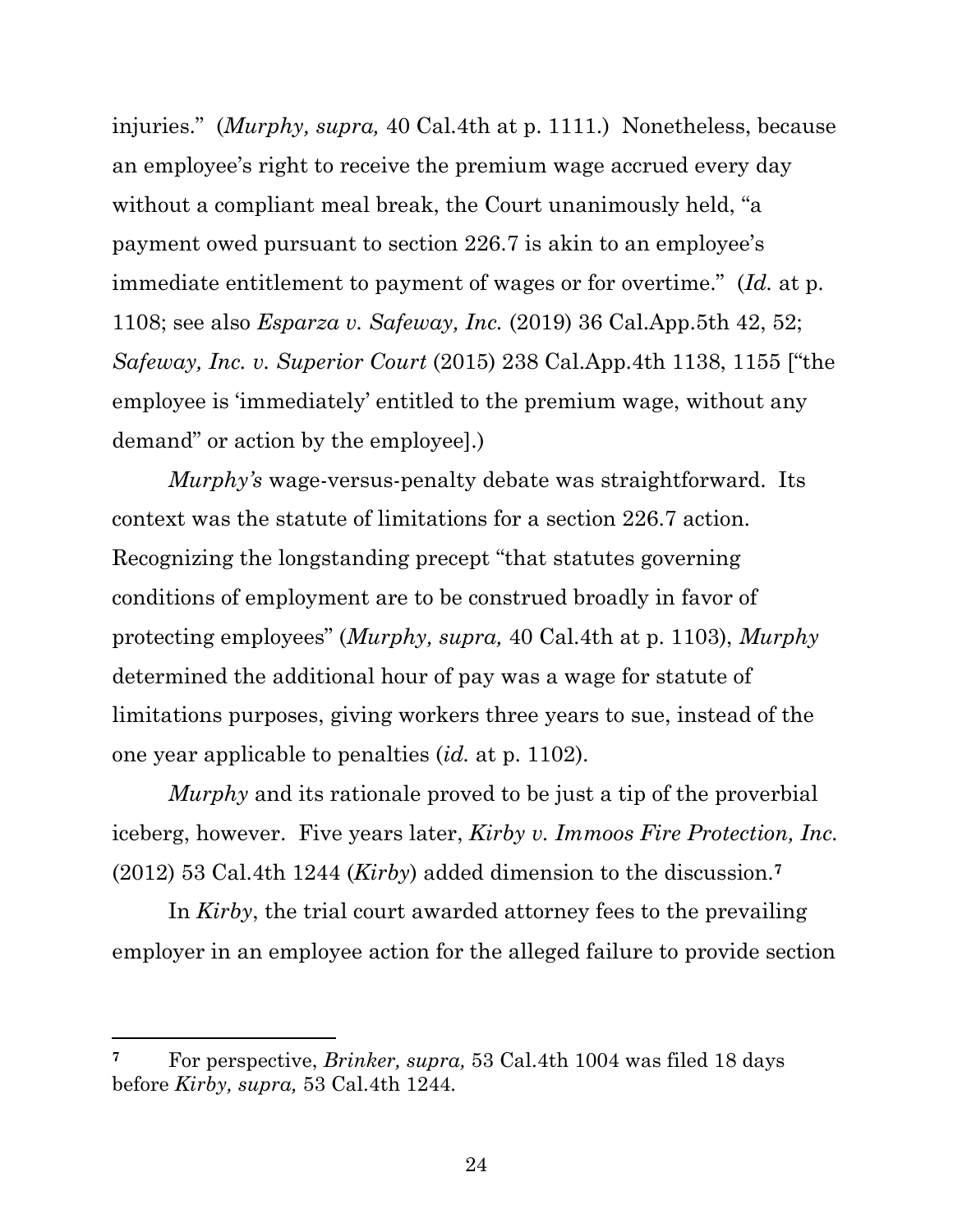226.7 rest breaks. Citing *Murphy* and section 218.5,**<sup>8</sup>** the Court of Appeal affirmed, holding an employer was entitled to attorney fees because the employees sued for "'additional wages,'" i.e., rest break premium pay. (*Kirby, supra,* 53 Cal.4th at p. 1250.)

The Supreme Court "granted review to consider when, if ever, a party who prevails on a section 226.7 action for an alleged failure to provide [meal and/or] rest breaks may be awarded attorney's fees" pursuant to sections 1194 or 218.5. (*Kirby, supra*, 53 Cal.4th at p. 1248.) The short answer is never: "We conclude, in light of the relevant statutory language and legislative history, that neither section 1194 nor section 218.5 authorizes an award of attorney's fees to a party that prevails on a section 226.7 claim." (*Ibid*.)

The reasoning is that "a section 226.7 action is brought for the *nonprovision of meal and rest periods,* not for the '"nonpayment of wages."'" (*Kirby, supra*, 53 Cal.4th at p. 1255.) *Kirby* added, "[t]he 'additional hour of pay' provided for in subdivision (b) is the legal

**<sup>8</sup>** When *Kirby* was decided, section 218.5 provided in pertinent part: "In any action brought for the nonpayment of wages, fringe benefits, or health and welfare or pension fund contributions, the court shall award reasonable attorney's fees and costs to the prevailing party if any party to the action requests attorney's fees and costs upon the initiation of the action. . . . [¶] This section does not apply to any action for which attorney's fees are recoverable under Section 1194."

Section 1194 provides in relevant part: "Notwithstanding any agreement to work for a lesser wage, any employee receiving less than the legal minimum wage or the legal overtime compensation applicable to the employee is entitled to recover in a civil action the unpaid balance of the full amount of this minimum wage or overtime compensation, including interest thereon, reasonable attorney's fees, and costs of suit."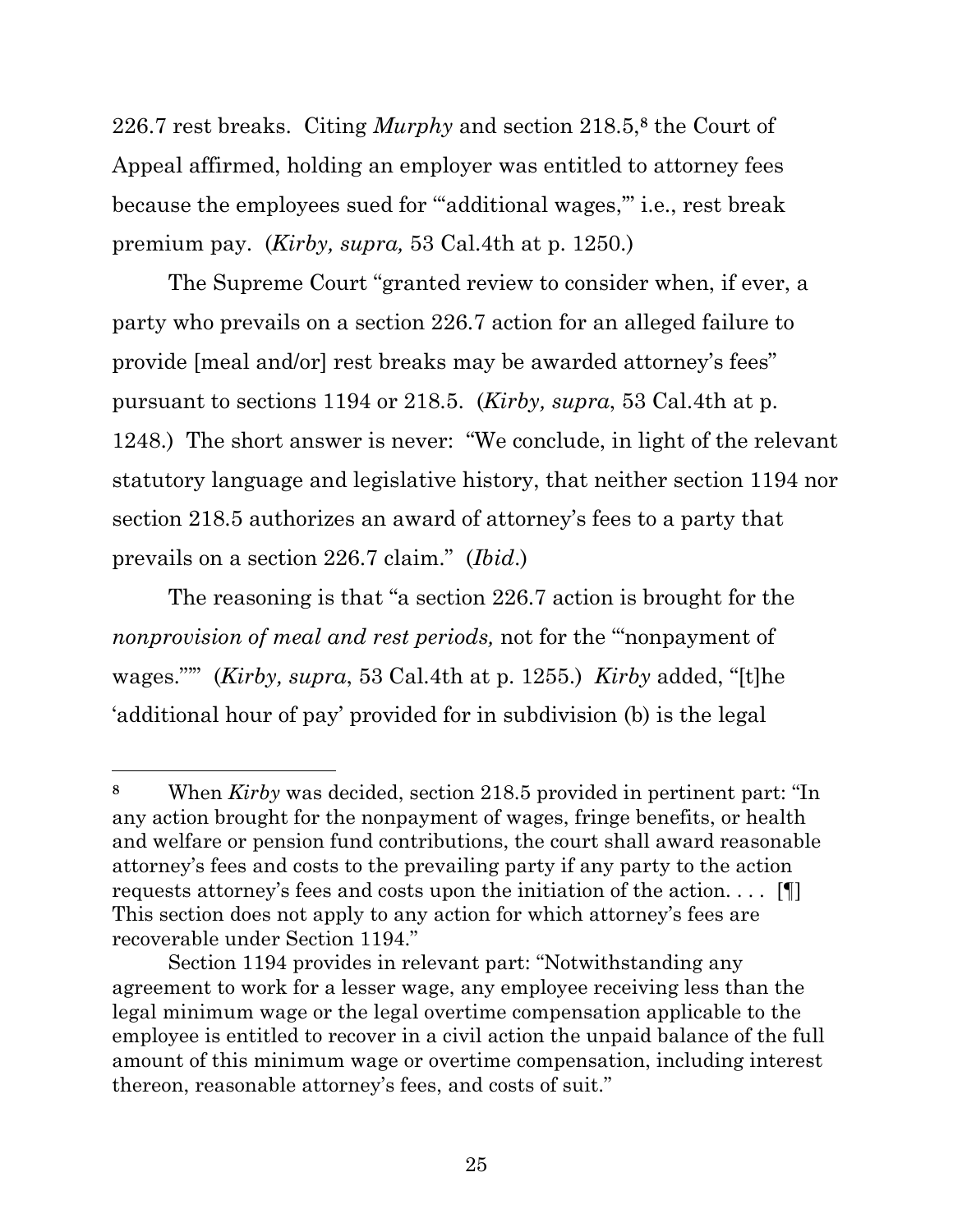remedy for a violation of subdivision (a), but . . . [a]n employer's failure to provide an additional hour of pay does not form part of a section 226.7 violation, and an employer's provision of an additional hour of pay does not excuse a section 226.7 violation. The failure to provide required meal and rest breaks is what triggers a violation of section 226.7. Accordingly, a section 226.7 claim is not an action brought for nonpayment of wages; it is an action brought for nonprovision of meal or rest breaks." (*Id.* at pp. 1256-1257.)

*Kirby* did not perceive a need to reconcile the denial of attorney fees in section 226.7 actions with *Murphy's* conclusion that section 226.7's "remedy is a 'wage' *for purposes of determining what statute of limitations applies*." (*Kirby, supra,* 53 Cal.4th at p. 1256, italics added.) Rather, *Kirby* concluded the holdings were "not at odds" with each other: "To say that a section 226.7 remedy is a wage, however, is not to say that the *legal violation* triggering the remedy is nonpayment of wages. As explained above, the legal violation is nonprovision of meal or rest breaks, and the object that follows the phrase 'action brought for' in section 218.5 is the alleged legal violation, not the desired remedy." (*Kirby, supra,* 53 Cal.4th at p. 1257.)

When *Kirby* was decided, the attorney fees provision in section 218.5 was "a two-way fee-shifting statute, permitting an award of fees to either employees or employers who, as relevant here, prevail on an 'action brought for the nonpayment of wages.'" (*Kirby, supra,* 53 Cal.4th at p. 1251.) Post-*Kirby*, the Legislature added a figurative speed bump for employers: "Prior to 2014, section 218.5 did not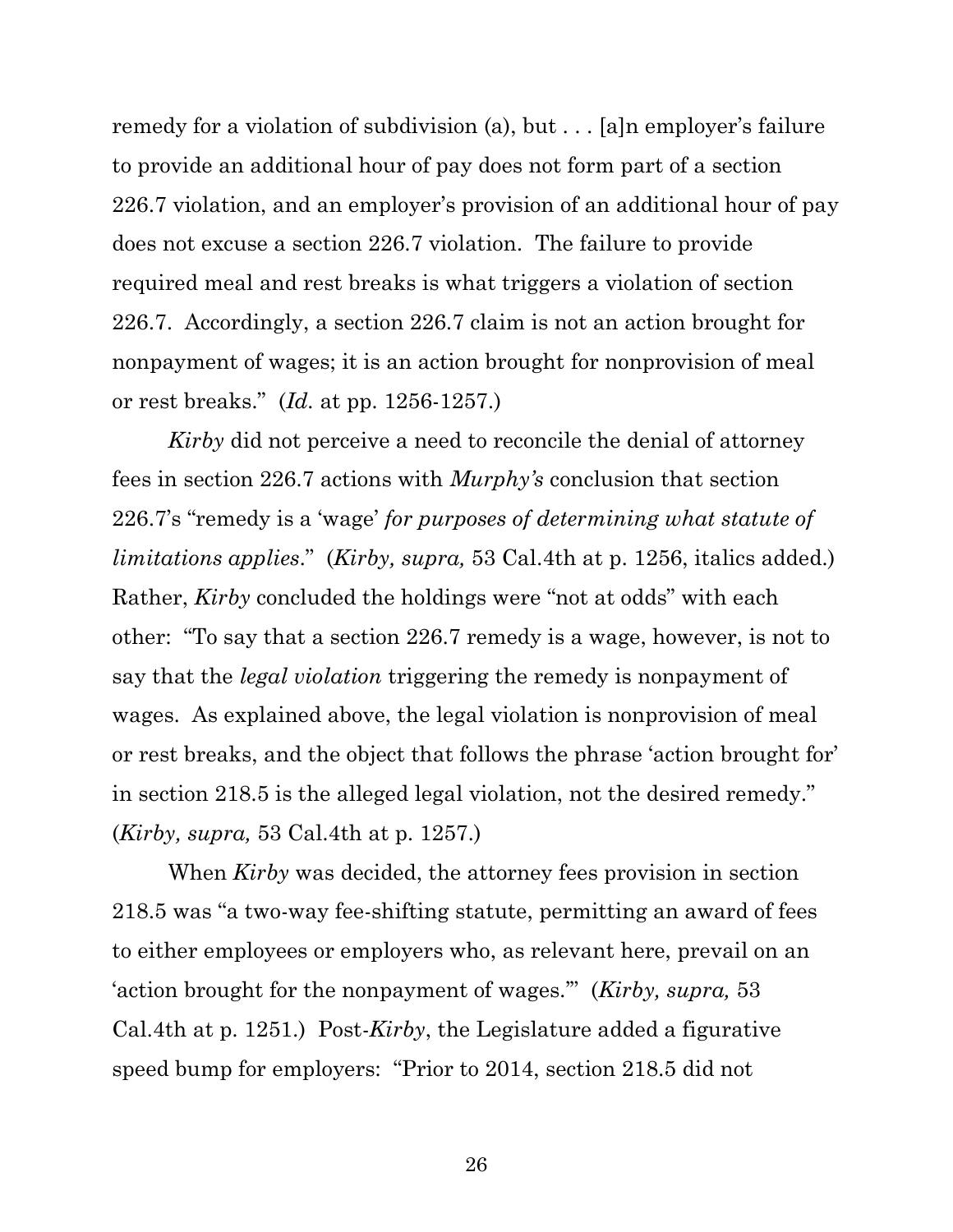distinguish between prevailing employers and employees. It was a true 'two way' fee shifting statute that awarded fees to the winner, whether employee or employer. [Citation.] An amendment to section 218.5, effective January 1, 2014, changed this. Now, if an employer defeats an employee's wage action, 'attorney's fees and costs shall be awarded . . . only if the court finds that the employee brought the court action in bad faith.' (§ 218.5, as amended by Stats. 2013, ch. 142, § 1.)" (*USS-Posco Industries v. Case* (2016) 244 Cal.App.4th 197, 216.)

## 2. *Post-Kirby Discord*

Once *Murphy* established that the remedy for meal and/or rest period violations constituted a wage for statute of limitation purposes and after *Kirby* held that attorney fees could not be awarded to pursue those claims, attention turned in earnest to the applicability of section 226.7 remedies to the penalty provisions in sections 203 and 226.

Section 203, enacted during the Depression, imposes a penalty on an employer willfully failing to timely pay wages upon an employee's discharge or voluntary separation from employment.**9** (See fn. 4.) Section 203, subdivision (a) calculates the penalty as the employee's per diem wages from the date they are due until paid, for a period not to exceed 30 days. Informally dubbed the "waiting time penalty," section 203, subdivision (b) expressly provides that any suit to recover those

**<sup>9</sup>** Precursor legislation was first enacted in 1915 and amended several times before section 203 was passed. (*Pineda v. Bank of America, N.A.* (2010) 50 Cal.4th 1389, 1398-1399.)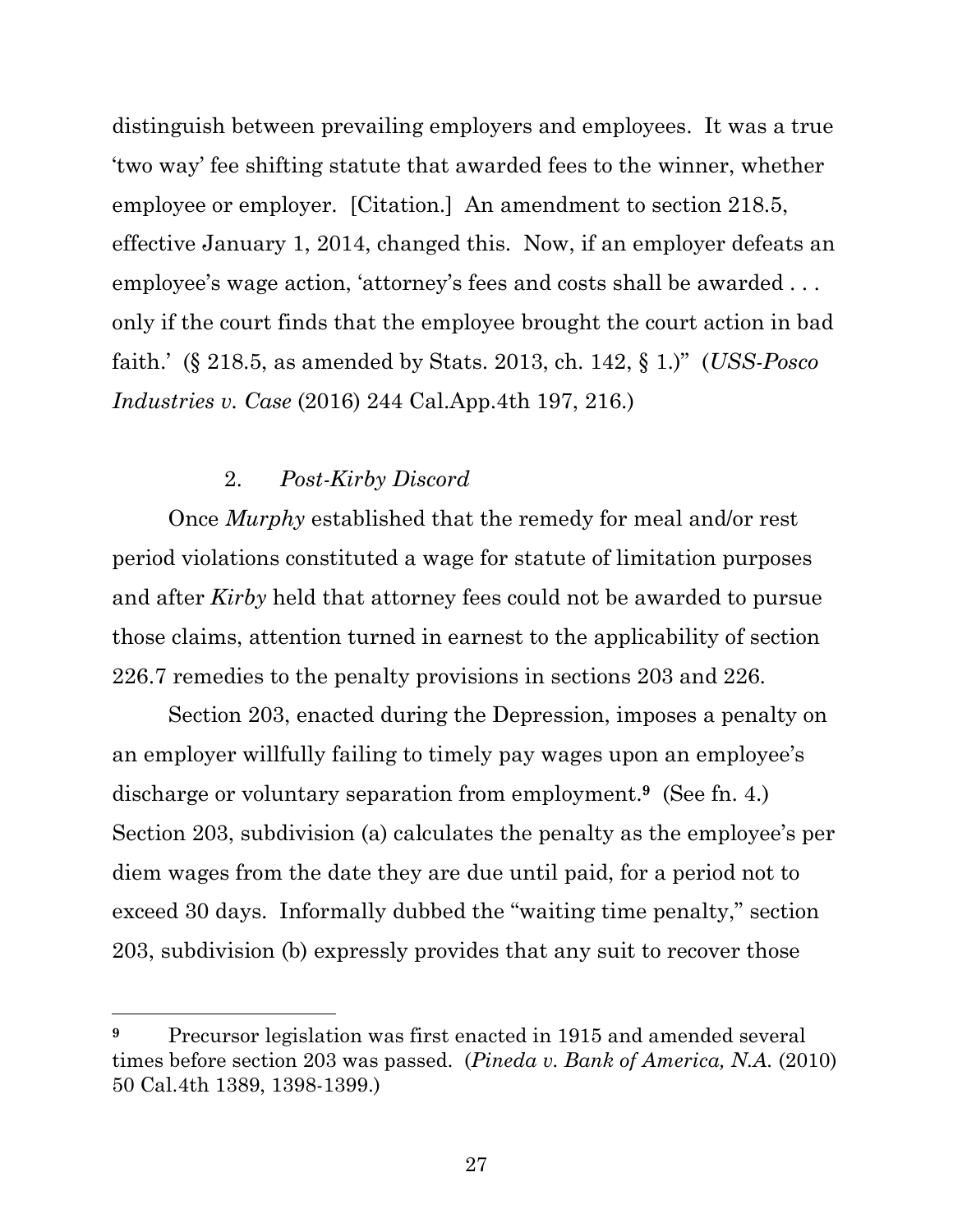penalties is governed by the statute of limitations applicable to actions for wages, not penalties.

Section 226 is a World War II-era statute. (See fn. 4.) Subdivision (a) imposes a penalty on employers who knowingly and intentionally fail to provide itemized wage statements for, inter alia, gross and net wages "earned." The method to calculate a section 226 penalty is specified in subdivision (e). Unlike sections 203 and 226.7, section 226 expressly authorizes attorney fees to a prevailing "employee suffering injury as a result of a knowing and intentional failure by an employer to comply with" the itemized wage statement requirements. (§ 226, subd. (e).) The statute of limitations for a section 226 penalty claim is one year. (*Falk v. Children's Hospital Los Angeles* (2015) 237 Cal.App.4th 1454, 1469.)

Causes of action for waiting time and itemized wage statement penalties (§§ 203, 226) generally are referred to as derivative of an employee's right to the wages themselves: An employee's right to wages accrues at the time work is performed, but "[t]he right to a penalty . . . does not vest until someone has taken action to enforce it." (*Murphy, supra,* 40 Cal.4th at p. 1108.) As this court previously has held, causes of actions for waiting time and itemized wage statement penalties, like causes of actions pursuant to section 226.7 for the nonprovision of meal or rest breaks, "do not seek to collect due and unpaid wages." (*Lane v. Francis Capital Management LLC* (2014) 224 Cal.App.4th 676, 684 (*Lane*).) Claims for "interest, costs and attorney fees under sections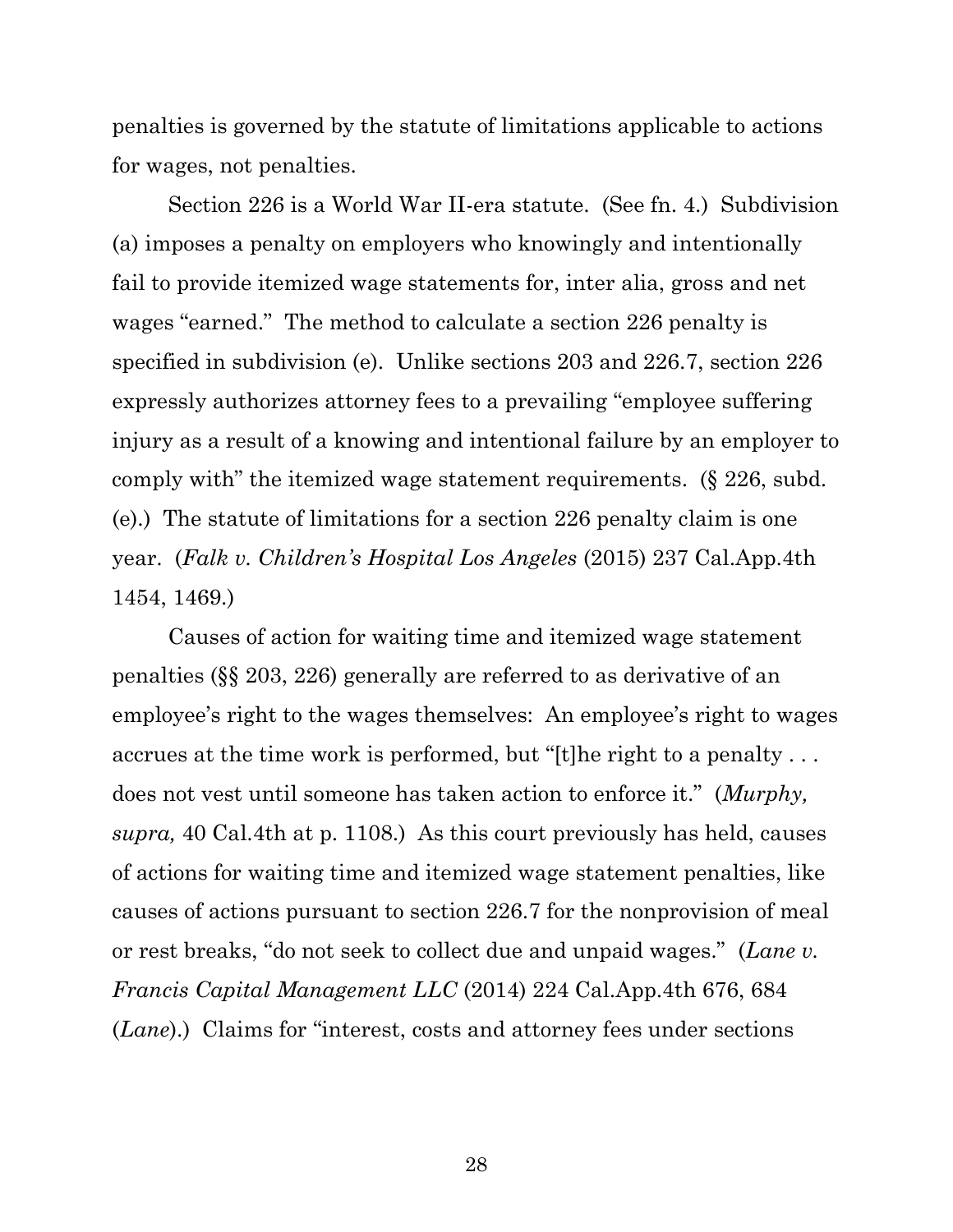218.5 and 218.6 [seek remedies, not] 'due and unpaid wages.'" (*Id.* at p. 684, fn. 2.)

Although wage and hour lawsuits are ubiquitous in state courts, most settle before trial. Consequently, our appellate courts have not had much opportunity to publish decisions addressing the derivative wage claim issue vis-à-vis section 226.7 actions. Moreover, to the extent an overtime or minimum wage issue also exists, there is no need to consider "whether violations of meal period regulations give rise to claims for waiting time penalties under section 203 [because the employer will owe] minimum wages for time worked [and that] is a proper basis for . . . waiting time penalties under section 203." (*Kaanaana, supra,* 29 Cal.App.5th at p. 810; see also *Maldonado v. Epsilon Plastics, Inc.* (2018) 22 Cal.App.5th 1308, 1336-1337 [in an overtime case, there is no itemized wage statement violation where the hours worked are accurate, but the wages earned are not; "only the absence of the *hours worked* will give rise to an inference of injury; the absence of accurate *wages earned* will be remedied by the violated wage and hour law itself"].)

*Ling v. P.F. Chang's China Bistro, Inc.* (2016) 245 Cal.App.4th 1242 (*Ling*) is a notable exception. There, a terminated employee's overtime and meal period claims were sent to arbitration. The employee lost the overtime claim, but was awarded premium wages and section 203 waiting time penalties for missed meal periods. (*Id*. at p. 1248.) *Kirby* had already been decided when the employee asked the arbitrator to award her section 218.5 attorney fees; that request was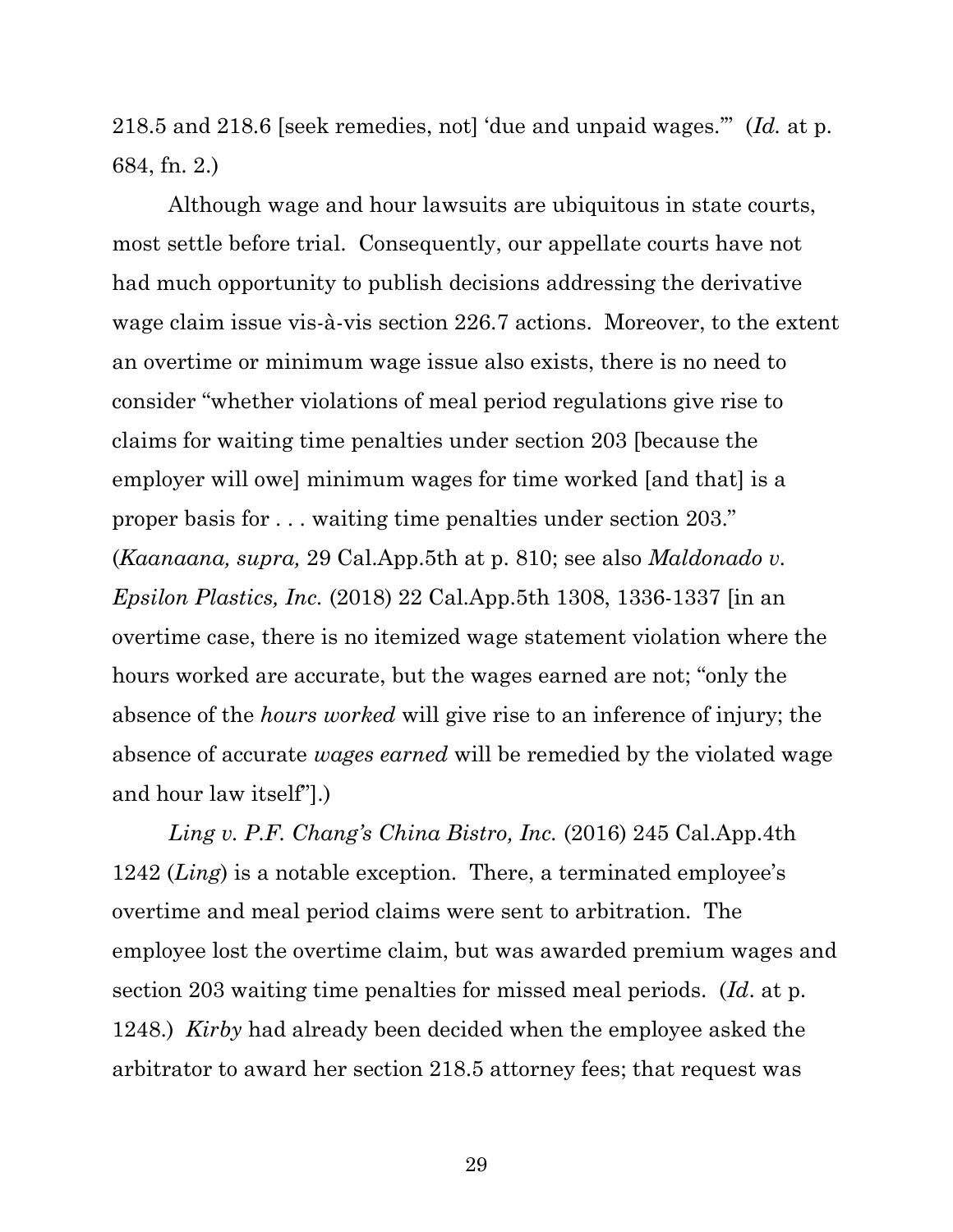denied. No party challenged imposition of the derivative section 203 penalty itself, and the employee contended she was entitled to attorney fees based on the award of section 203 waiting time penalties. Both the arbitrator and trial court disagreed. (*Id.* at p. 1251.)

The Court of Appeal affirmed. The appellate panel first noted no "legislative public policy" justified judicial interference with the arbitrator's decision to deny the employee attorney fees based on section 203 waiting time penalties. (*Ling, supra,* 245 Cal.App.4th at pp. 1259- 1260.) The appellate panel then concluded that "[e]ven if the arbitrator's ruling here—that plaintiff cannot recover attorney fees on a derivative section 203 waiting time penalty for a section 226.7 violation—is reviewable," there was no error. (*Id.* at p. 1261.)

Although *Ling* framed the issue as involving the recovery of attorney fees, its analysis focused on whether section 203 penalties were derivative of a section 226.7 claim: "We understand that the remedy for a section 226.7 violation is an extra hour of pay, but the fact that the remedy is measured by an employee's hourly wage does not transmute the remedy into a wage as that term is used in section 203, which authorizes penalties to an employee who has separated from employment without being paid. . . . *Kirby* concluded that 'a section 226.7 action is brought for the *nonprovision of meal and rest periods*, not for the "nonpayment of wages."' [Citation.] Following *Kirby*, section 226.7 cannot support a section 203 penalty because section 203, subdivision (b) tethers the waiting time penalty to a separate action for wages. Because a section 203 claim is purely derivative of 'an action for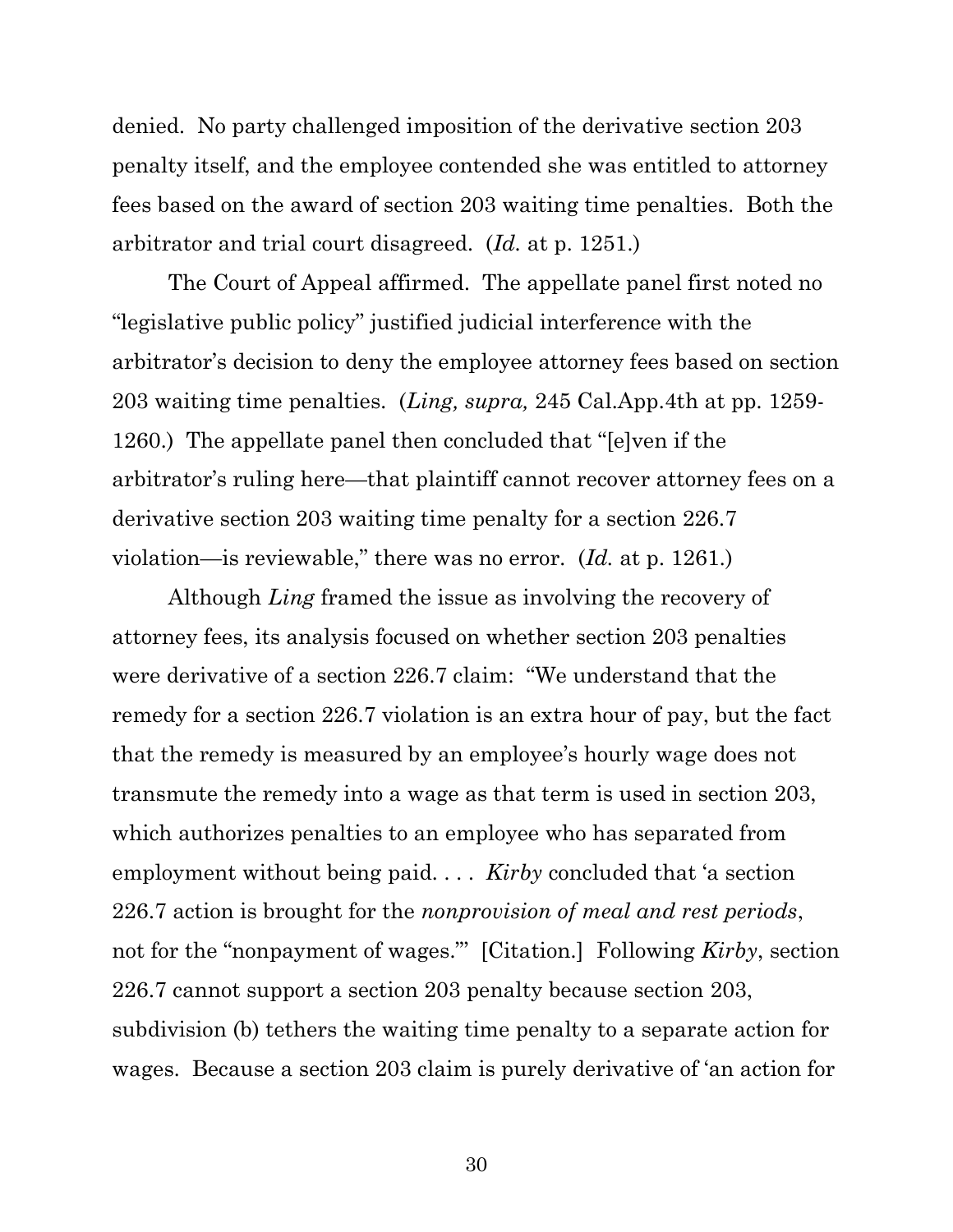the wages from which the penalties arise,' it cannot be the basis of a fee award when the underlying claim is not an action for wages." (*Ling, supra,* 245 Cal.App.4th at p. 1261.)

Most of the citable decisions discussing whether section 226.7 supports section 203 and 226 penalties are unpublished federal district court opinions (Cal. Rules of Court, rule 8.1115); and those courts are not in accord. For example, Jones *v. Spherion Staffing LLC* (C.D.Cal., Aug. 7, 2012, No. LA CV11-06462 JAK) 2012 U.S.Dist. Lexis 112396, like *Ling*, held that section 203 and 226 penalties were not derivative of a section 226.7 claim: "[The worker] cannot advance a claim for noncompliant wage statements pursuant to section 226[, subdivision] (a) or failure to pay wages due upon termination pursuant to section 203 based solely on alleged violations of section 226.7. First, under *Kirby*, the legal violation underlying a section 226.7 claim is the nonprovision of meal and rest periods and the corresponding failure to 'ensur[e] the health and welfare of employees,' not the nonpayment of wages. [Citation.] *Kirby* makes clear that, despite *Murphy's* holding that the premium pay remedy is calculated as a wage, and that the employee is entitled to that remedy immediately, the payment of the remedy does *not* satisfy section 226.7. 'In other words, section 226.7 does not give employers a lawful choice between providing either meal and rest breaks or an additional hour of pay. *An employer's failure to provide an additional hour of pay does not form part of a section 226.7 violation*, and an employer's provision of an additional hour of pay does not excuse a section 226.7 violation.' [Citation.] Thus, even if the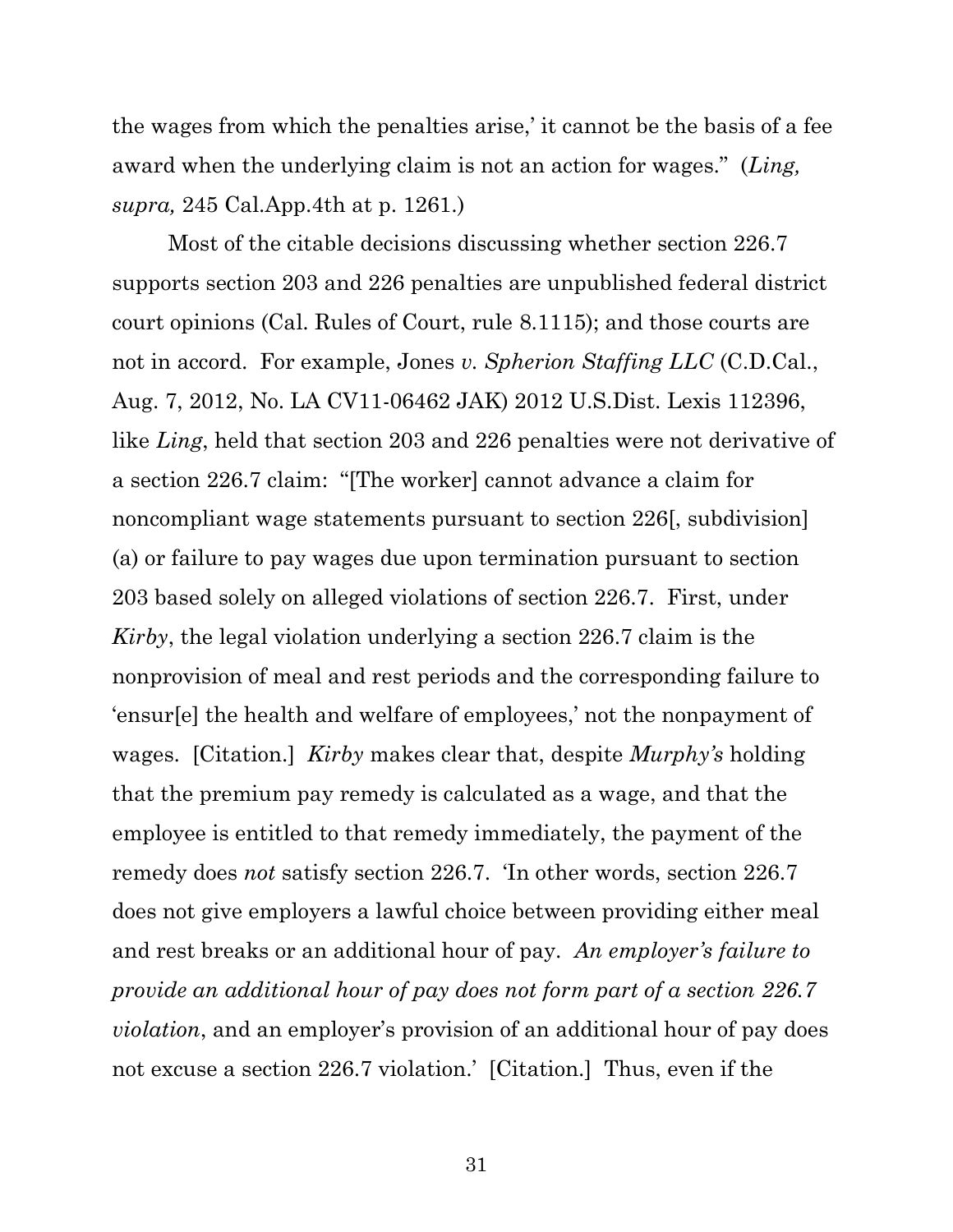employee agreed to work through a required break in exchange for one hour of pay, and if the extra pay were provided to the employee and recorded on the employee's wage statement, the employee would nonetheless have a claim pursuant to section 226.7. Accordingly, because the employer cannot remedy a section 226.7 violation by compensating the employee, the wrongdoing by the employer is more than the failure to pay wages; it is a failure to ensure the employee's health and wellbeing through reasonable working conditions. [ Second, a finding that section 226.7 violations can form the basis for claims under section 226 and section 203, would result in an improper, multiple recovery by the employee." (*Id.* at pp. \*8–9.)

The federal district court in *Singletary v. Teavana Corporation* (N.D.Cal., May 2, 2014, No. 5:13-CV-01163-PSG) 2014 U.S.Dist. Lexis 62073 concurred: "The case law on this question is murky at best. . . . [¶] Section 203, like the attorney fee provision in *Kirby*, is concerned with a particular type of wrong, not a particular type of remedy. The first clause of the section clarifies that its penalties only attach 'if an employer willfully fails to pay any wages of an employee.' This clause demonstrates that the wrong [s]ection 203 is concerned with is the prompt payment of wages to a terminated employee. *Kirby* clarified that the wrong at issue in [s]ection 226.7 is the non-provision of rest breaks, not a denial of wages." (*Id.* at p. \*4.)

Other federal district courts have held to the contrary. For example, *Finder v. Leprino Foods Co.* (E.D.Cal., Mar. 12, 2015, No. 1:13-CV-2059 AWI-BAM) 2015 U.S.Dist. Lexis 30652 concluded, "Section 226.7 premiums should qualify as wages that are governed by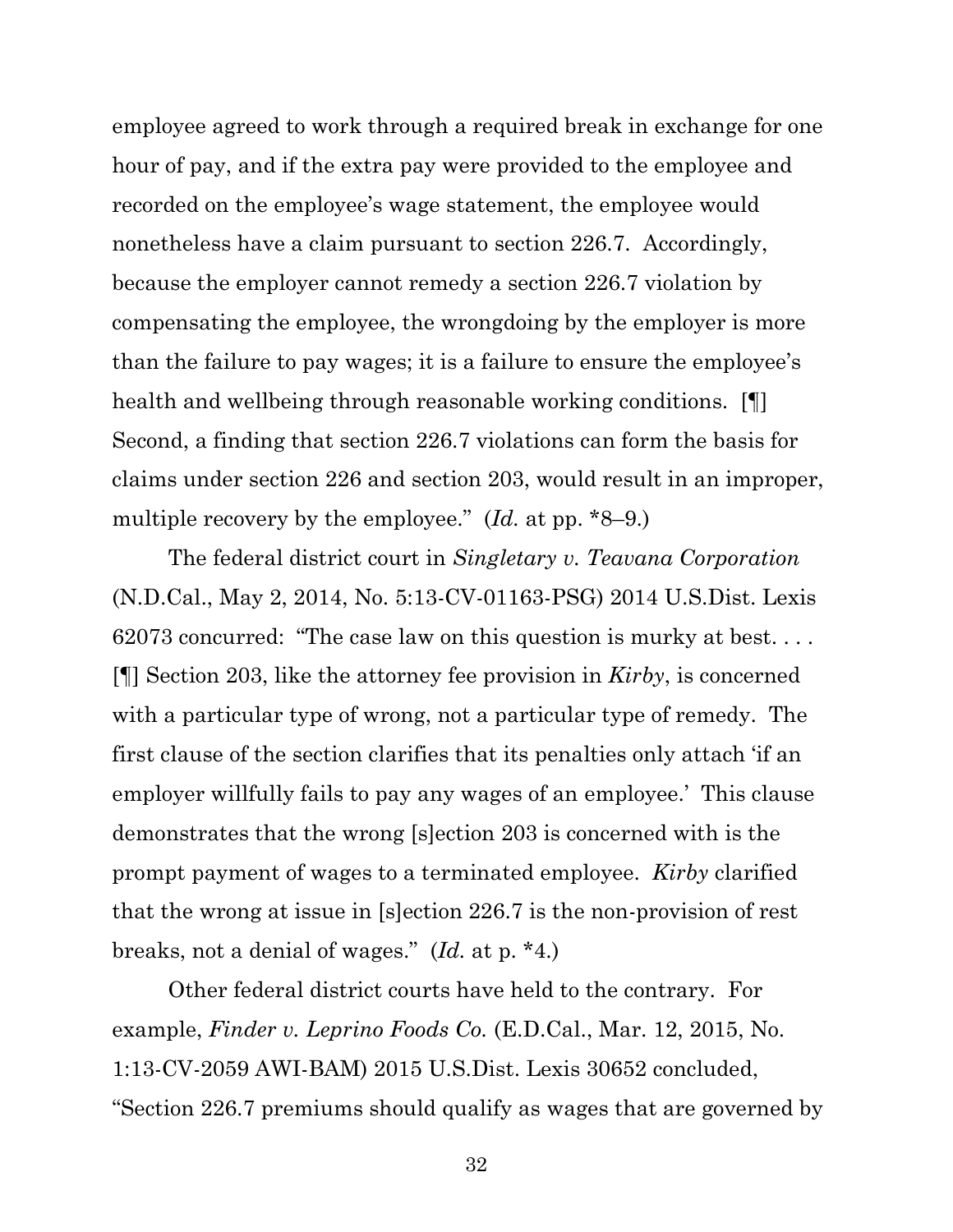the requirements of [s]ection 226. *Murphy* directly examined the nature of the premium and termed it a 'wage' rather than a 'penalty.' *Kirby* was concerned with characterizing the [s]ection 226.7 claim itself rather than the recompense. The two cases could be interpreted to deal with distinctly different topics: *Kirby* speaks to understanding the substance of the [s]ection 226.7 violation while *Murphy* governs the nature of the damages. Section 226.7 interacts with [s]ection 226 to the extent that the characterization of the damages matter. The holding of *Murphy* is more directly relevant to the issue at hand. Thus, this court relies on *Murphy* in finding that [s]ection 226.7 premiums constitute wages, and are therefore required to be included in wage statements under [s]ection 226." (*Id.* at p. \*5.)

*Parson v. Golden State FC, LLC* (N.D.Cal., May 2, 2016, No. 16- CV-00405-JST) 2016 U.S.Dist. Lexis 58299 dealt with a derivative claim pursuant to section 204, but the federal district court concluded a section 203 and 226 analysis applied: "[P]ayments required by section 226.7 should be considered wages, and that Plaintiffs may therefore bring a derivative claim under section 204. . . . [A]lthough an employee who successfully brings a section 226.7 claim is challenging a failure to provide rest breaks, the remedy for that failure is additional wages. . . . Nothing in *Murphy* or *Kirby* suggests that wages awarded under section 226.7 be treated any differently than other wages earned by the employee.... "If an employee is entitled to the additional hour of pay "immediately" upon being forced to miss a rest or meal period, it appears inconsistent to conclude that an employee is not also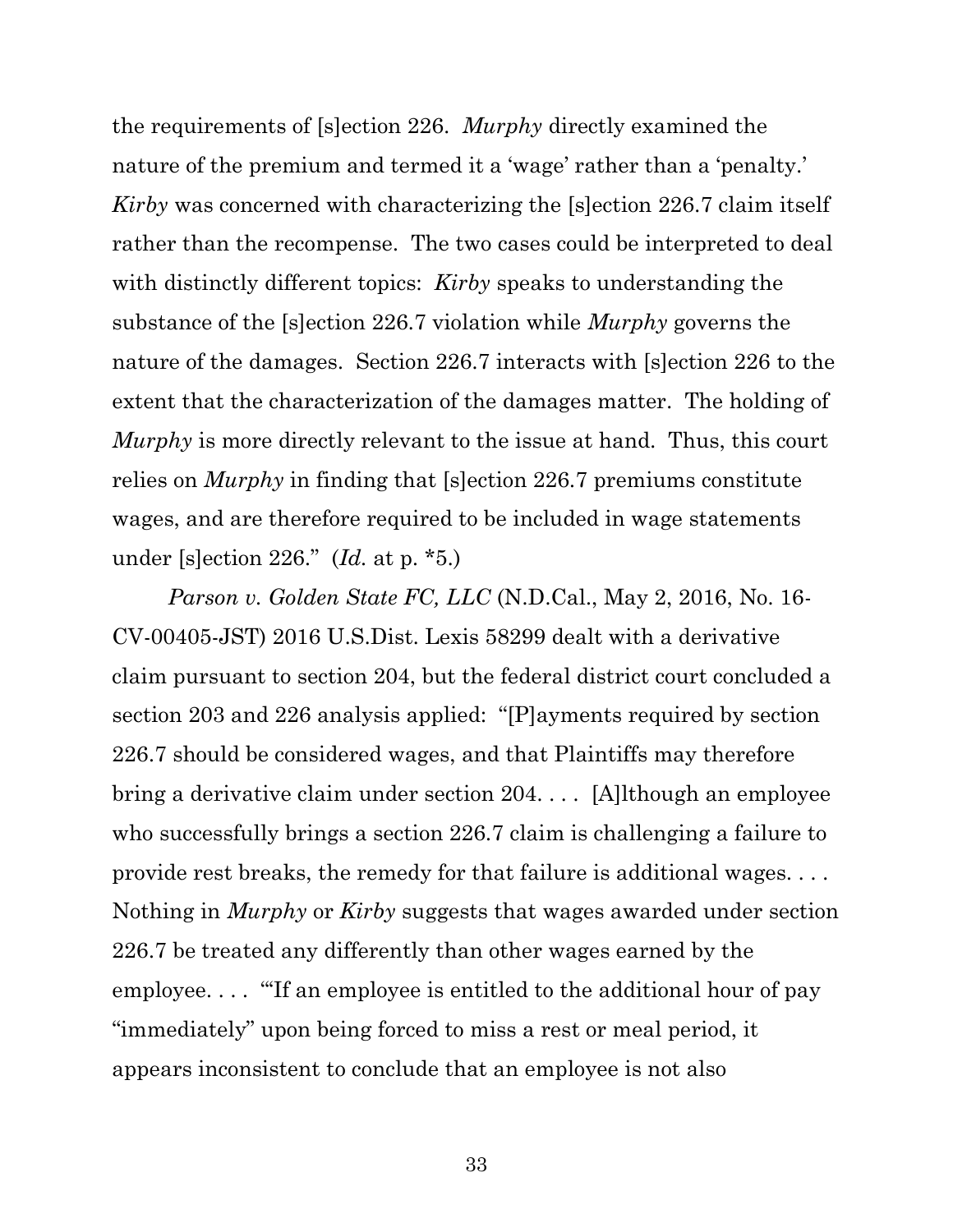immediately entitled to have the additional hour of pay documented on their wage statements and timely paid upon termination or resignation."  $[\P]$  ...  $[\P]$  ... It is true that the violation described in section 203—and likewise, section 204—is concerned with the improper payment of wages, while the violation described in section 226.7 is not. However, it is unclear why this distinction resolves the issue. If the amounts due are classified by law as wages and are not properly paid to the employee under the applicable Labor Code section, the employer has presumably committed a violation—regardless of whether the wages are owed to the employee due to hours of labor, additional overtime pay, an award under California law, or some other reason." (*Id.* at pp. \*4-\*5; see also *Abad v. Gen. Nutrition Ctrs, Inc.* (C.D.Cal., Mar. 7, 2013, No. SACV 09-00190-JVS) 2013 U.S.Dist. 116057.)

Still other federal district courts, noting that section 203 uses the term "wages," while section 226 employs the phrase "wages earned," have found that section 226.7 claims give rise to a derivative claim under section 203, but not under section 226. (*Pena v. Taylor Farms Pac., Inc.* (E.D.Cal., Apr. 22, 2014, No. 2:13-CV-01282-KJM-AC) 2014 U.S.Dist. Lexis 56792, at pp. \*8-\*10; *Dawson v. Hitco Carbon Composites, Inc.* (C.D.Cal., Aug. 3, 2017, No. CV 16-7337 PSG FFMx) 2017 U.S.Dist. 221866, at p. \*7.)

#### B. *Statutory Interpretation and Standard of Review*

California's laws regulating wages, hours, and working conditions reflect our state's strong commitment to safeguard workers. (*Linton v.*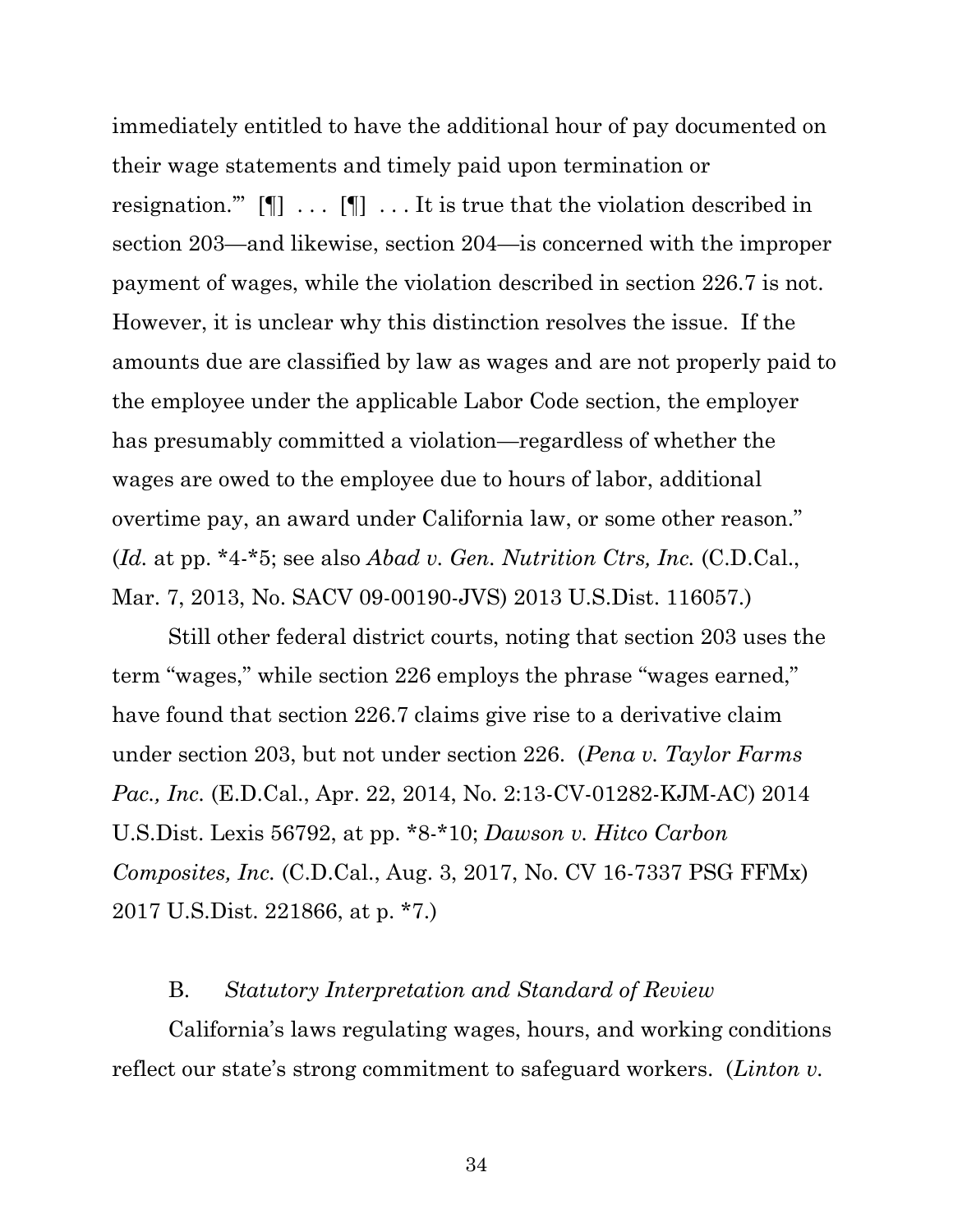*DeSoto Cab Co., Inc*. (2017) 15 Cal.App.5th 1208, 1220.) Our laws are "remedial [in] nature . . . for the protection and benefit of employees [and are] liberally construed with an eye to promoting such protection." (*Industrial Welfare Com. v. Superior Court* (1980) 27 Cal.3d 690, 702.)

To the extent the Supreme Court has not resolved an issue, our review of statutory provisions is de novo. As *Kirby*, quoting liberally from *Murphy*, held, "We independently review questions of statutory construction. [Citation.] In doing so, 'it is well settled that we must look first to the words of the statute, "because they generally provide the most reliable indicator of legislative intent." [Citation.] If the statutory language is clear and unambiguous our inquiry ends. . . . "[W]e presume the Legislature meant what it said and the plain meaning of the statute governs." [Citations.] In reading statutes, we are mindful that words are to be given their plain and commonsense meaning.'" (*Kirby, supra,* 53 Cal.4th at p. 1250.)

Additionally, the Supreme Court has long admonished, "'the judicial role in a democratic society is fundamentally to interpret laws, not to write them. The latter power belongs primarily to the people and the political branches of government . . . .' [Citation.] It cannot be too often repeated that due respect for the political branches of our government requires us to interpret the laws in accordance with the expressed intention of the Legislature. 'This court has no power to rewrite the statute so as to make it conform to a presumed intention which is not expressed.'" (*California Teachers Assn. v. Governing Bd. of*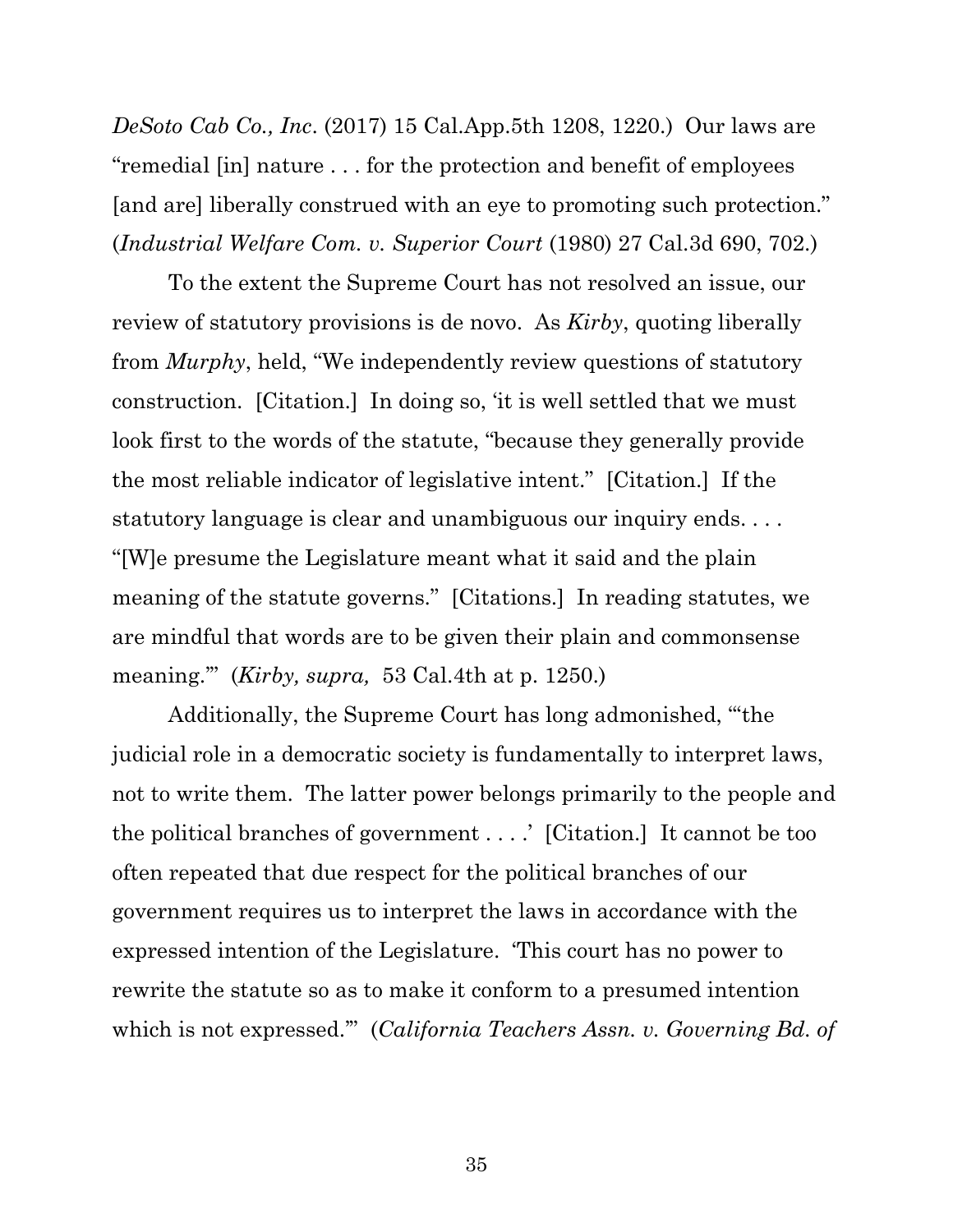# *Rialto Unified School Dist.* (1997) 14 Cal.4th 627, 633 (*California Teachers Assn.*).)

In sum, we begin the "interpretive process... [by reviewing t] he Legislature's chosen language . . . because '"it is the language . . . that has successfully braved the legislative gauntlet."... If the statutory language is clear and unambiguous, our task is at an end, for there is . . . nothing for the court to interpret or construe." (*MacIsaac v. Waste Management Collection & Recycling, Inc.* (2005) 134 Cal.App.4th 1076, 1082-1083 (*MacIsaac*).)

With these precepts in mind—and in order to determine whether a section 226.7 lawsuit supports derivative claims for section 203 and 226 penalties—we independently assess the language of the relevant statutes, within the boundaries of the Supreme Court's decisions in *Murphy, supra,* 40 Cal.4th 1094 and *Kirby, supra,* 53 Cal.4th 1244.**<sup>10</sup>**

**<sup>10</sup>** There is no law of the case to apply in this appeal. *Naranjo I, supra,*  172 Cal.App.4th 654 held the Service Contract Act did not preempt claims pursuant to sections 203 and 226, but did not determine whether Naranjo was entitled to those statutory penalties.

Also, this lawsuit does not involve overtime or minimum wage issues, where the derivative penalties in sections 203 and 226 would be triggered. (E.g., *Kaanaana, supra,* 29 Cal.App.5th at p. 810.) Nor are we presented with an employer that failed to pay for on-duty meal periods or unilaterally deducted 30 minutes of pay per day for employees who were required to work through their meal periods; those unpaid amounts also would qualify as wages owed for work performed. The issues in this appeal concern premium wages, not unpaid regular wages.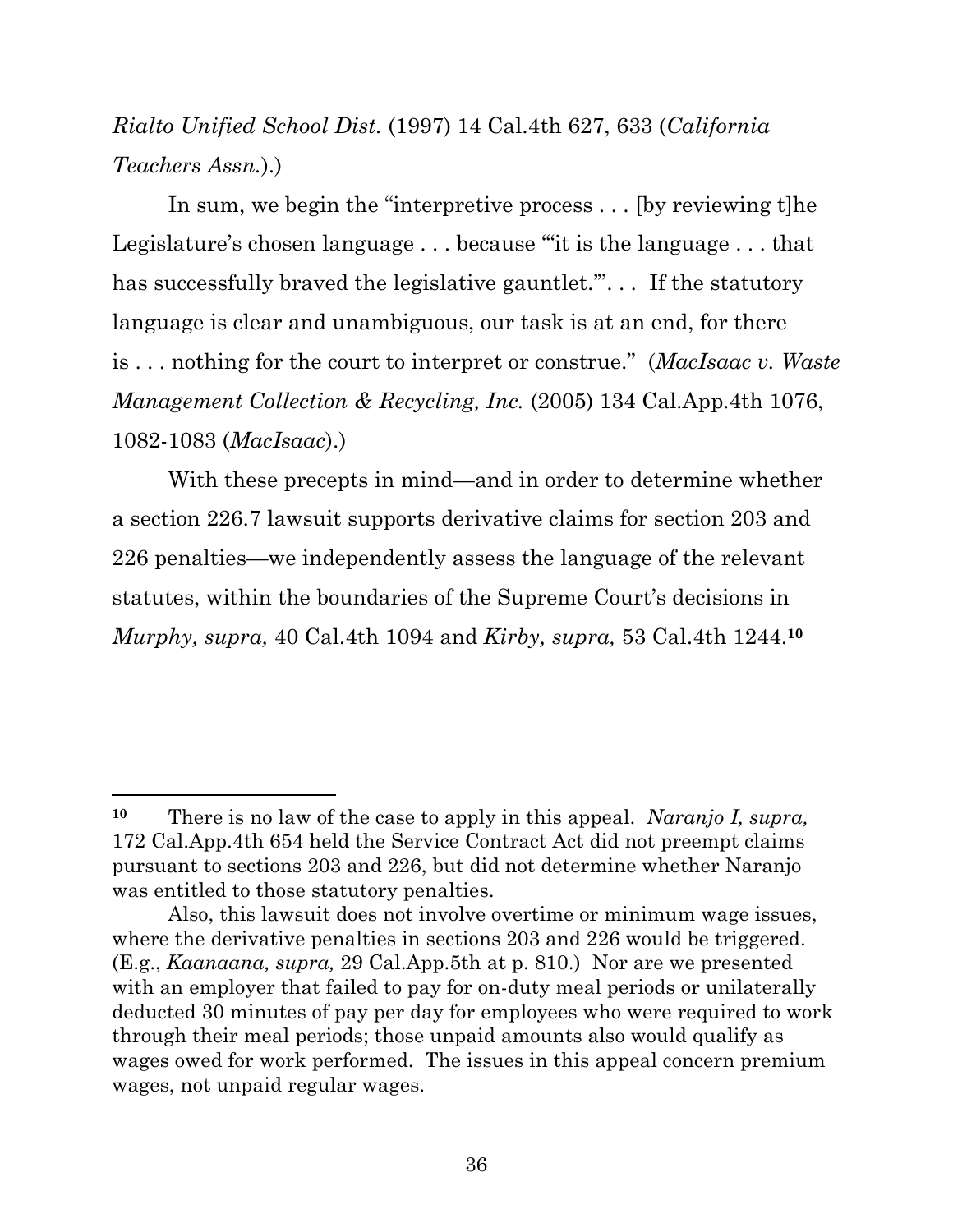## C. *Analysis*

California employment law and public policy perspectives have changed dramatically in the past 80 years, but the 1937 statutory definitions of "wages" and "labor" remain intact.**<sup>11</sup>** By statute, "wages" are defined only in terms of "labor performed by employees." (§ 200, subd. (a).) "Labor," in turn, means "labor, work, or service . . . if the labor to be paid for is performed personally by the person demanding payment." (§ 200, subd. (b).)

Although *Murphy* characterized the remedy for an employer's meal and rest break violation as a premium wage for the purpose of the statute of limitations, the Legislature did not amend section 200 to accommodate the holding, i.e., the statutory definition of "wages" was not expanded to include the payment of a remedy rather than simply the payment for labor. In the same vein, *Kirby's* holding that an employee's lawsuit for meal and rest break violations is not an "action brought for the nonpayment of wages," did not prompt the Legislature to amend section 218.5 to add section 226.7 lawsuits to the list of actions for which the prevailing party may recover reasonable attorney fees.

Significantly, when the Legislature amended section 218.5 post-*Kirby* to make it more difficult for a prevailing employer to be awarded attorney fees, it did not disturb *Kirby's* core holding that section 226.7

**<sup>11</sup>** The California Constitution was amended in 1976 to affirm that "[t]he Legislature may provide for minimum wages and for the general welfare of employees." (Cal. Const., art. XIV*,* § 1.)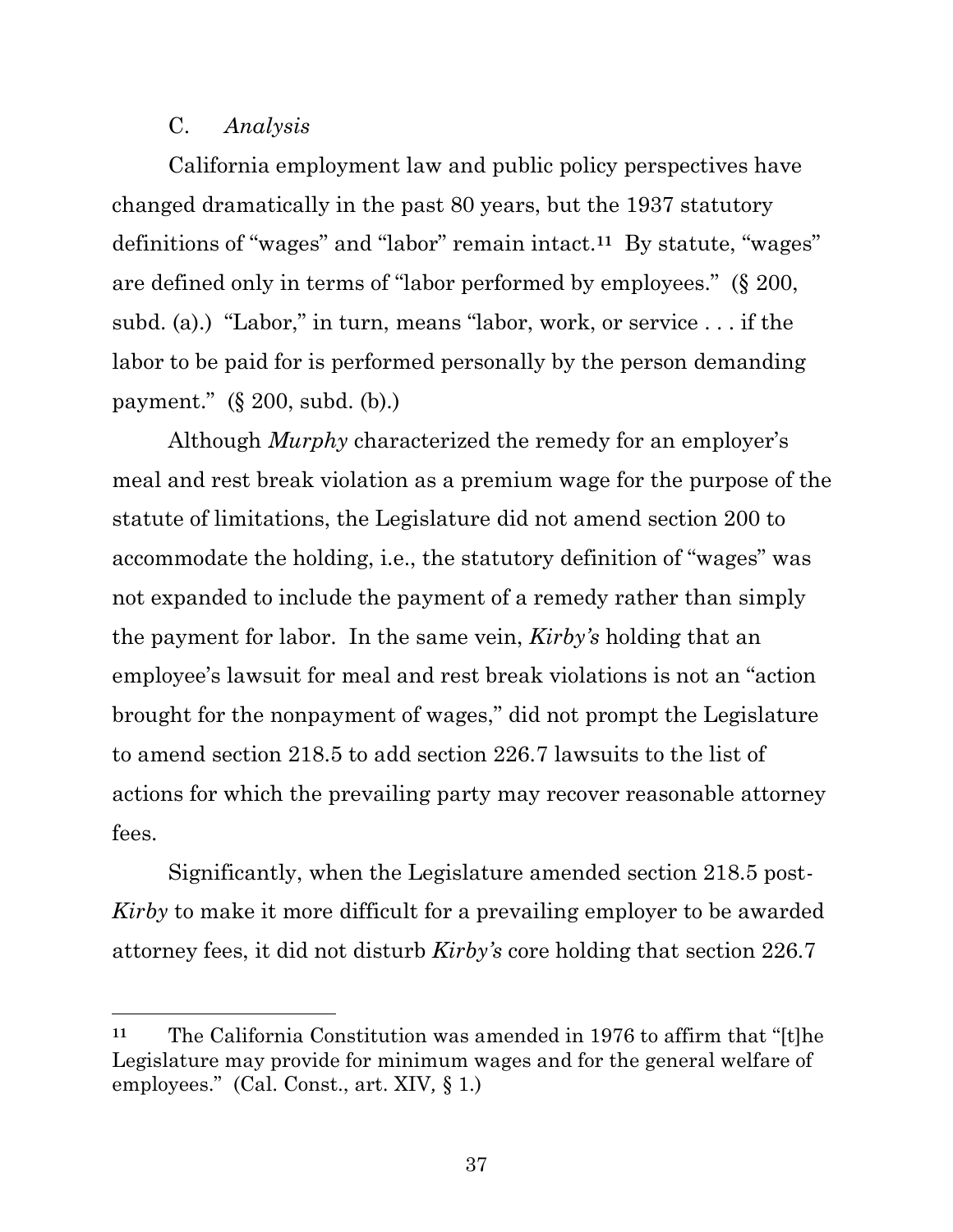actions (whether for missed meal or rest breaks or both) are not for "nonpayment of wages" and do not entitle any party to attorney fees pursuant to section 218.5. The Legislature is deemed to be aware of judicial decisions; consequently, we assume that body's decision not to amend a statute in response to a judicial decision is a considered one. (*People v. Tingcungco* (2015) 237 Cal.App.4th 249, 257.)

As the Supreme Court instructs, "'"the plain meaning of the statute governs" . . . [and] words are to be given their plain and commonsense meaning.'" (*Kirby, supra,* 53 Cal.4th at p. 1250.) Section 203 penalizes an employer that willfully fails "to pay . . . any wages" owed to a fired or voluntarily separating employee. The penalty is paid to the employee, not for "labor, work, or service . . . performed personally by the [employee]" (§ 200, subd. (b)), but for the employer's recalcitrance. Read this way, an employer's failure, however willful, to pay section 226.7 statutory remedies does not trigger section 203's derivative penalty provisions for untimely wage payments.

The result is the same for section 226. Section 226, subdivision (e)(1) entitles an employee to minimum fixed penalties or "actual damages" "not to exceed . . . \$4,000," plus attorney fees if the itemized statement omits gross and net "wages earned." Section 226.7's premium wage is a statutory remedy for an employer's conduct, not an amount "earned" for "labor, work, or service . . . performed personally by the [employee]." (§ 200, subd. (b).)

The language in sections 200, 203, and 226 "is clear and unambiguous, . . . [and there is] nothing for [this] court to interpret or construe." (*MacIsaac, supra,* 134 Cal.App.4th at p. 1083.) Accordingly,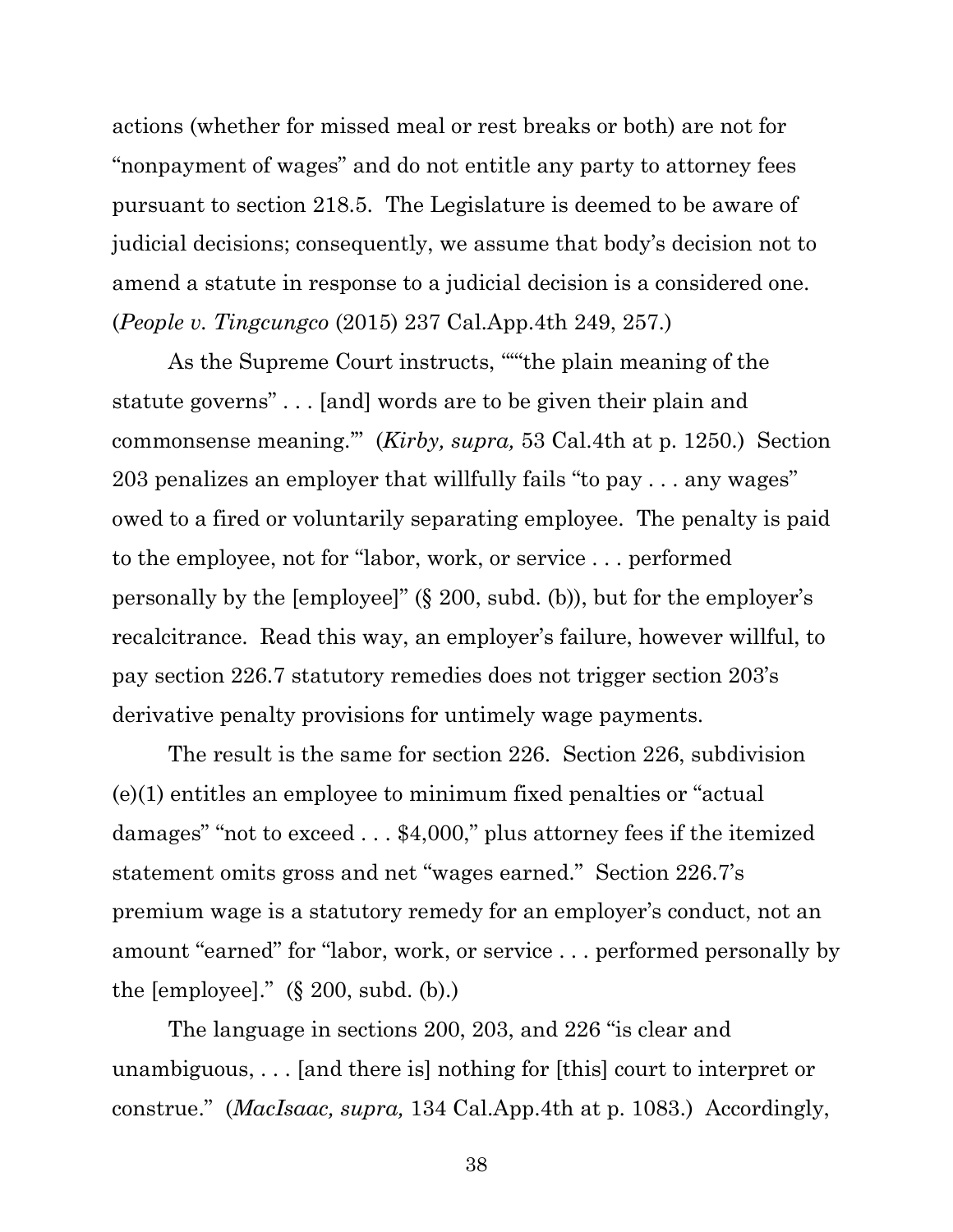we hold that section 226.7 actions do not entitle employees to pursue the derivative penalties in sections 203 and 226. The denial of section 203 waiting time penalties is affirmed. The award of itemized wage statement penalties must be reversed. Because appellants were not entitled to section 226 derivative penalties, they were not entitled to section 226, subdivision (e) attorney fees; and the attorney fees awarded pursuant to that statute also must be reversed as well.**<sup>12</sup>**

It would be naïve to discount the role that statutory penalties and attorney fee awards play in promoting—and chilling—wage and hour litigation.**13** This century, and especially the past decade, has seen a surge in wage and hour lawsuits. The traditional class action format increasingly is giving way to arbitrations and representative actions pursuant to the Private Attorneys General Act (§ 2698 et seq.; (PAGA).) Causes of action pursuant to the Unfair Competition Law (Civ. Code, § 51 et seq.) are standard as well. Additionally, the trend has been to pursue litigation involving working conditions, e.g., worker

**<sup>12</sup>** Class counsel did not ask for attorney fees under any other statute.

**<sup>13</sup>** *Kirby* addressed the deterrence factor thusly: "As we noted in *Murphy*, '[m]eal and rest periods have long been viewed as part of the remedial worker protection framework,' and low-wage workers are the 'likeliest to suffer violations of section 226.7.' (*Murphy, supra*, 40 Cal.4th at pp. 1105, 1113.) In giving no indication that section 218.5 applies to meal or rest break claims when it enacted section 226.7, the Legislature could reasonably have concluded that meritorious section 226.7 claims may be deterred if workers, especially low-wage workers, had to weigh the value of an 'additional hour of pay' remedy if their claims succeed against the risk of liability for a significant fee award if their claims fail." (*Kirby, supra,* 53 Cal.4th at p. 1259.)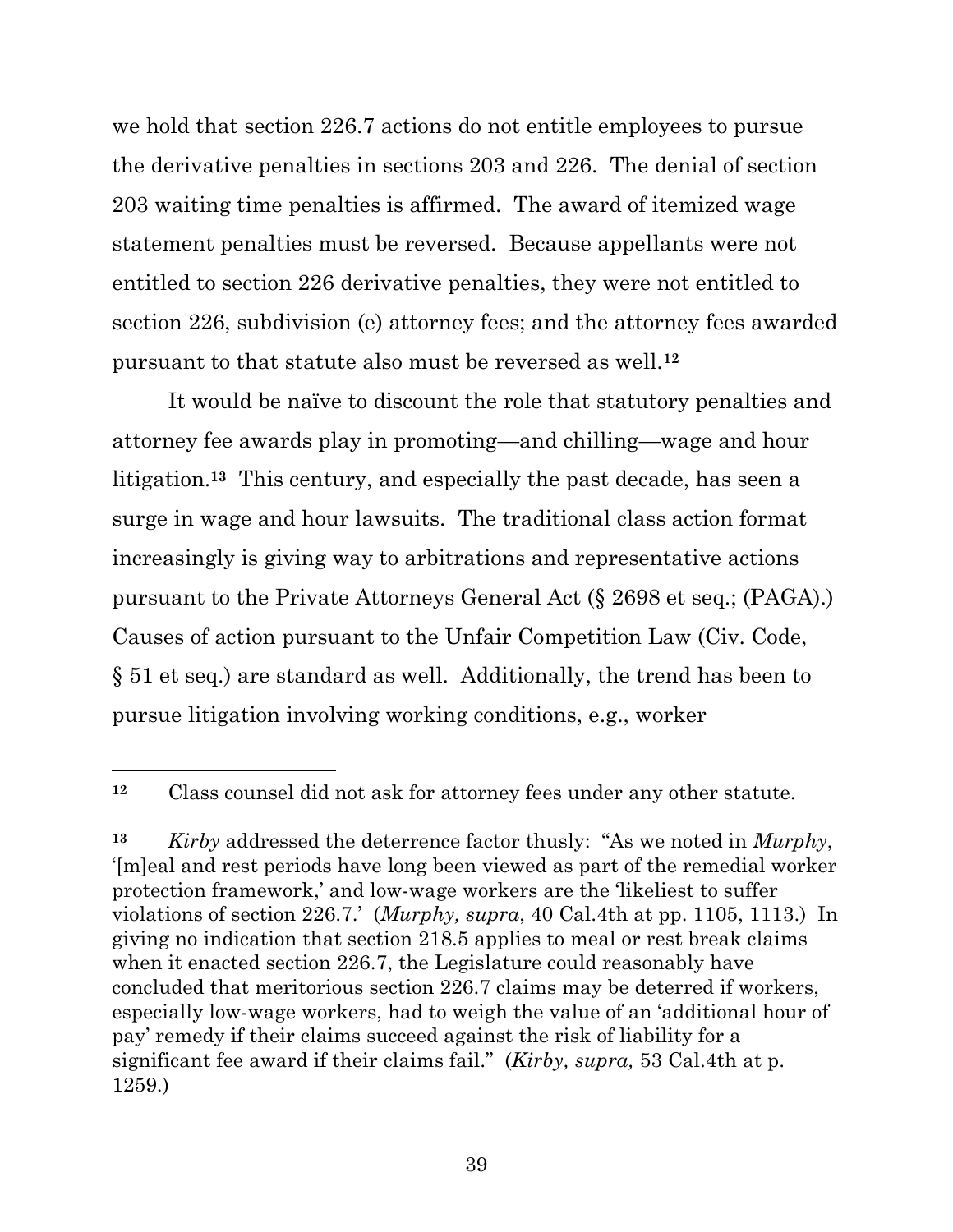classification, meal and rest breaks, use of seats, etc., in addition to—or instead of—overtime and minimum wage claims.

These lawsuits present statutory interpretation challenges beyond what is typically seen in overtime and minimum wage litigation. They also can be expensive and time-consuming for workers and businesses: Many employers are not individuals or sole proprietorships, so they have no choice but to retain counsel. While it can be fiscally feasible and in some cases, lucrative—for an attorney to pursue wage and hour claims for classes of workers where the potential for penalties and an attorney fees award exists, the incentive to do so diminishes greatly when penalties and attorney fee awards are foreclosed. Employees whose recoveries would be diverted to pay for representation also might be less likely to pursue meritorious claims. An employer's motivation to settle a meal and rest break action with an agreement to pay penalties and attorney fees is similarly diminished.

Nevertheless, the power to write laws "'belongs primarily to the people and the political branches of government;'" the judiciary's role is "'interpret laws, not to write them.'" (*California Teachers Assn., supra,*  14 Cal.4th at p. 633.) Although courts construe "statutes governing conditions of employment . . . broadly in favor of protecting employees" (*Murphy, supra,* 40 Cal.4th at p. 1103), we do not rewrite them to effectuate that policy. Instead, we must respect the plain meaning of words chosen by an equal and independent branch of our government. (*Voris v. Lambert* (2019) 7 Cal.5th 1141, 1162 ["the history of wagepayment regulation in this state, beginning more than a century ago and continuing through the present day, shows us both that the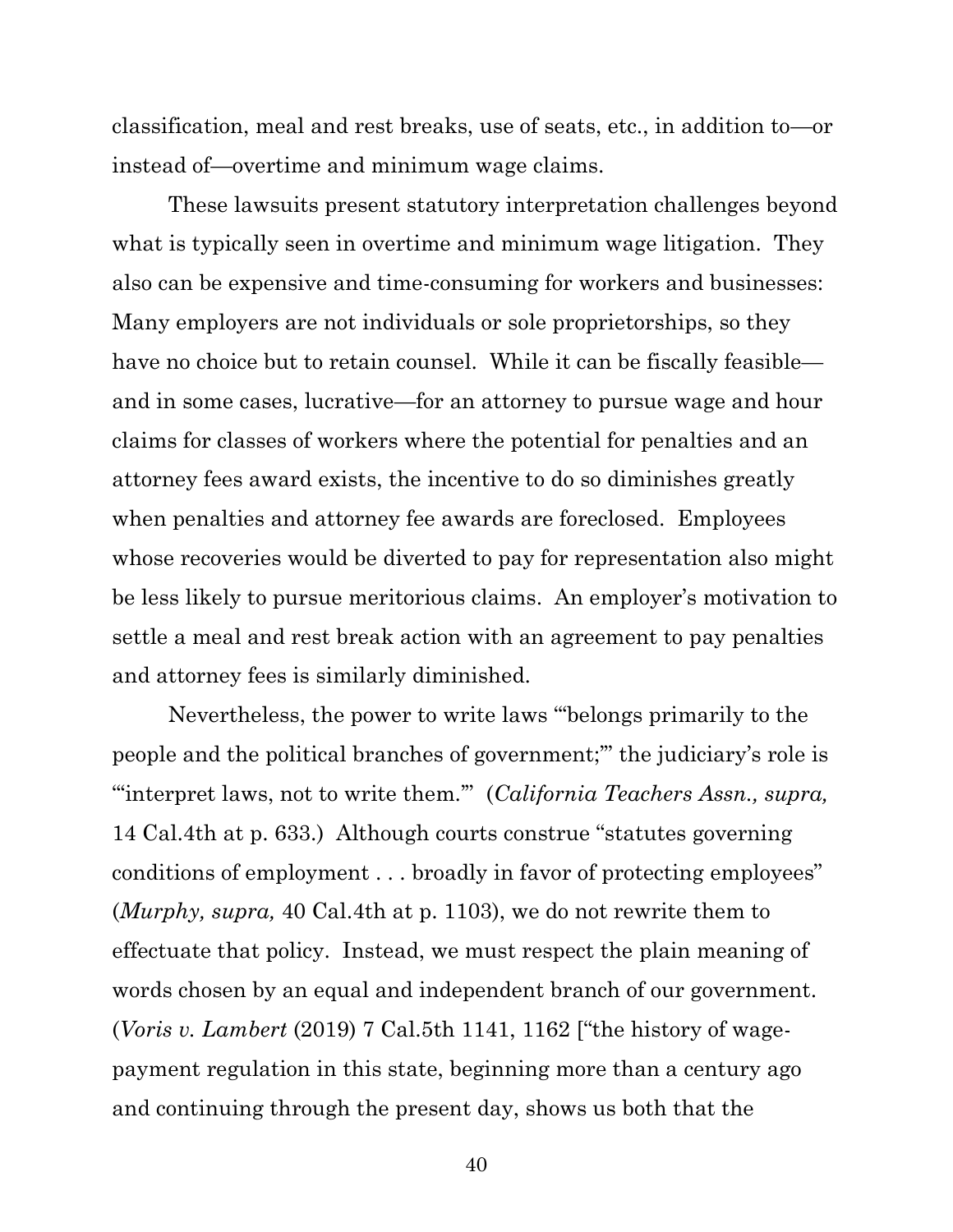Legislature has been attentive to the problem and that it is capable of studying the range of possible solutions and fashioning appropriately tailored relief"]; *Southern California Gas Leak Cases* (2019) 7 Cal.5th 391, 414 ["[if] gaps persist, the Legislature can act"].)

## III. *Prejudgment Interest*

The trial court awarded the pre-Memorandum 33 meal break subclass prejudgment interest at the rate of 10 percent, per section 218.6, for "any action brought for the nonpayment of wages." As a section 226.7 lawsuit is not an action for nonpayment of wages, however (*Kirby, supra,* 53 Cal.4th at p. 1255; *Lane, supra,* 224 Cal.App.4th at p. 684, fn. 2), section 218.6 does not authorize prejudgment interest at that rate.

Reliance by the pre-Memorandum 33 meal break subclass on *Bell v. Farmers Ins. Exchange* (2006) 135 Cal.App.4th 1138 to uphold the award of 10 percent interest is unavailing. *Bell* held that section 218.6 applied retroactively to ensure "that judicial awards of due and unpaid *wages* should bear the contract interest rate" of 10 percent. (*Id*. at p. 1146, italics added.) This is not a wage case, and *Bell* has no application here.

However, we also reject Spectrum's position that the pre-Memorandum 33 subclass is not entitled to any prejudgment interest. The argument, based on the notion the premium wage is a penalty that could not be determined until Spectrum's liability was established, runs counter to *Murphy, supra,* 40 Cal.4th 1094. As *Murphy* explained, "an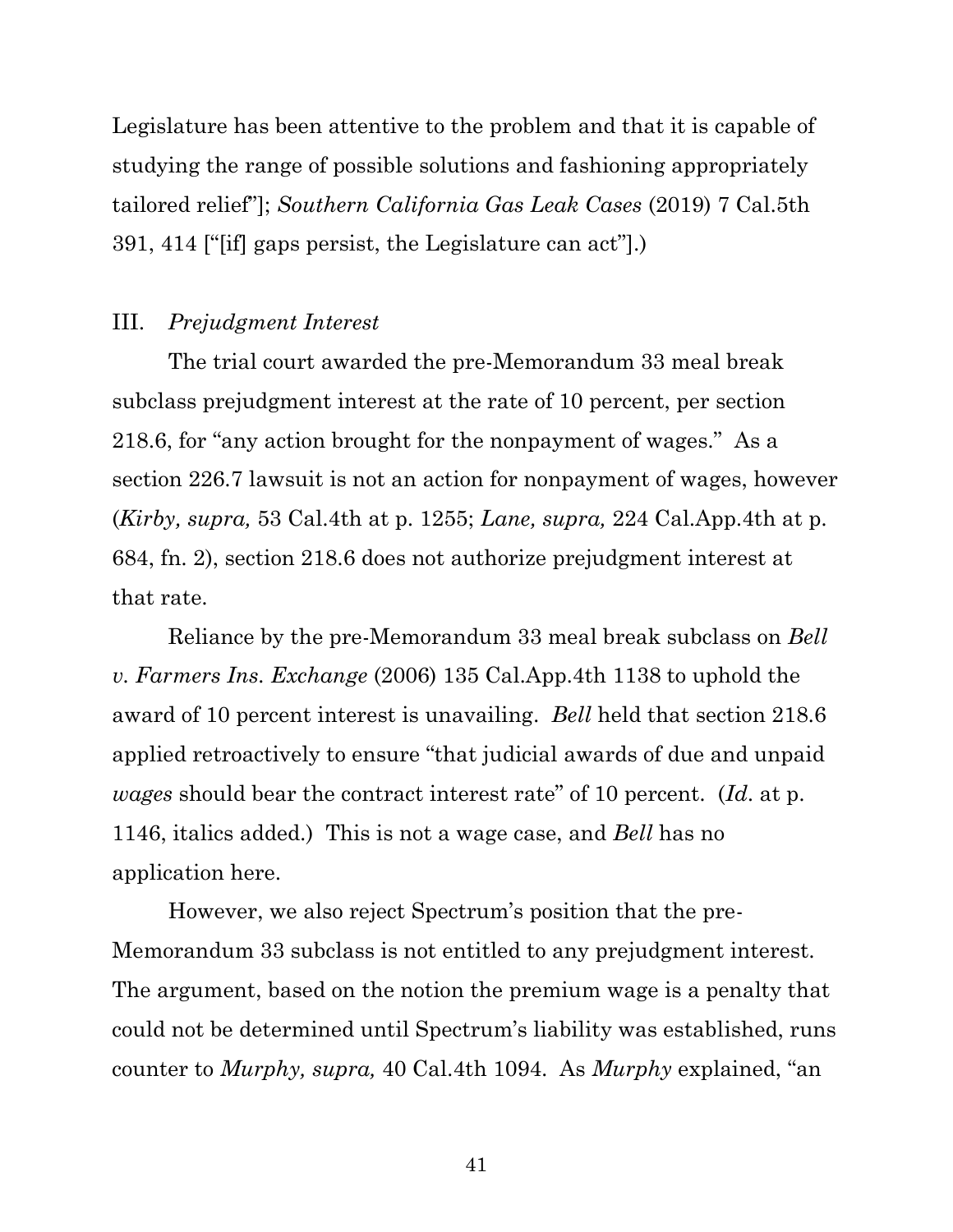employee is entitled to the additional hour of pay immediately upon being forced to miss a rest or meal period. . . . By contrast, . . . [t]he right to a penalty, unlike section 226.7 pay, does not vest until someone has taken action to enforce it." (*Id.* at p. 1108.) Civil Code section 3287 establishes a default interest rate of seven percent for litigants "entitled to recover damages certain, or capable of being made certain," calculated from the day that the right to recover the damages vests.

The award of prejudgment interest at 10 percent is reversed. The matter is remanded to the trial court with directions to calculate prejudgment interest for the pre-Memorandum 33 meal break subclass at seven percent.

#### IV. *Certification of a Rest Break Class*

#### A. *Class Certification Hearing*

Naranjo sought to pursue on a classwide basis his claim for violation of the right to a duty-free rest break. Naranjo alleged it was Spectrum's policy and practice to routinely deny nonexempt employees duty-free rest periods and compound the violation by failing to pay employees for them. (§ 226.7.)

At all times relevant to this action, Spectrum never authorized or permitted off-duty rest breaks. Pre-Memorandum 33, Spectrum's SOP and SOPP advised, "This job does not allow for breaks other than using the hallway bathrooms for a few minutes." Memorandum 33 provided only for "on-duty" rest breaks. Naranjo supported his motion for certification of a rest break class with excerpts from the deposition of John Oden, a Spectrum director and vice-president, as well as, inter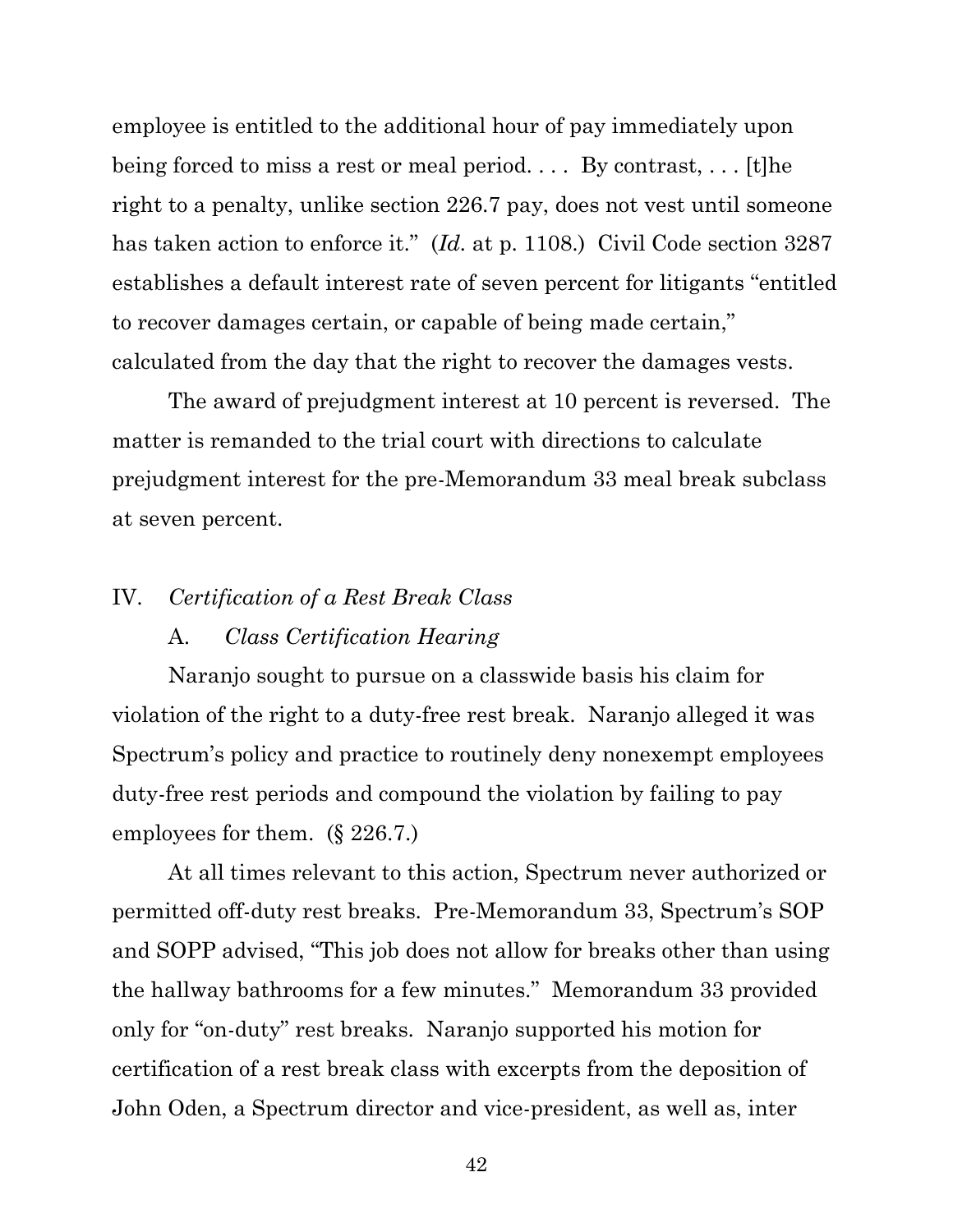alia, the SOP, SOPP, and Memorandum 33. Oden testified that Spectrum's "require[ment] to maintain constant observation over the prisoner [does mean what it says,]" and if employees leave a room where a prisoner is located, they are expected "to return to the room to provide backup . . . as soon as possible." Naranjo also presented declarations from a number of putative rest break class members, who stated under penalty of perjury "there were no 10-minute duty free rest breaks where the Detention Officer was not responsible for the secure custody of the detainee."

Spectrum opposed the motion to certify a rest break class with declarations of its own by Spectrum supervisors and other personnel. In the main, the declarants stated they were not denied rest breaks; but they also conceded the rest breaks were not duty free: "I have been aware that the job requires that I be available during my break, if needed"; "I understood that I need[ed] to be available if called on during a break"; "When I have supervised, I allow people to take the breaks they wish, but only . . . if they [can be] called back for an emergency"; "Officers . . . cannot leave the premises for their breaks in case it is necessary to call them back to assist with any emergency situation"; "the job requires that we be available even if we are on a break."

The trial court announced its tentative ruling at the beginning of the hearing and adhered to it. The reasons for the class certification rulings were stated on the record: "With respect to the basic elements of determining the propriety of a class," the trial court found ascertainability, numerosity, typicality of Naranjo's claims vis-à-vis the class members, Naranjo's adequacy as a class representative, the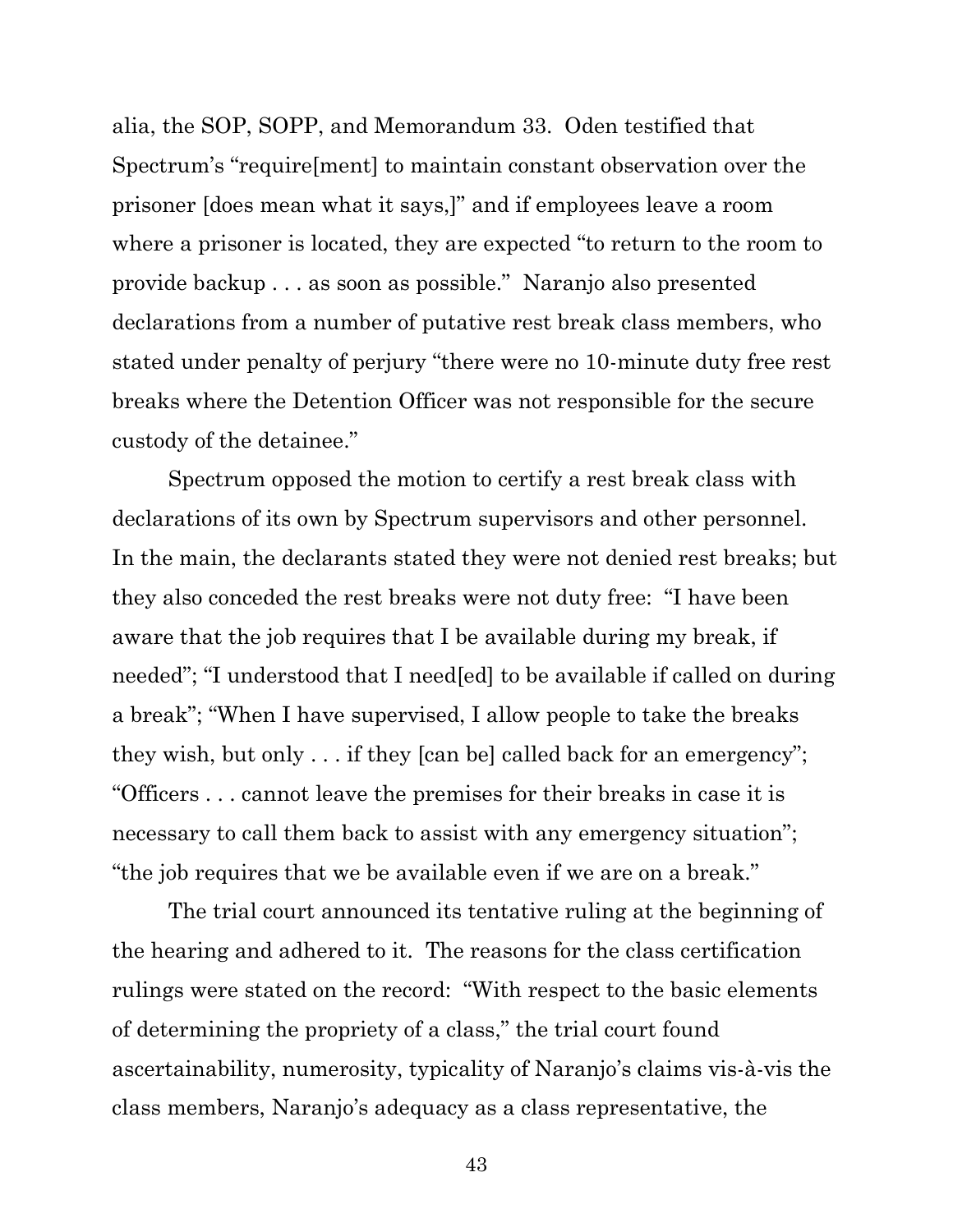dominance of common questions as to "each of the causes of action except the second cause of action [rest break class]," and the superiority of proceeding as a class action to "resolv[e] each of the causes of action other than the [rest break claim]." Distinguishing the rest break claims, the trial court noted, "A number of the supervisors contend that they did provide the opportunity for rest periods. Certain employees contend they were not provided with rest periods. . . . Certain plaintiffs contend that they were never given a rest period. Certain of the supervisors contend that it was their practice to do so. [¶] I'm aware of the argument that it is contended by plaintiffs that there was a policy that said there would be none. [I think] the factual issue . . . would be unique person by person as to whether or not rest periods were provided. And I don't think, therefore, the class action procedure is the right one for the rest period issue."

Naranjo's counsel asserted the issue was not whether some employees took rest breaks and others did not; rather, it was that Spectrum's uniform policy did not authorize off-duty rest breaks and "common evidence [would] show the violation." The trial court was not persuaded: "If you tried the case with respect to the rest break issue, the issue is whether common questions would predominate. I'm not focusing on the policy. I'm focusing on what actually happened.  $[\P]$  ... [¶] . . . [S]o the concern that I have is, what happened seems to not be consistent with respect to each employee."

After the trial court denied certification for a rest break class, Naranjo neither litigated nor voluntarily dismissed his individual rest break cause of action.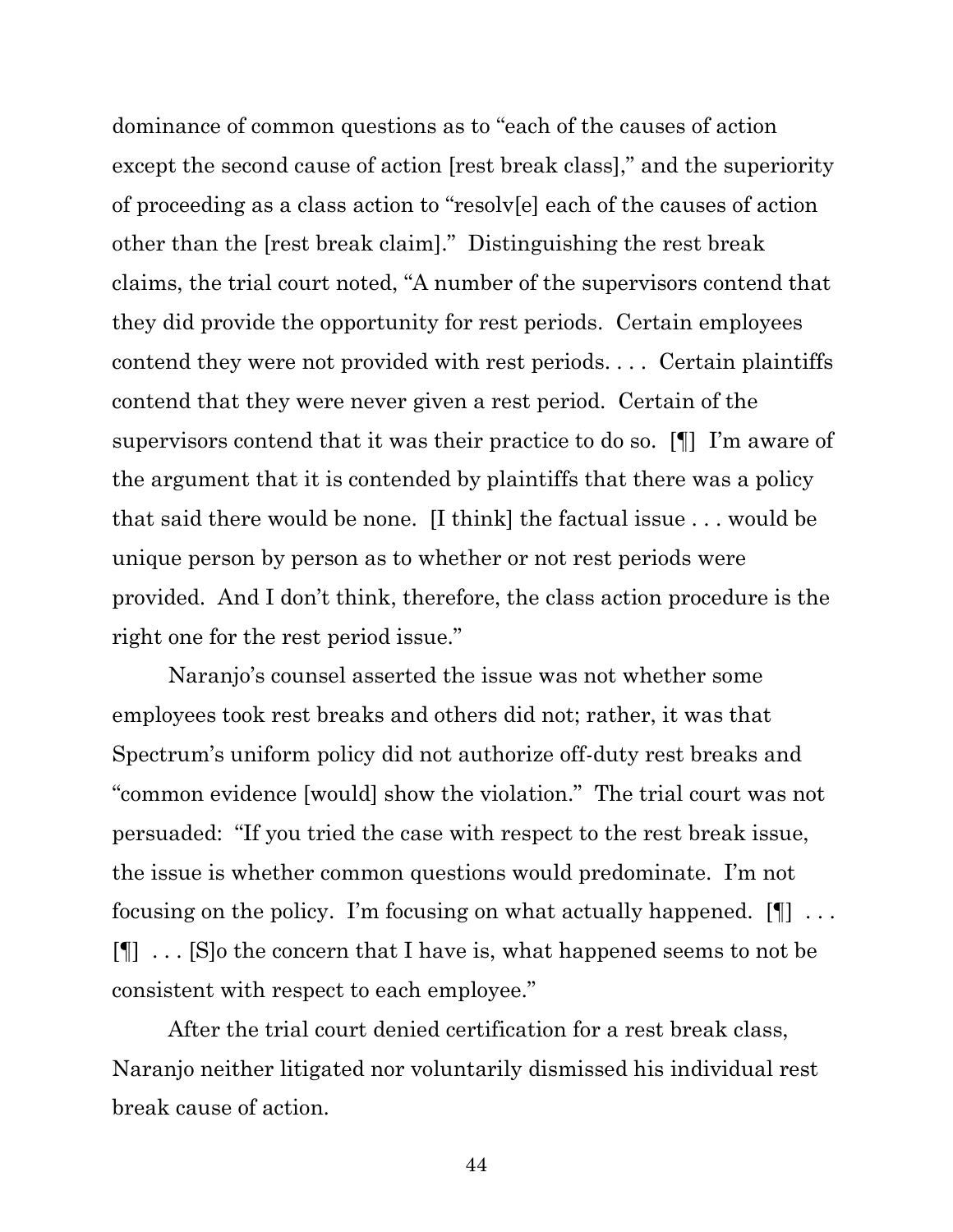# B. *Naranjo has not Forfeited his Challenge to the Denial of the Rest Break Class Certification Motion*

Spectrum contends Naranjo's failure to litigate or dismiss the denial of the class certification ruling as to the rest break class has resulted in a forfeiture of his challenge on appeal. Alternatively, Spectrum asserts Naranjo is attempting to raise a new rest break theory for the first time on appeal. We disagree with both arguments.

Spectrum's first contention is based on the "death knell" doctrine. A trial court's decision to sustain a demurrer to class allegations without leave to amend, deny a motion for class certification, or grant a motion to decertify a class sounds a "death knell" for the lawsuit. The ruling, though technically interlocutory, is immediately appealable because it essentially ends the litigation. (*Daar v. Yellow Cab Co*. (1967) 67 Cal.2d 695, 699; *In re Baycol Cases I & II* (2011) 51 Cal.4th 751, 754 (*Baycol*).) Additionally, because "California follows a 'one shot' rule . . . , [an] appeal must be taken or the right to appellate review is forfeited. (See [Code Civ. Proc.,] § 906 [the powers of a reviewing court do not include the power to 'review any decision or order from which an appeal might have been taken' but was not] . . . .)" (*Baycol, supra,* at p. 761, fn. 8.)

The death knell doctrine does not apply here. The trial court certified meal break, waiting time penalty, and itemized wage statement penalty classes, but denied certification for a rest break class. This ruling was "not similarly tantamount to dismissal and [did] not qualify for immediate appeal under the death knell doctrine; only an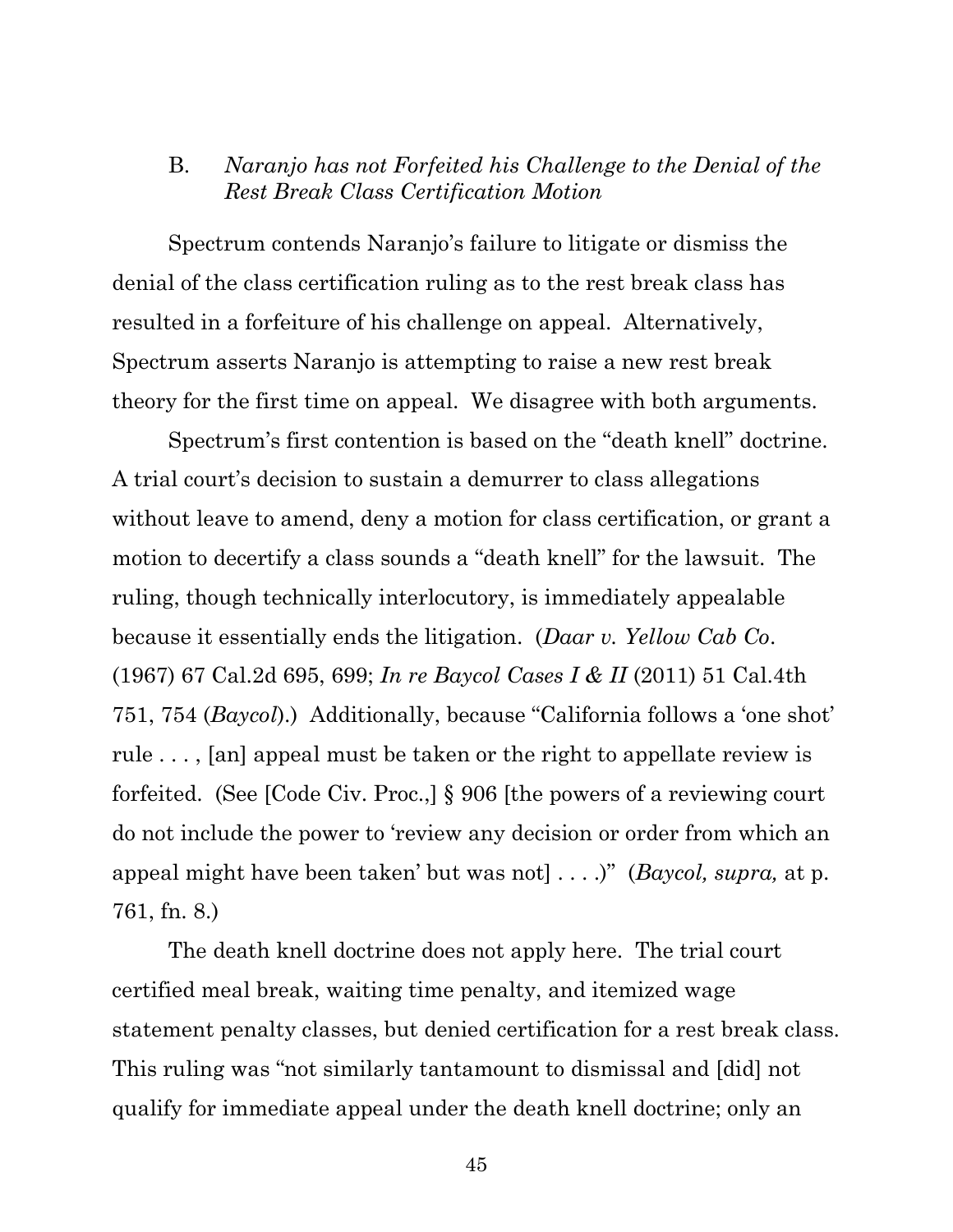order that entirely terminates class claims is appealable." (*Baycol, supra,* 51 Cal.4th at pp. 757-758.) There was no forfeiture on this score.

Nor was Naranjo required to litigate his individual rest break claim in order to preserve, in an appeal from the final judgment, his challenge to the interlocutory order denying certification of a rest break class. Quite the contrary. Had Naranjo litigated his individual rest break claim—and regardless of whether he won or lost—the putative rest break class would have been left "headless" and unable to secure appellate review of the class certification ruling. Under these circumstances, the order denying class certification as to a rest break class constituted an "intermediate ruling" reviewable on appeal by Naranjo from the final judgment. (Code Civ. Proc., § 906.)

Additionally, Spectrum asserts that, in the trial court, Naranjo sought to certify a rest break class only on the basis that Spectrum prohibited rest breaks, but failed to present any evidence to support the claim. Spectrum further contends Naranjo is attempting to argue for the first time on appeal that a rest break class should have been certified because only "on-call" rest breaks were authorized. As just discussed, the record reveals otherwise. The SOP and SOPP, which forbade rest breaks, were presented to the trial court, and the issue of on-call rest breaks, which are prohibited under state law (*ABM Security, supra,* 2 Cal.5th at p. 260), was raised in the trial court. There has been no forfeiture.**<sup>14</sup>**

**<sup>14</sup>** Spectrum's assertion in recent supplemental briefing that *ABM Security's* "ruling does not apply here" is simply wrong. The decision in *ABM*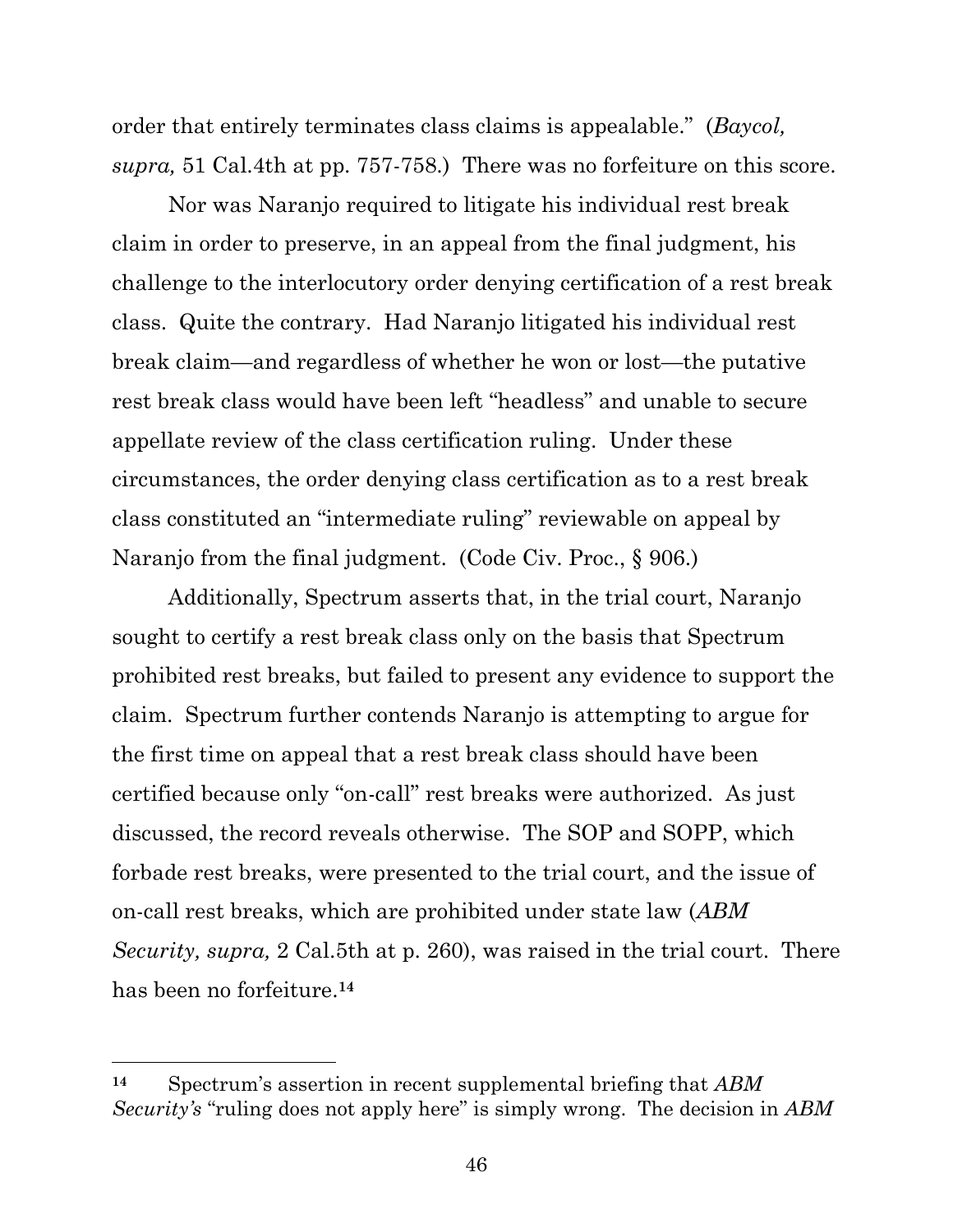## C. *Governing Principles—Class Certification*

The party seeking to proceed by way of a class action has the burden to "demonstrate the existence of an ascertainable and sufficiently numerous class, a well-defined community of interest, and substantial benefits from certification that render proceeding as a class superior to the alternatives. (Code Civ. Proc.,  $\S 382 \ldots$ .) Tn turn, the "community of interest requirement embodies three factors: (1) predominant common questions of law or fact; (2) class representatives with claims or defenses typical of the class; and (3) class representatives who can adequately represent the class."'" (*Brinker, supra,* 53 Cal.4th at p. 1021.) Courts assessing whether common issues of law or fact predominate "must examine the issues framed by the pleadings and the law applicable to the causes of action alleged" (*Hicks v. Kaufman & Broad Home Corp*. (2001) 89 Cal.App.4th 908, 916) and then "determine whether the elements necessary to establish liability are susceptible of common proof or, if not, whether there are ways to manage effectively proof of any elements that may require individualized evidence." (*Brinker, supra,* 53 Cal.4th at p. 1024.) At the certification stage, the question is "essentially a procedural one that does not ask whether an action is legally or factually meritorious." (*Linder v. Thrifty Oil Co*. (2000) 23 Cal.4th 429, 439-440.)

*Security* reflects California's prohibition against on-duty and on-call rest periods. (*ABM Security, supra,* 2 Cal.5th at p. 260.) It applies.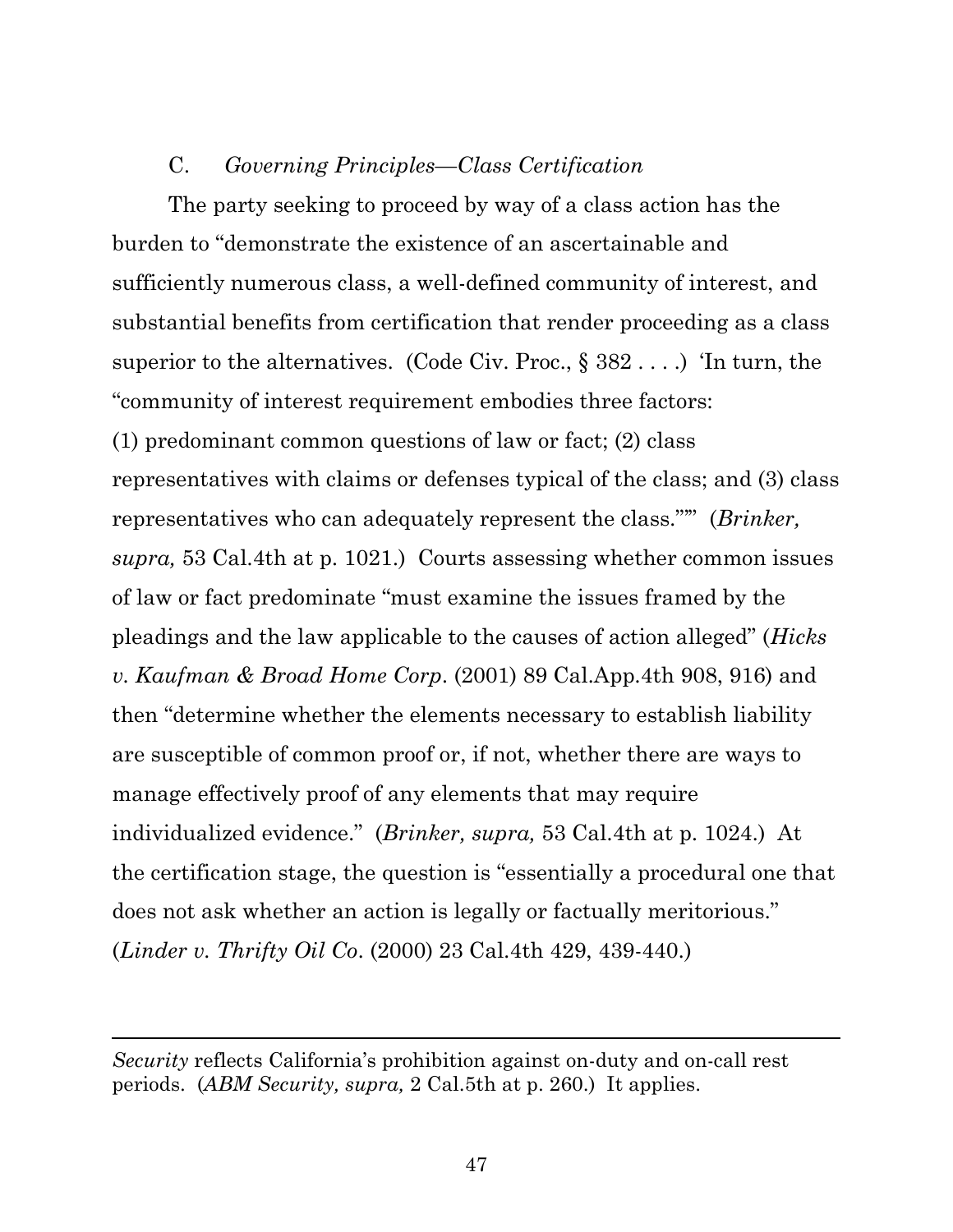We review the denial of a motion for class certification under an abuse of discretion standard. (*Lubin v. The Wackenhut Corp.* (2016) 5 Cal.App.5th 926, 935 (*Lubin*).) Our review, however, is limited to considering only the reasons articulated by the trial court; we "must ignore any unexpressed reason that might support the ruling. [Citations.] [¶] . . . We will reverse an order denying class certification if the trial court used improper criteria or made erroneous legal assumptions, even if substantial evidence supported the order." (*Knapp v. AT&T Wireless Services, Inc.* (2011) 195 Cal.App.4th 932, 939.)

## D. *Analysis*

"California law requires employers to relieve their employees of all work-related duties and employer control during 10-minute rest periods. . . . Wage Order 4, subdivision 12(A)[**15**] and section 226.7 prohibit on-duty rest periods. What they require instead is that employers relinquish any control over how employees spend their break time, and relieve their employees of all duties—including the obligation that an employee remain on call." (*ABM Security, supra,* 2 Cal.5th at pp. 272-273.) Naranjo alleged Spectrum's companywide policy was to deny off-duty rest breaks in derogation of California law. As *Brinker*  explains, this is precisely the type of claim that is "routinely, and

**<sup>15</sup>** As relevant here, subdivision 12 of Wage Order 4 provides: "(A) Every employer shall authorize and permit all employees to take rest periods [of 10 minutes net rest time per four hours worked] . . . . [¶] (B) If an employer fails to provide an employee a rest period in accordance with the applicable provisions of this order, the employer shall pay the employee one (1) hour of pay at the employee's regular rate of compensation for each workday that the rest period is not provided." (Cal. Code Regs., tit. 8, § 11040, subd. 12.)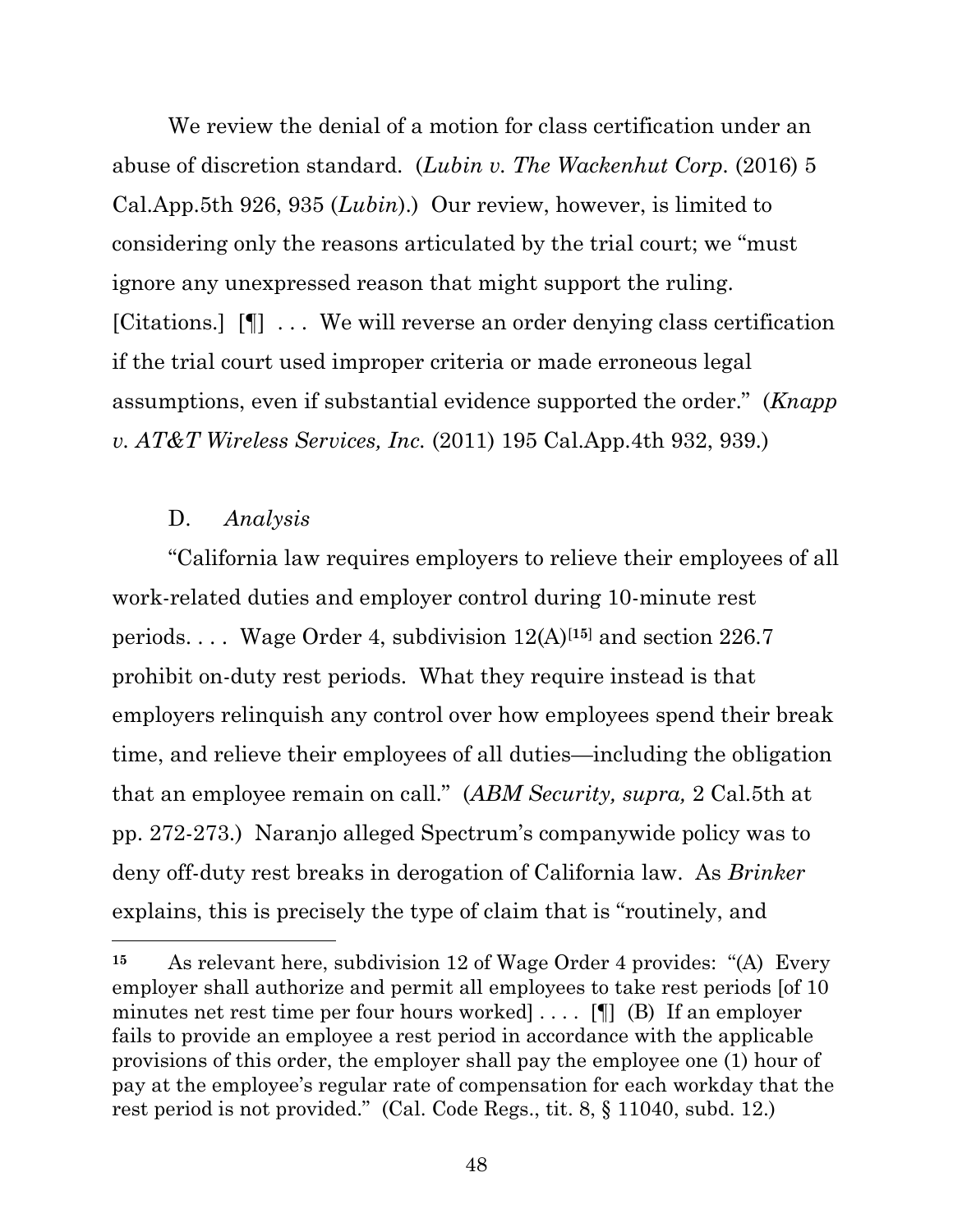properly, found suitable for class treatment." (*Brinker, supra,* 53 Cal.4th at p. 1033.) So it is here.

Spectrum opposed the motion with evidence suggesting employees took rest breaks, but remained on call in the event of an emergency. That evidence does not support the denial of class certification. (*Lubin, supra,* 5 Cal.App.5th 926.) In *Lubin*, the employer did not rebut the employees' evidence concerning a uniform policy to deny rest breaks, but "challenged whether requiring employees to remain on the premises or be reachable by phone or radio, in the event that the rest period had to be interrupted in case of an emergency, meant that the rest period was on-duty [and] also argued . . . '[the employees] overwhelmingly were able to take rest breaks.'" (*Id.* at p. 954.) Persuaded, the trial court decertified the rest break class on the basis "that 'analyzing whether any restrictions placed on rest periods made them on duty would require unmanageable individualized inquiries into the nature of the rest periods for each distinct worksite, shift, and security officer position.'" (*Id.* at p. 955.)

This court reversed: "The proper inquiry for a predominance analysis is whether '"questions of law or fact common to the class predominate over the questions affecting the individual members" [and] . . . does not require plaintiffs to show that an employer's policy affected all members of the class." (*Lubin, supra,* 5 Cal.App.5th at p. 955.) Additionally, because an employer does not have a "due process right to prove on an individualized basis that it provided off-duty rest periods to every class member[,] . . . [i]ndividualized inquiries into whether an employee had a required break on a specific day is relevant to damages,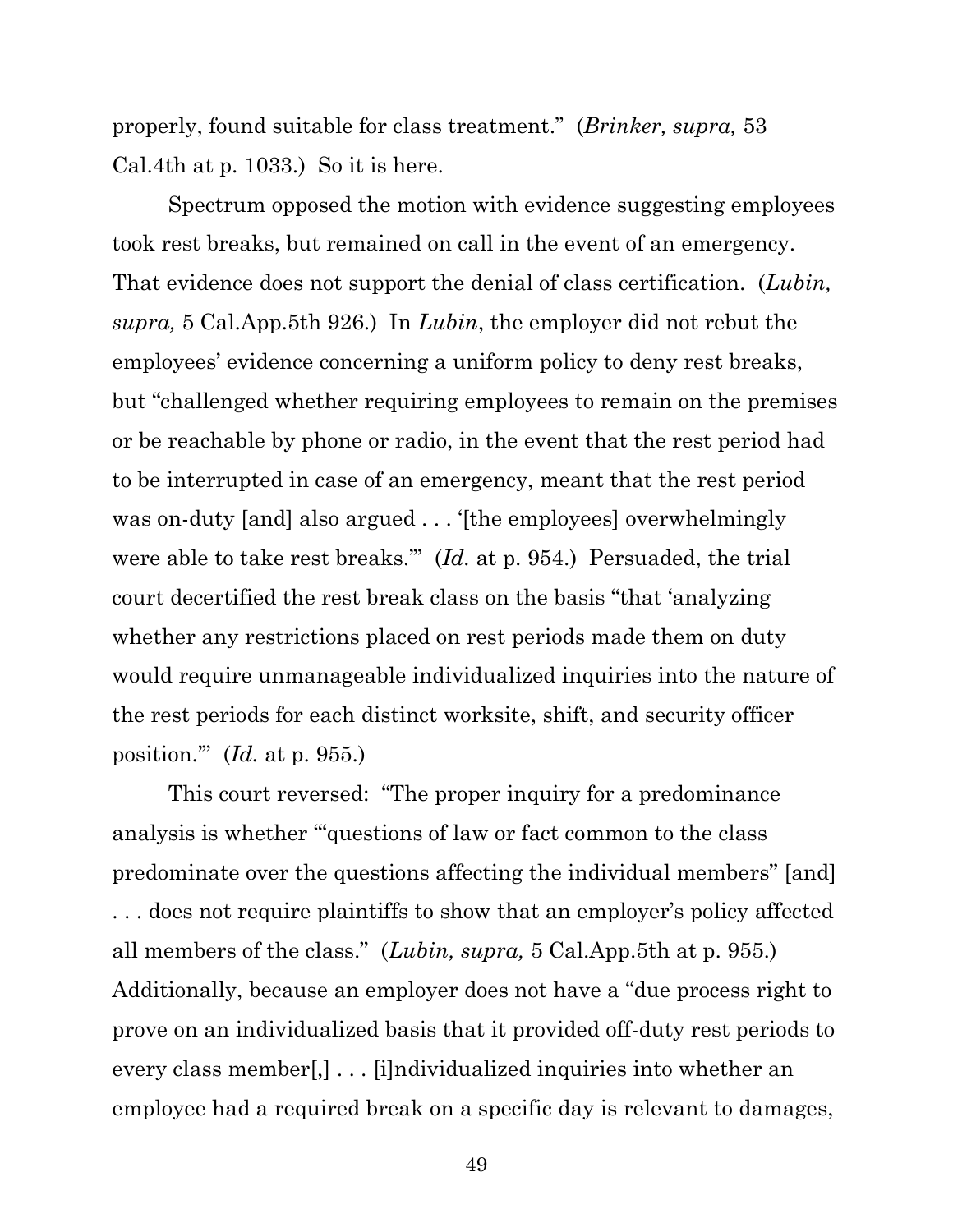and '[t]he fact that individual [employees] may have different *damages*  does not require denial of the class certification motion.'" (*Id.* at pp. 955-956; see also *Bradley v. Networkers Internat., LLC* (2012) 211 Cal.App.4th 1129, 1151 ["when an employer has not authorized and not provided legally required . . . rest breaks, the employer has violated the law and the fact that an employee *may* have actually taken a break . . . does not show that individual issues will predominate in the litigation"]; *Jaimez v. Daiohs USA, Inc.* (2010) 181 Cal.App.4th 1286, 1301 [that employees "may have different *damages* does not require denial of the class certification motion"].)

Naranjo's "theory of liability—that [the employer] has a uniform policy, and that that policy, measured against wage order requirements, allegedly violates the law—is by its nature a common question eminently suited for class treatment." (*Brinker, supra*, 53 Cal.4th at p. 1033.) Individualized issues will relate only to damages. Commonality for a rest break class established, the typicality and superiority conditions are also satisfied. The order denying class certification of a rest break class must be reversed.

#### **DISPOSITION**

That portion of the judgment awarding the meal break subclass premium wages, but denying section 203 penalties, is affirmed. The portion of the judgment assessing section 226 penalties and awarding the meal break subclass attorney fees is reversed. The meal break subclass is entitled to prejudgment interest on the premium wages